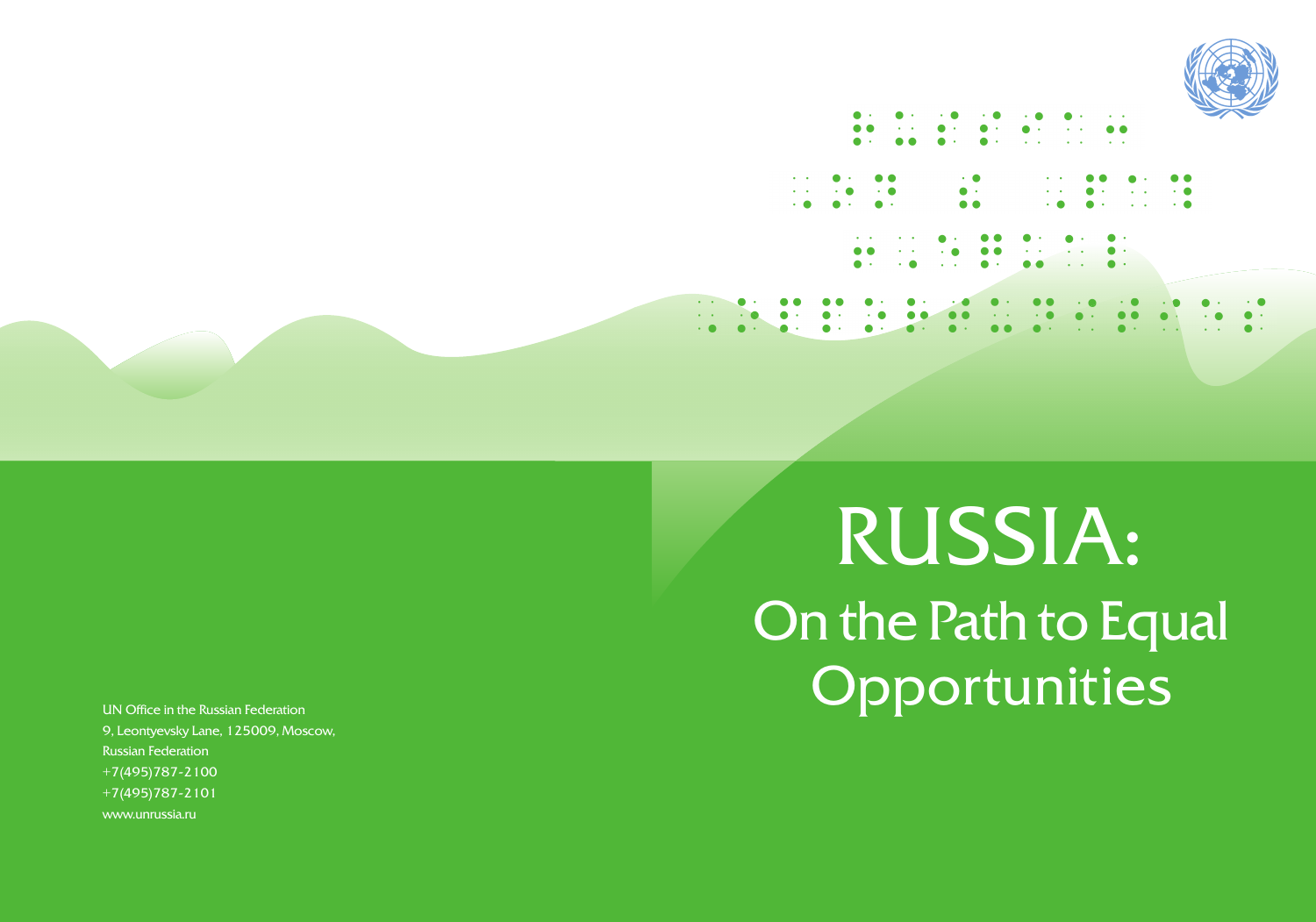The design of the cover page reflect the title of the current publication written in Braille. The idea of the cover page was developed in cooperation with the Institution of Professional Rehabilitation 'REHACOMP' of the All-Russian Association for the Blind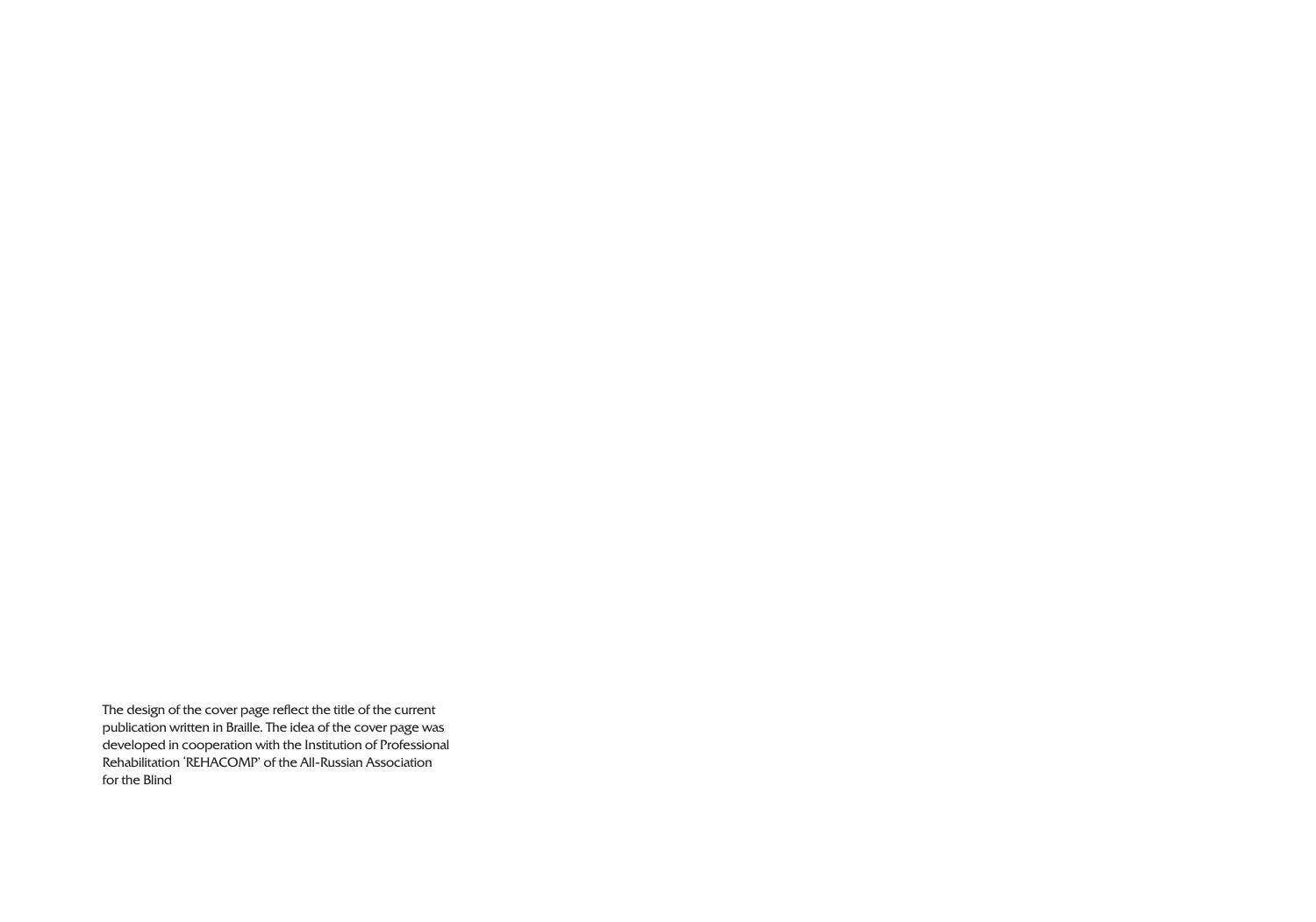## RUSSIA: On the Path to Equal Opportunities

Moscow 2009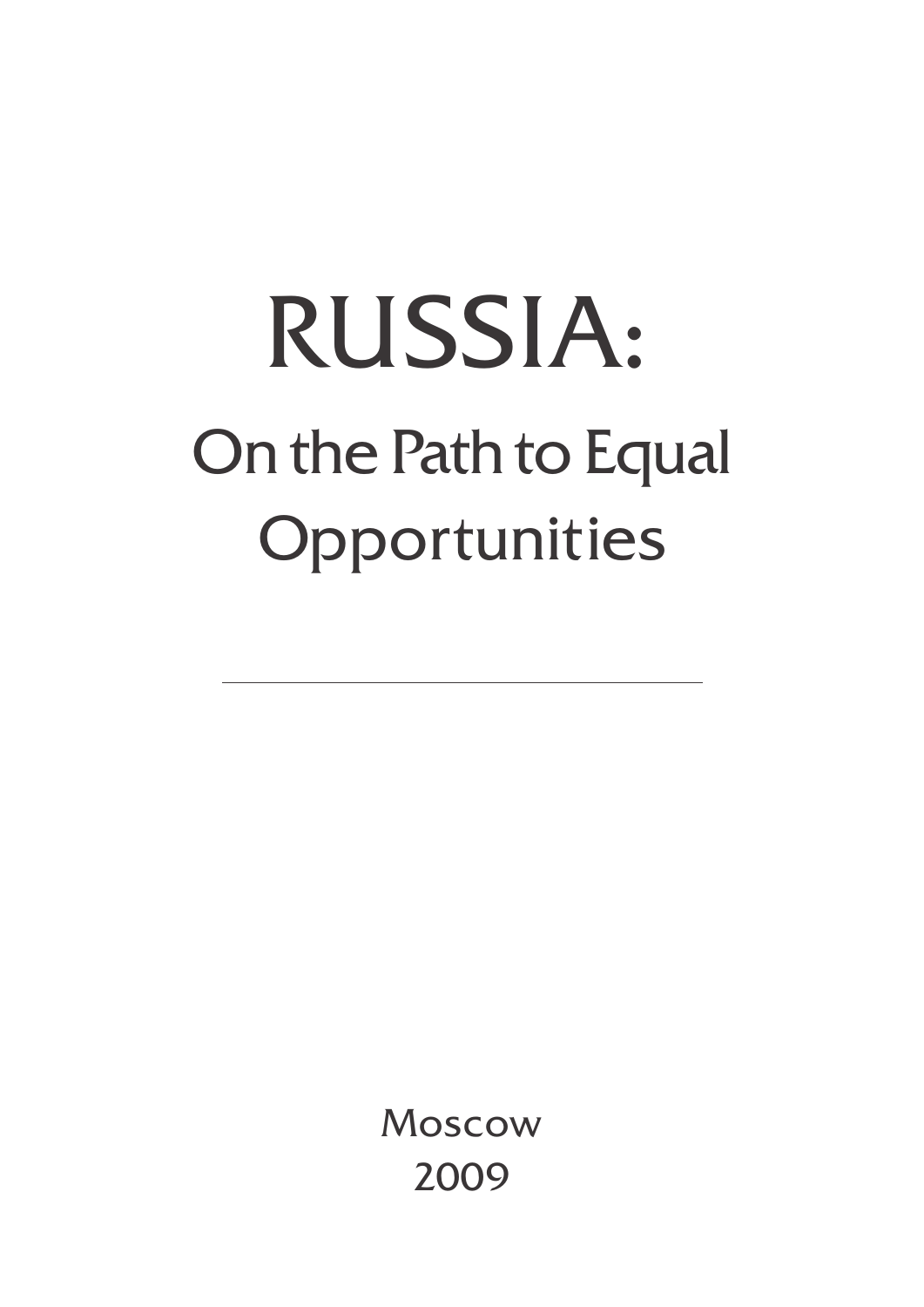This publication has been prepared by a team of Russian experts and consultants. The analysis and policy recommendations in this publication do not necessarily reflect the views of the UN system and the institutions by which the experts and consultants are employed.

#### **CHIEF AUTHOR:**

**Evgeny Gontmakher,** Dr.Sc. (Economics), Professor, Executive Board Member of the Institute of Contemporary Development, Head of the Centre on Social Policy of the Institute of Economics, Russian Academy of Sciences

#### **AUTHORS:**

**Alexander Klepikov,** Ph.D. (Economics), First Deputy Chair of the All-Russian Society of Persons with Disabilities, Head of Division on Cooperation with Government Institutions of the RF on State Support to the All-Russian Society of Persons with Disabilities

**Oleg Rysev,** Deputy Chair of the All-Russian Society of Persons with Disabilities, Head of Social and Legal Division

**Elena Shatalova, Professor,** Senior Fellow of the Centre on Social Policy of the Institute of Economics, Russian Academy of Sciences, Consultant of the Institute of Contemporary Development, Head of the Department on Social Psychology of the Faculty of Clinical Psychology of the Moscow Institute of Medical and Social Rehabilitology

#### **BOX INSERTS PREPARED BASED ON INFORMATION PROVIDED BY:**

Non-state educational institution 'Tsvetik- Semitsvetik' School-Centre'

'General secondary integrated school№ 1321 'Kovcheg', Moscow

Institution of Professional Rehabilitation "REHACOMP" of the All-Russian Association for the Blind

Main Academic, Research and Resource Centre for Professional Rehabilitation of Persons with Hearing Impairments at N.E. Bauman Moscow State Technological University

Moscow State Socio-Humanitarian Institute

United Nations Information Centre, Moscow

The Publication is intended for use by decision-makers, officials and administrative personnel at the federal and regional level, researches, students and general public.

The United Nations in the Russian Federation express its sincere gratitude to the sponsors of the Publication:



The authors express their sincere gratitude to management and staff of the Federal Service of State Statistics; V. Belyavsky, Head of Division of Continuing Education of Persons with Disabilities of the Federal Institute of Education Development; S. Vitelis, Head of Division on Prophylactics of Asocial Events and Special Education under the Ministry of Education and Science of the RC; management and staff of the Ministry on Family Issues and Demographic Development of the Samara region; as well as all members of the working group on preparation of the publication for providing additional materials and valuable comments.

The authors also wish to thank the UN Russia team for their leadership and membership: Marco Borsotti, UN Resident Coordinator in the RF, and Karl Kulessa, UN Resident Coordinator a.i. in the RF, as well as the project leaders A. Flyugova and V. Zotikova.

The authors express their sincere gratitude to all experts of the UN system in Russia who submitted their views and constructive comments to the drafts of the publication.

Published for the United Nations by Izdatelstvo VES MIR, Moscow (www.vesmirbooks.ru)

© Office of the UN Resident Coordinator in the Russian Federation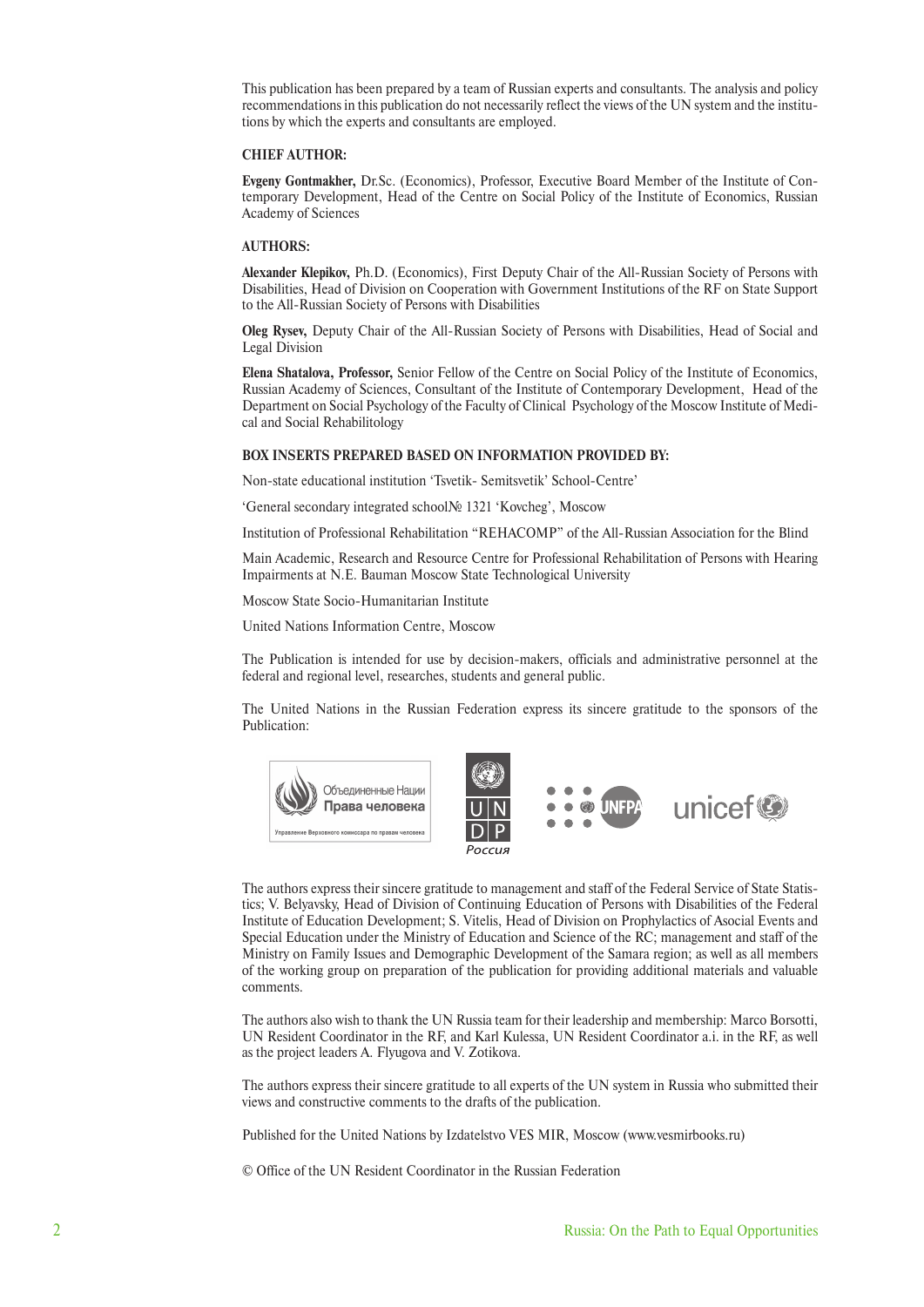#### **To the reader**

#### **Dear friends!**

The publication 'Russia: on the Path to Equal Opportunities' prepared by a team of Russian experts on the initiative of the United Nations in the Russian Federation addresses vital issues for our country. The publication soundly focuses on the problems of persons with disabilities.

In September 2008 Russia signed the UN Convention on the Rights of Persons with Disabilities. The Council on the Issues of Disabled under the Chairman of the Federation Council contributed to this event. Now the task is to ensure that people with disabilities can get access to education and take an active part in all areas of the economic, cultural and social life of the country.

It is notable that authors of the publication mainly focus on the implementation of the rights of disabled to education and work. These rights are guaranteed by the Constitution of the Russian Federation to all its citizens regardless of their social status and health conditions. Access to proper education and decent work helps disabled people overcome barriers of social isolation and economic dependency. These issues have gained special importance for the country in view of the demographic situation and labour force deficit. We should not forget that there are several millions of persons with disabilities in Russia and a lot of them want and are ready to work in various areas including those requiring up to date professional training.

Persons with disabilities belong to the most vulnerable group of society and their material situation often depends only on the state benefits they receive. However state support should not be limited to allowances and payments – the main challenge today is to ensure a fundamental change of the attitude to the issue of disability in our society thus contributing to a better environment for persons with disabilities to live in, enhance the system of rehabilitation for disabled, ensure access to transport infrastructure, communication facilities, cities and towns of the country.

Russia is on the way to ratification of the UN Convention on the Rights of Persons with Disabilities. The Council on the Issues of Disabled under the President of Russia was re-established recently to ensure implementation of the state policy in this area. I hope that it will become an effective coordinating agency for the implementation of the Convention.

This publication is highly relevant and timely. It represents a major contribution to further development of the dialogue on the problems of people with disabilities in the Russian society and solutions for the future.

Chairman of the Federation Council of the Russian Federation  $\sqrt{\frac{1}{N}}\sqrt{\frac{1}{N}}$  S.M. MIRONOV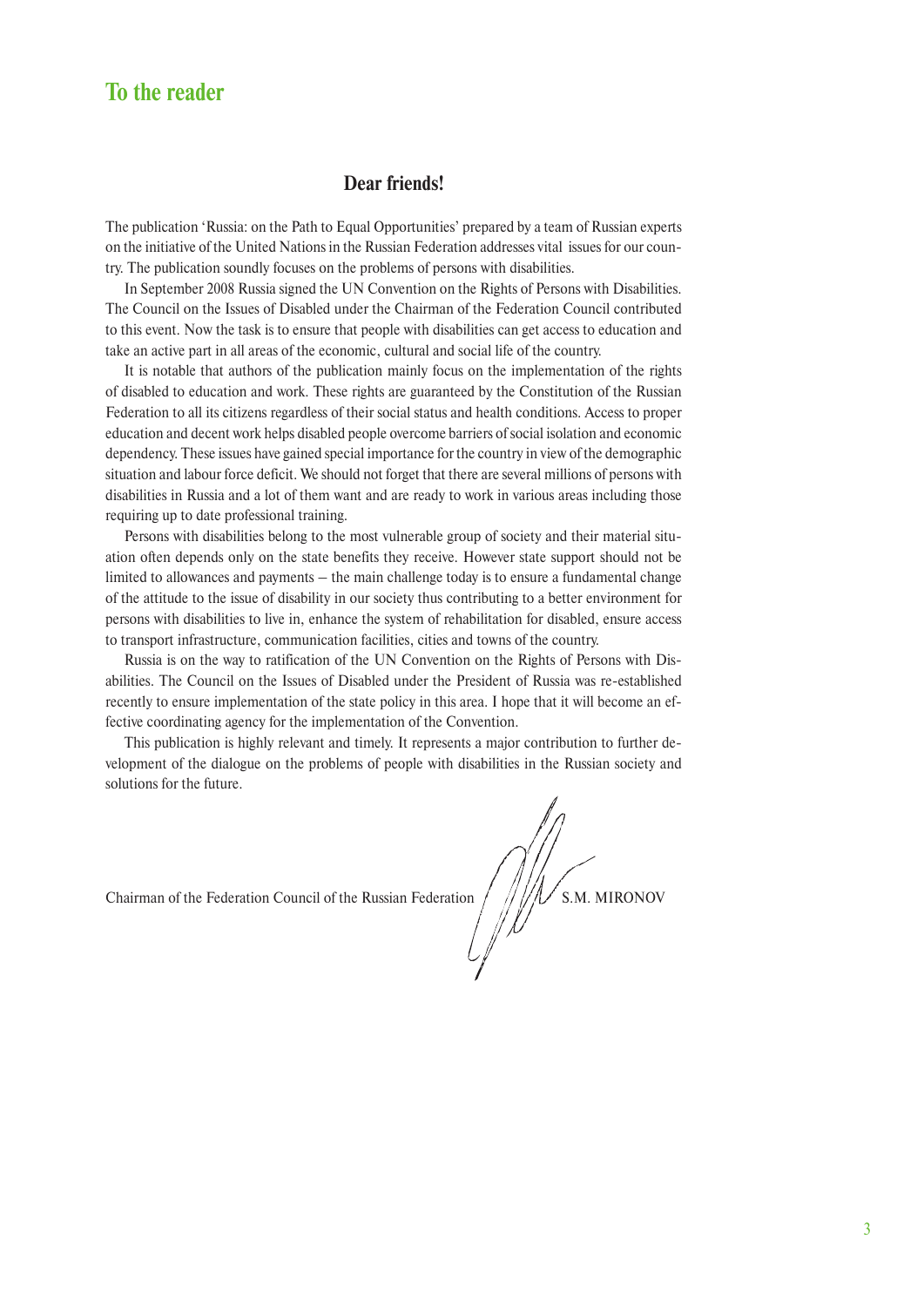### **Table of Content**

|                                                                                          | 5  |
|------------------------------------------------------------------------------------------|----|
| Chapter 1. Situation of persons with disabilities in the Russian Federation              | 8  |
|                                                                                          | 11 |
| 2.1. International experience in ensuring standard education for persons with            | 11 |
| 2.1.1. International instruments ensuring the right of persons with disabilities to      | 12 |
| 2.1.2. International experience in addressing education for persons with                 | 15 |
| 2.2. Education of persons with disabilities in Russia: problems and solutions            | 20 |
|                                                                                          | 20 |
| 2.2.2. Education of persons with disabilities in Russia: current situation               | 21 |
|                                                                                          | 25 |
|                                                                                          | 30 |
| 3.1. International instruments protecting the right of persons with disabilities to work | 32 |
| 3.2. International experience in the employment of persons with disabilities             | 34 |
|                                                                                          | 34 |
|                                                                                          | 39 |
| 3.3. Employment of disabled persons in Russia: problems and solutions                    | 41 |
| 3.3.1. Russian government policy regarding disabled persons in the labour market         | 41 |
|                                                                                          | 47 |
|                                                                                          | 49 |
|                                                                                          | 51 |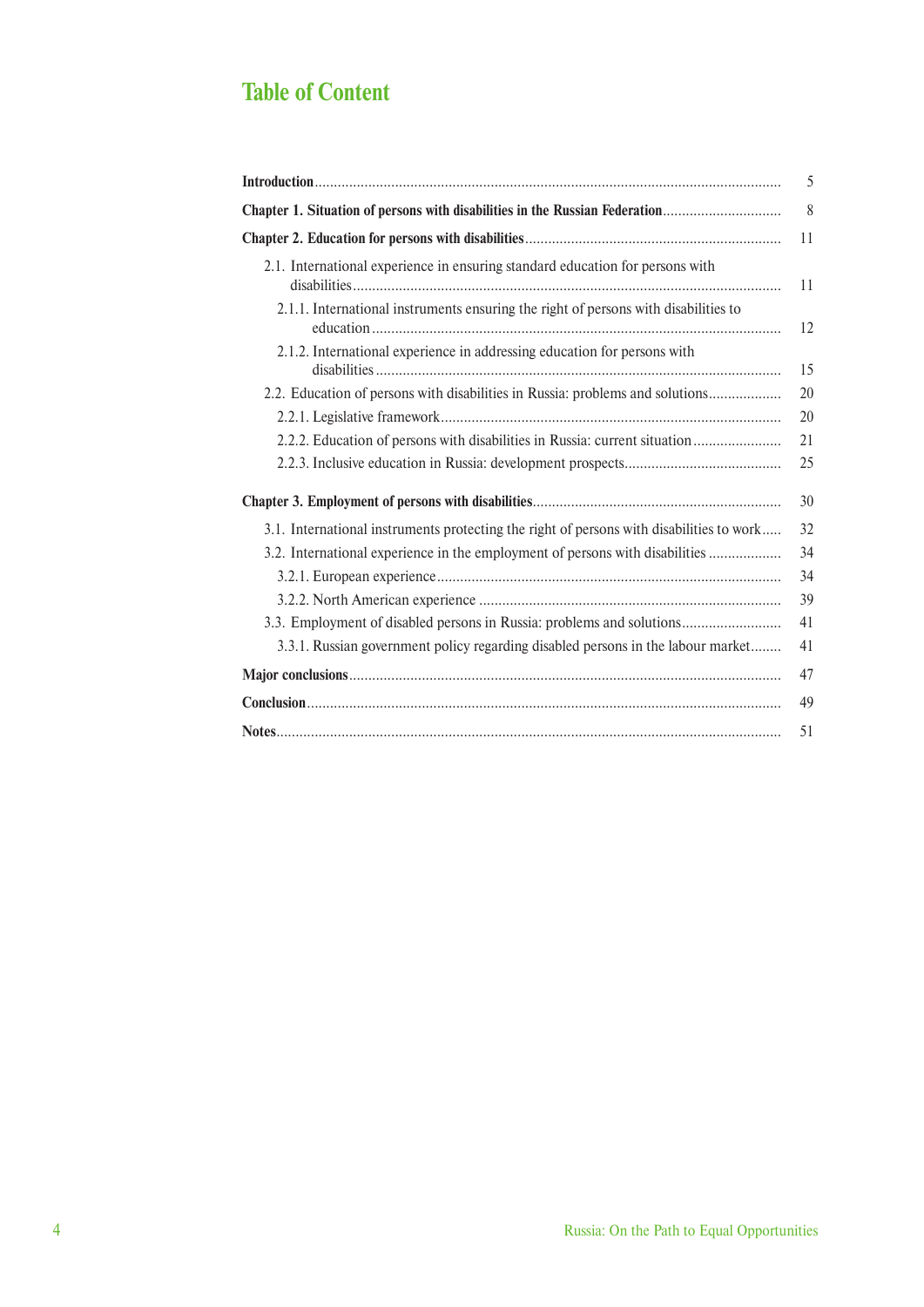#### **Introduction**

One in 11 Russians has some form of disability. Nationwide, this amounts to 13 million people with special physical, mental or intellectual needs of varying degree, including congenital or acquired mobility, vision and hearing impairment, as well as mental and developmental disorders. These individuals are in need of special accommodations and often require assistance from other people.

Curbs, steps leading into healthcare facilities, shops or cinemas, and narrow elevator doors may present insurmountable obstacles for such people. Many disabled persons are also deprived of even simple everyday human interaction: they commonly receive uneasy glances, and it remains a prevalent belief that persons with disabilities are free riders, unable to make any significant contribution to social and economic development.

The international community believes that persons with disabilities are entitled to the same rights as everybody else and that they should also enjoy equal opportunities to exercise these rights. Therefore, the United Nations remains vigilant with regard to persons with disabilities. At the international level, this belief is reflected in the adoption of relevant international instruments that are open for signing and adoption by all member states. At the national level, legislation is adopted and relevant programmes are implemented to improve the lives of persons with disabilities and to promote their rights and freedoms.

The *Federal Law on Social Protection of Persons with Disabilities in the Russian Federation* was adopted in 1995. Recently, a federal targeted programme to support disabled persons was implemented. The programme, however, largely relies on the concept of social protection, which is based on granting material assistance to the disabled.

Social-economic development, however, both in Russia and elsewhere in the world, requires the use of novel approaches to maximize the social integration of persons with disabilities.

Causes for concern include the still widespread unwillingness of society to look at persons with disabilities as equals and the effective denial of equal rights with regard to education, employment, healthcare, marriage, child rearing, leisure, physical exercise and sports, and participation in public and political life. Even government officials sometimes harbour misconceptions that disabled persons are of no use for any community activity. As a result, proposals are drafted to establish specialized institutions to accommodate and educate persons with disabilities, as well as special transport routes and social venues. These arrangements encourage society at large to embrace the concept of specialized isolated environments for persons with disabilities rather than the establishment of an environment in which disabled persons can enjoy a full social life with a maximum degree of independence.

It is precisely for this reason that the United Nations initiated the **Convention on the Rights of Persons with Disabilities** (hereinafter referred to as "the Convention"), which was developed with the active involvement of disability groups. The Convention was adopted by the United Nations General Assembly on 13 December 2006 and entered into force on 3 May 2008. The Russian Federation signed the Convention on 24 September 2008. Efforts are now underway to analyze this instrument and draft a plan of priority measures to be implemented in case of ratification. It should be noted that in this context the Convention incorporates the theory and enforcement practices inherent to legislation currently existing in various countries to promote the rights and freedoms of persons with disabilities. The Convention is the first comprehensive instrument in this regard that binds UN member states to certain obligations following appropriate signing and ratification.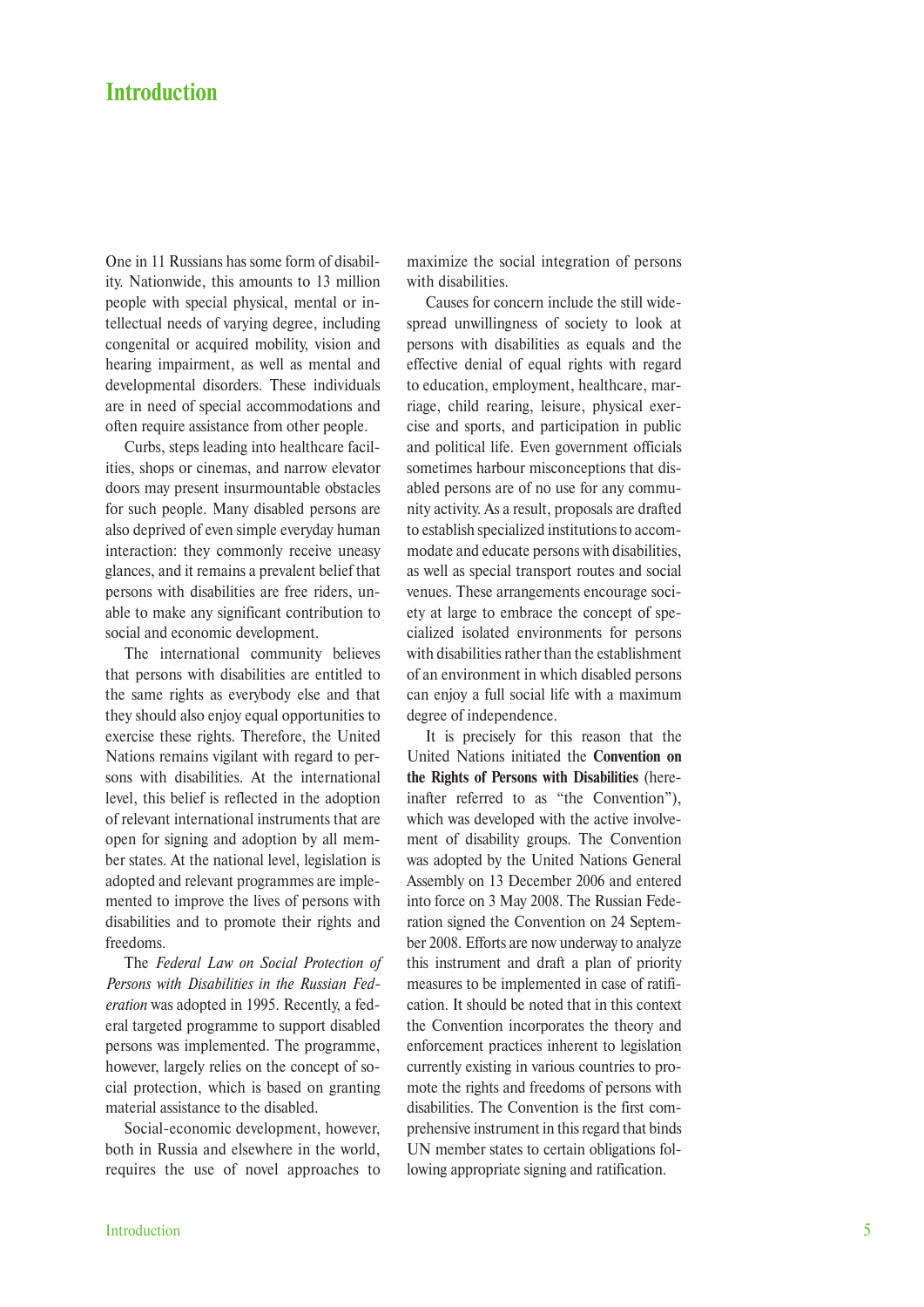*Disability is caused not by the health problems associated with a particular medical condition but rather by the status of the development of a given society which impedes, by the barriers it creates, the exercise of rights and freedoms by individuals with health problems*

The Convention applies a rights-based approach to address problems faced by persons with disabilities. This approach institutes a special framework designed to enforce the observance of all human rights — personal, political, economic, social and cultural — in cases when an individual has a disability<sup>1</sup>.

The Convention introduces basic concepts to be recognized by all countries regarding the exercise of rights and freedoms of persons with disabilities. This system of general concepts primarily concerns the definition of "disability" and "persons with disabilities". According to the Preamble (Item E), "disability is an evolving concept and that disability results from the interaction between persons with impairments and attitudinal and environmental barriers that hinders their full and effective participation in society on an equal basis with others.2 " "Accordingly, persons with disabilities include those who have long-term physical, mental, intellectual or sensory impairments which in interaction with various barriers may hinder their full and effective participation in society on an equal basis with others." (Convention, Article  $1$ )<sup>3</sup>.

In essence, the Convention unequivocally states that disability is caused not by the health problems associated with a particular medical condition but rather by the status of the development of a given society which impedes, by the barriers it creates, the exercise of rights and freedoms by individuals with health problems. Therefore, these principles imply that — in implementing the provisions of the Convention — a large number of developmental factors relevant to particular countries must be taken into account, including traditions and the availability of resources. All States Parties to the Convention must be consistent and firm in promoting the general provisions laid down in the Convention.

According to experts, the adoption of this Convention will allow the governments of States Parties to perceive persons with disabilities as equal citizens and not as an isolated social group. States that ratify the Convention will thus be legally bound to treat disabled persons as legally entitled to enjoy full civil rights.

The 50 articles of the Convention contain a detailed description of the rights of persons with disabilities, including, in particular, civil and political rights, the right to physical access and participation in public life, prevention of social isolation, the right to education and healthcare, employment in the open labour market, social protection and other aspects of the lives of disabled persons. The Convention recognizes that in order to attain equality for persons with disabilities, public attitudes must evolve and full social inclusion has to be achieved.

Presently (as of 31 December 2008), the Convention has been signed by 137 States, of which 44 have ratified it. Countries that have ratified the Convention agree to introduce laws and other measures aimed at promoting the full exercise of rights of persons with disabilities and to abolish laws, customs and practices that encourage discrimination against persons with disabilities.

Alongside the Convention, the UN General Assembly adopted an **Optional Protocol**  containing 18 articles. Under this Protocol, individuals and groups of individuals may, after exhausting all domestic remedies, submit communications to the Committee on the Rights of Persons with Disabilities. This Committee, composed of independent experts, was formed at the first Conference of States Parties to the Convention on the Rights of Persons with Disabilities on 31 October and 3 November 2008 in New York City. The Conference resulted in the election of twelve Committee members that will regularly review the enforcement of the Convention and receive reports from States Parties on progress made in fulfilling their obligations under the Convention. According to the Optional Protocol to the Convention, the Committee will receive and consider communications from individuals. In addition, the Committee received a mandate to conduct inquiries into alleged grave or systematic violations of the rights of persons with disabilities.

Thus, the Convention not only takes into account the capacity of each State to enforce a particular provision of the instrument but also establishes an international mechanism to monitor implementation. The process involves persons with disabilities and disability associations.

The **purpose** of this publication is to support the Russian Federation in overcoming existing barriers to the promotion of an inclusive approach to persons with disabilities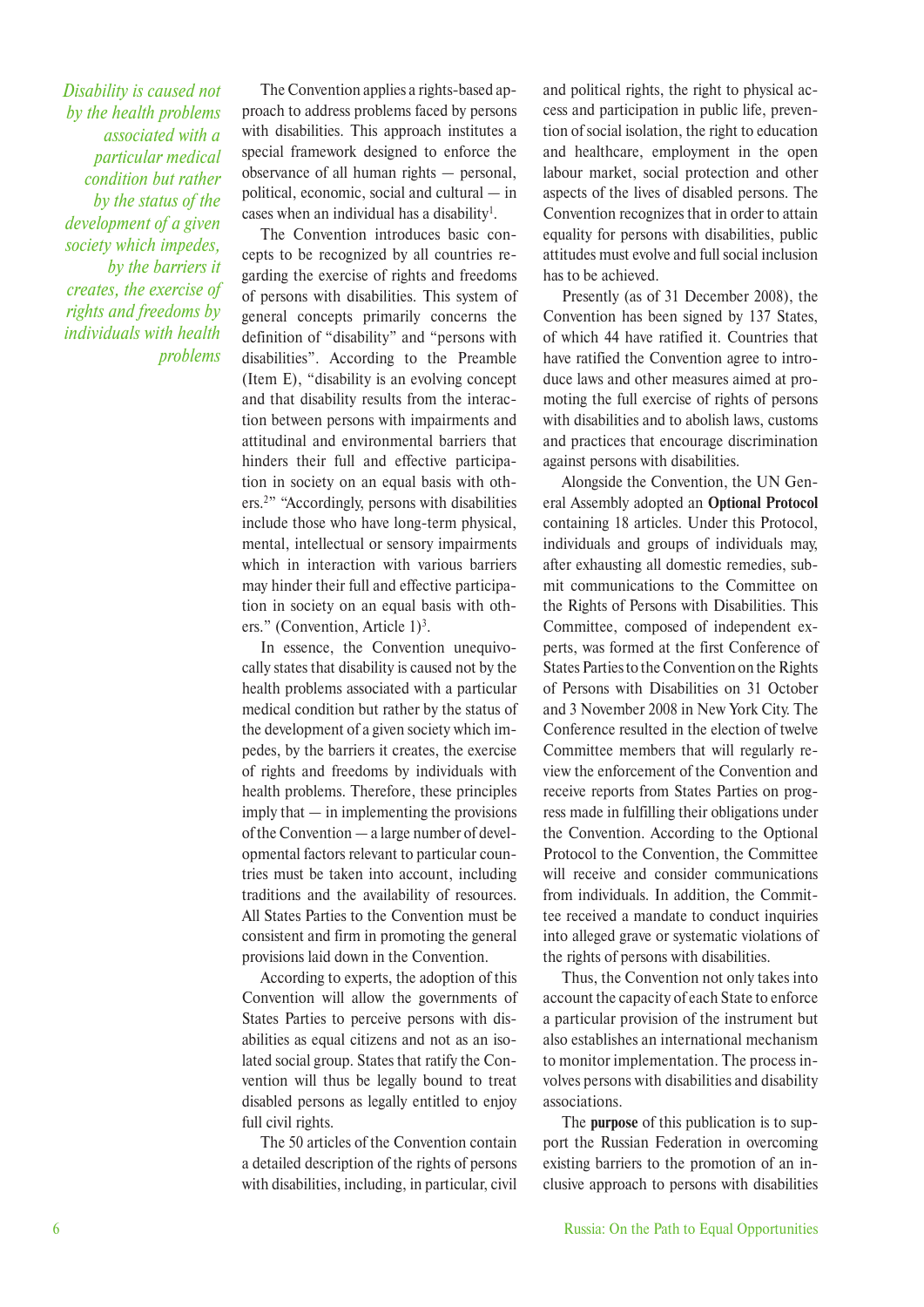by analyzing opportunities for greater social and economic integration and proposing appropriate recommendations.

This publication is designed to be used by a broad range of readers interested in disability-related social issues, as well as by experts within those parts of the legislative and executive branches of government that are tasked with formulating and implementing social policies on both federal and regional levels.

The publication **primarily focuses** on the current situation in education and the labour market as it relates to persons with disabilities and is based on an inclusive approach. The selection of particular aspects in the lives of persons with disabilities is explained by the crucial role such aspects play in transforming a human being into a socially active individual.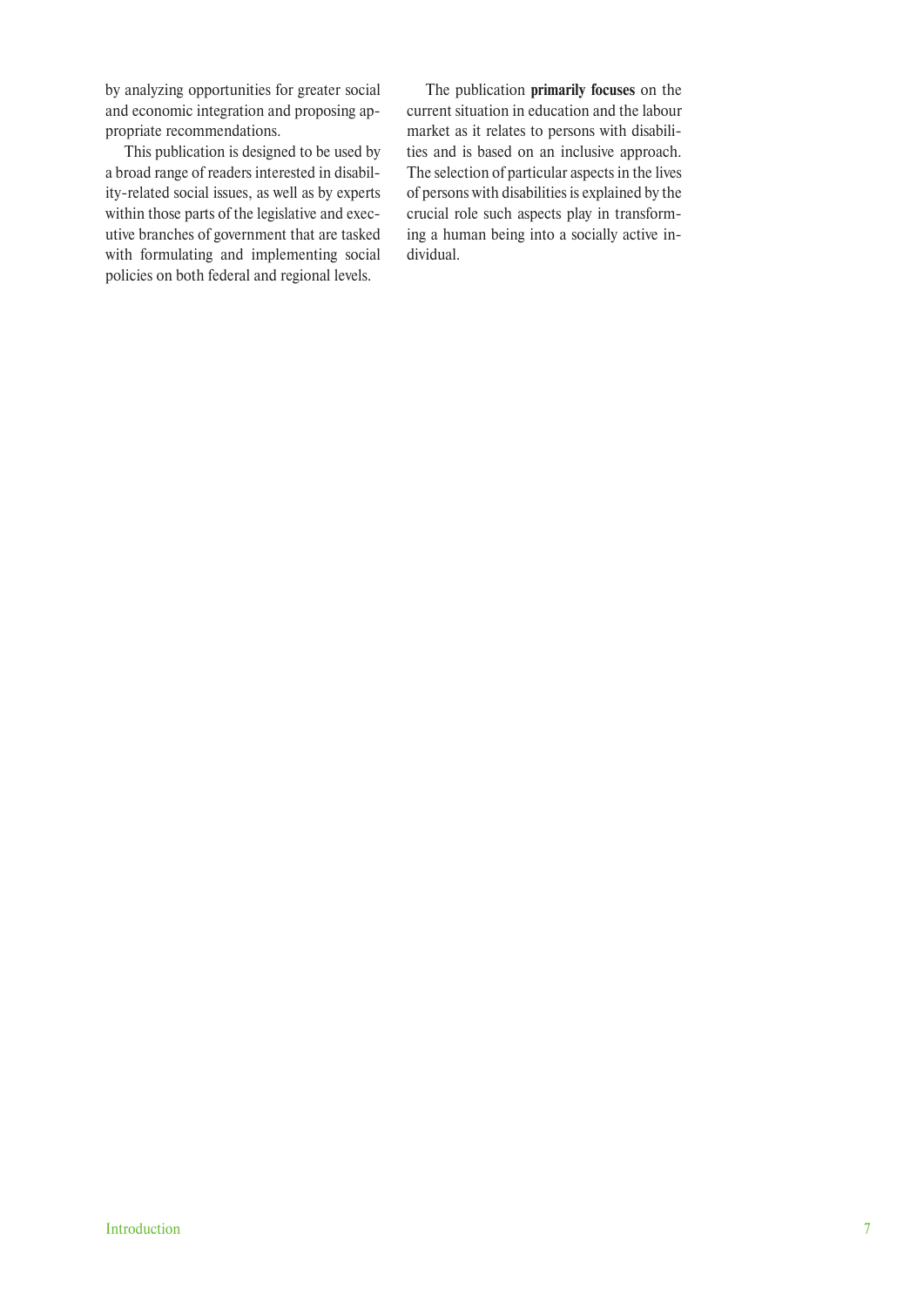## Chapter 1 **Situation of persons with disabilities in the Russian Federation**

According to the Russian Federal Pension Fund, Defence and Interior Ministries and the Federal Security Service, there were more than 13 million persons with disabilities in the Russian Federation (RF) as of 1 January 2007 and the number is consistently growing (Figure 1.1).

*The guaranteed availability of employment is a top priority for improving the quality of life for persons with disabilities, especially those of young productive age*

According to the *Federal Law on the Social Protection of Persons with Disabilities in the Russian Federation* (Article 1), a disabled person is "an individual with a health condition that is associated with a stable functional disorder and caused by a disease, trauma or defect. The health condition results in limited capability and necessitates the social protection of the individual"4 .

The act of receiving disability pensions and monthly cash payments from the state is the key characteristics defining the status of a non-working disabled person.

The most recent increase in the pension base rate — an increase of  $15\%$  — was enacted on 1 August 2008. Including this raise, the base rates of pensions amounted to (Table 1.1):

**Figure 1.1. The increasing number of persons with disabilities in the Russian Federation in 1998—2007 (as of 1 January per year), 1,000 persons**



Sources: RF Pension Fund, Defence Ministry, Interior Ministry and Federal Security Service.

- 3,588 Russian Rubles (RUB) for persons with a third-degree disability (an increase of 468 RUB);
- 1,794 RUB  $-$  for persons with a second-degree disability (an increase of 234 RUB); and
- 897 RUB for persons with a firstdegree disability (an increase of 117 RUB).

In addition, the social pension allotted to children with disabilities and children aged 18 or younger who have lost both parents will total 3,588 RUB (an increase of 468 RUB).5

The pensions of persons with disabilities due to war injuries and veterans of the Second World War that are eligible for two pensions will equal 11,550 RUB and 11,397 RUB, respectively.

Since 1 August 2008, the average social pension is 3,045 RUB.6

In spite of regular inflation adjustments and increases, the level of pensions remains inadequate. For this reason, the guaranteed availability of employment is a top priority for improving the quality of life for persons with disabilities, especially those of young productive age. The willingness of persons with disabilities to be gainfully employed — in particular, as reflected in the number of applications submitted to employment services for assistance in finding appropriate employment — must be recognized (Figure 1.2).

As can be seen from Figure 1.2, the number of individuals who approached employment services in 2007 grew about threefold in comparison to 2000. The number of persons who were successful in finding gainful employment nearly doubled, attesting to the possibility of growth in the employment rate of persons with disabilities.

It is apparent that a dramatic slowdown in the number of successful job seekers occurred over 2005–2007 and coincided with a fundamental transformation in social policy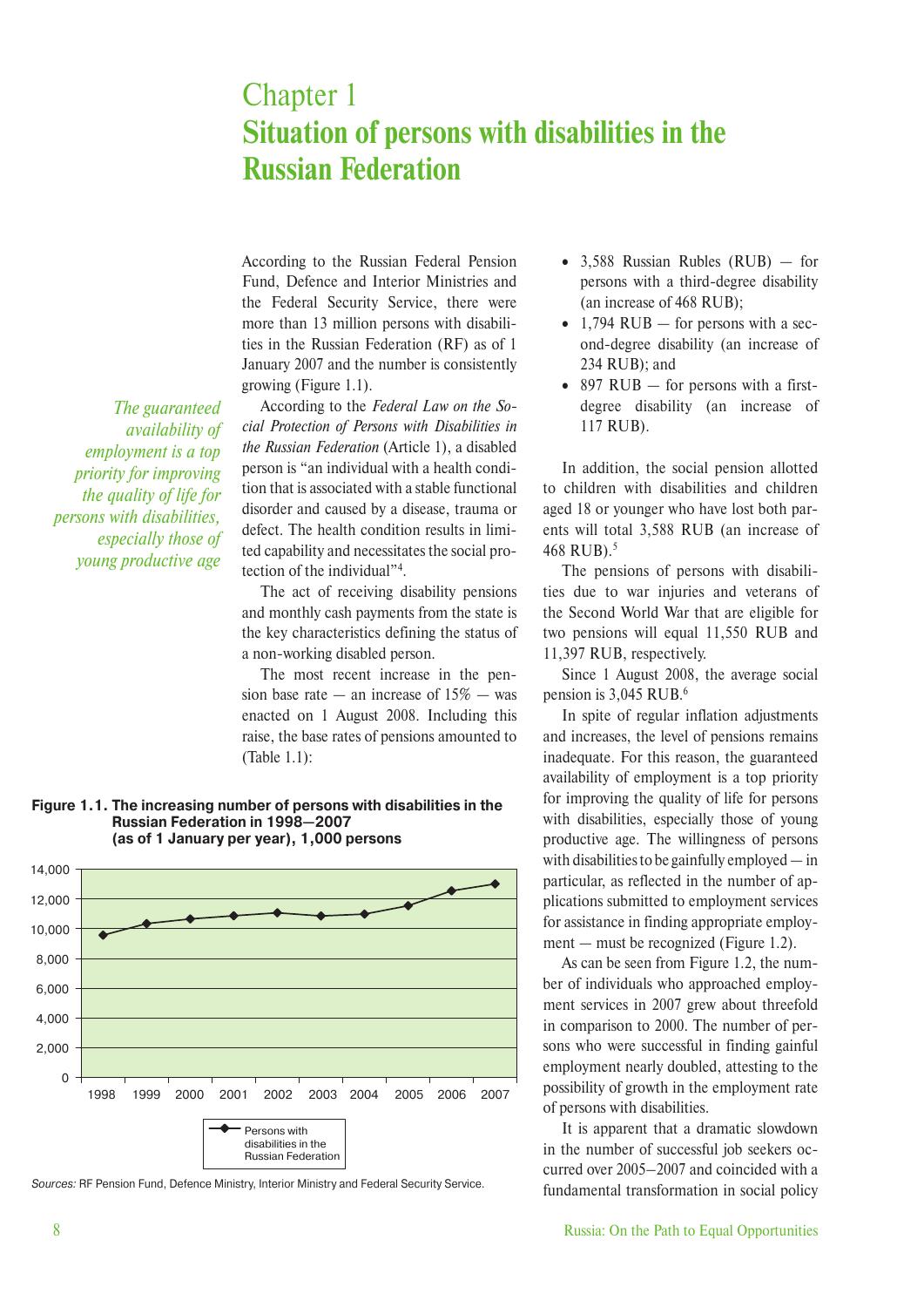with regard to persons with disabilities, including the labour market.7

A large-scale social reform was undertaken in 2004, beginning with the adoption of Law No.  $122$ -FZ<sup>8</sup>, which is publically known as the Law on Monetization of Benefits. This law enacted amendments to 152 existing legislative acts — many of which concern social protection. As a result of the reform, most in-kind disability benefits that had previously been guaranteed by federal legislation were replaced with monthly cash payments.

An important feature of the existing social protection system for persons with disabilities is the fact that the main criterion for determining a disabled individual's need for social protection measures is the degree to which his or her ability to engage in productive employment is limited. This criterion influences the size of pensions and monthly cash payments<sup>9</sup> (Table 1.1).

#### **Figure 1.2. Persons classified as disabled requesting job search assistance in 2000–2007**



Source: Federal Service for Labour and Employment.

| Limitation<br>degree of<br>productive<br>employment | <b>Base rate of disability</b><br>pension | <b>Monthly</b><br>cash<br>payment | <b>Total</b> | <b>Total income difference</b><br>between productive<br>employment limitation<br>degrees |
|-----------------------------------------------------|-------------------------------------------|-----------------------------------|--------------|------------------------------------------------------------------------------------------|
| 3rd degree                                          | 3.588                                     | 1,913                             | 5,501        | 2,341                                                                                    |
| 2nd degree                                          | 1.794                                     | 1,366                             | 3,160        |                                                                                          |
| 1st degree                                          | 897                                       | 1,093                             | 1,990        | 1,170                                                                                    |
| No degree<br>(zero)                                 |                                           | 683                               | 683          | 1,307                                                                                    |

**Table 1.1. Financial situation of various categories of persons with disabilities for August 1, 2008 (in RUB)**

Source: based on RF Pension Fund data.

It follows from Table 1.1 that when the productive employment limitation degree is changed from third to second, a disabled person loses 2,341 RUB, and when the degree moves from second to first, the loss amounts to 1,170 RUB. If a disabled person is refused even the first (lowest) degree of productive employment limitation, such an individual, even if belonging to a particular disability category, fails to receive the base and insurance portions of the pension and almost the entire monthly cash payment.

The past few years have convincingly demonstrated that social innovations have lowered a disabled person's motivation to pursue active lifestyles and, in particular, to work. This phenomenon is primarily explained by the fact that the more active attitude a disabled person has, the greater the probability that he or she will be deprived of some part of state-guaranteed pensions and other payments. Given the high unemployment rate among persons with disabilities and difficulties in obtaining education and well-paid employment, it is obvious that disabled persons seek to preserve state-guaranteed payments.

In addition, the mechanism for obtaining state-guaranteed social services is extremely complicated. The employment process is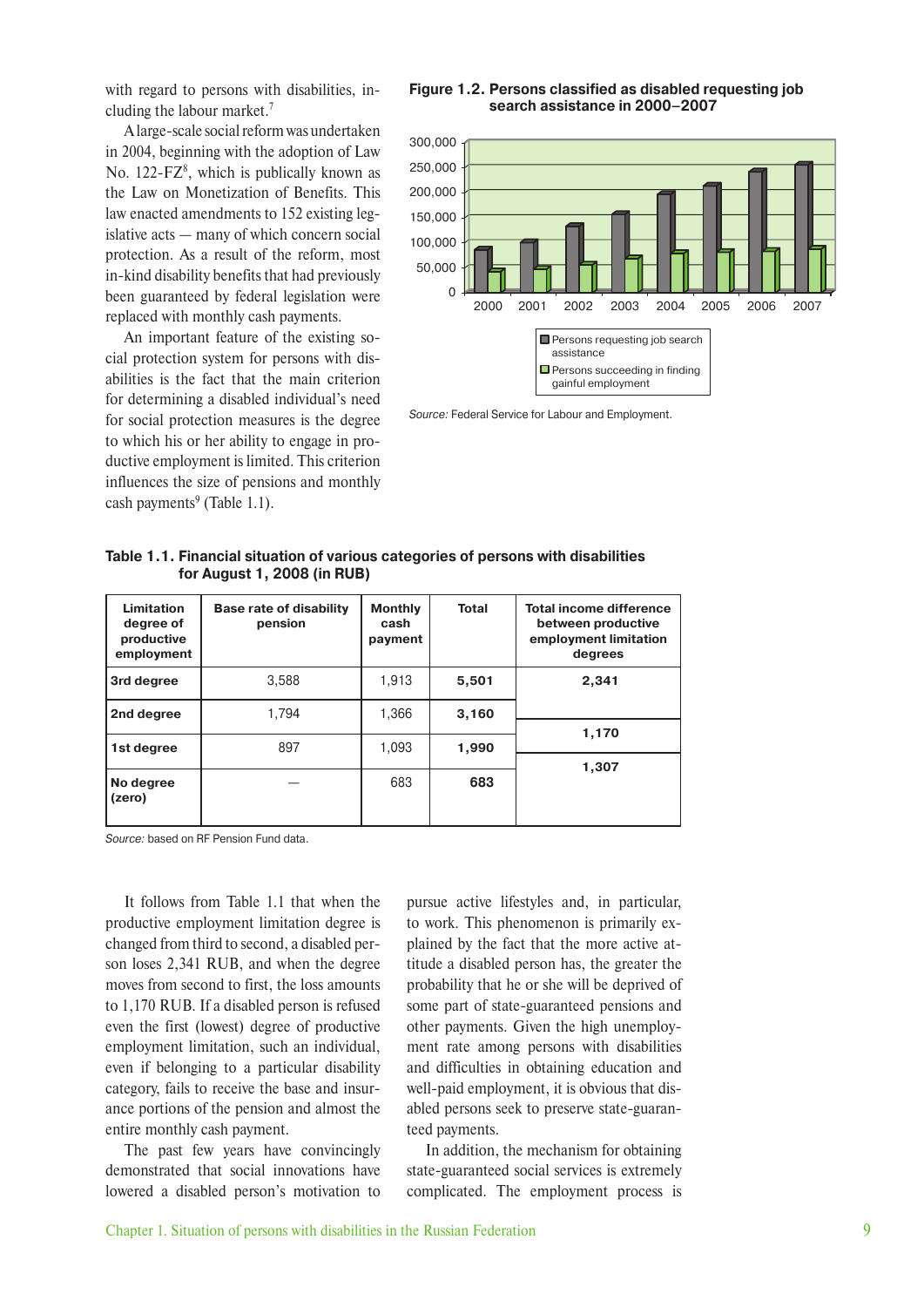#### **BOX 1.1**

#### **Employment under the quota system in 2000–2007, persons**

| Year | Individuals employed under the quota system: |                        |  |  |
|------|----------------------------------------------|------------------------|--|--|
|      | total                                        | incl. disabled persons |  |  |
| 2000 | 109,432                                      | 57,146                 |  |  |
| 2001 | 103,334                                      | 13,242                 |  |  |
| 2002 | 97,677                                       | 12,584                 |  |  |
| 2003 | 79,948                                       | 16,421                 |  |  |
| 2004 | 68,575                                       | 19,217                 |  |  |
| 2005 | 55,125                                       | 17.044                 |  |  |
| 2006 | 38,056                                       | 12,834                 |  |  |
| 2007 | 32,886                                       | 10,906                 |  |  |

Source: Federal Service for Labour and Employment.

Initially, quotas for persons with disabilities were guaranteed by the Federal Law on the Social Protection of Persons with Disabilities in the Russian Federation under Article 21. This system is the only and the most efficient tool that ensures employment for the disabled. According to statistics for 2000, the quota system enabled the employment of over 57,000 disabled persons. Between 2000 and 2007, the application of quotas resulted in gainful employment for approximately 160,000 disabled persons. In our opinion, quotas, along with other tools of securing employment, is currently a necessary mechanism for the employment of persons with disabilities, especially since the government has yet to propose alternative efficient mechanisms to replace the quota system.

hindered not only by the existence of productive employment limitation degrees but also by the effective dismantlement of the quota system at small- and medium-sized enterprises (notwithstanding the low efficiency of this tool) (Box 1.1).

The dismantling of pro-active measures to establish a barrier-free environment in many of Russia's regions had a negative impact on employment and education and was primarily due to the bureaucratic policy of distribution of individuals with benefit entitlements between the federal and regional levels. This division, accordingly, caused regional authorities, especially in poorer regions dependent on federal subsidies, to lose interest in serving the needs of "federal-level" benefit holders, including the disabled. This, in turn, led to a drop in the funding of regional programmes related to persons with disabilities.

A notable element in the evolution of the Russian social sector and in addressing the difficulties faced by persons with disabilities is the fact that now the main focus and the guiding principles of social policy must be checked against and implemented in conformity with the philosophy and standards as laid down in the Convention. The existing Russian legislation regarding the promotion of disability rights and interests is largely in line with the general norms of international law. However, it appears that existing laws require significant improvement in the exercise of concrete disability rights and securing equal opportunities for the disabled in all areas.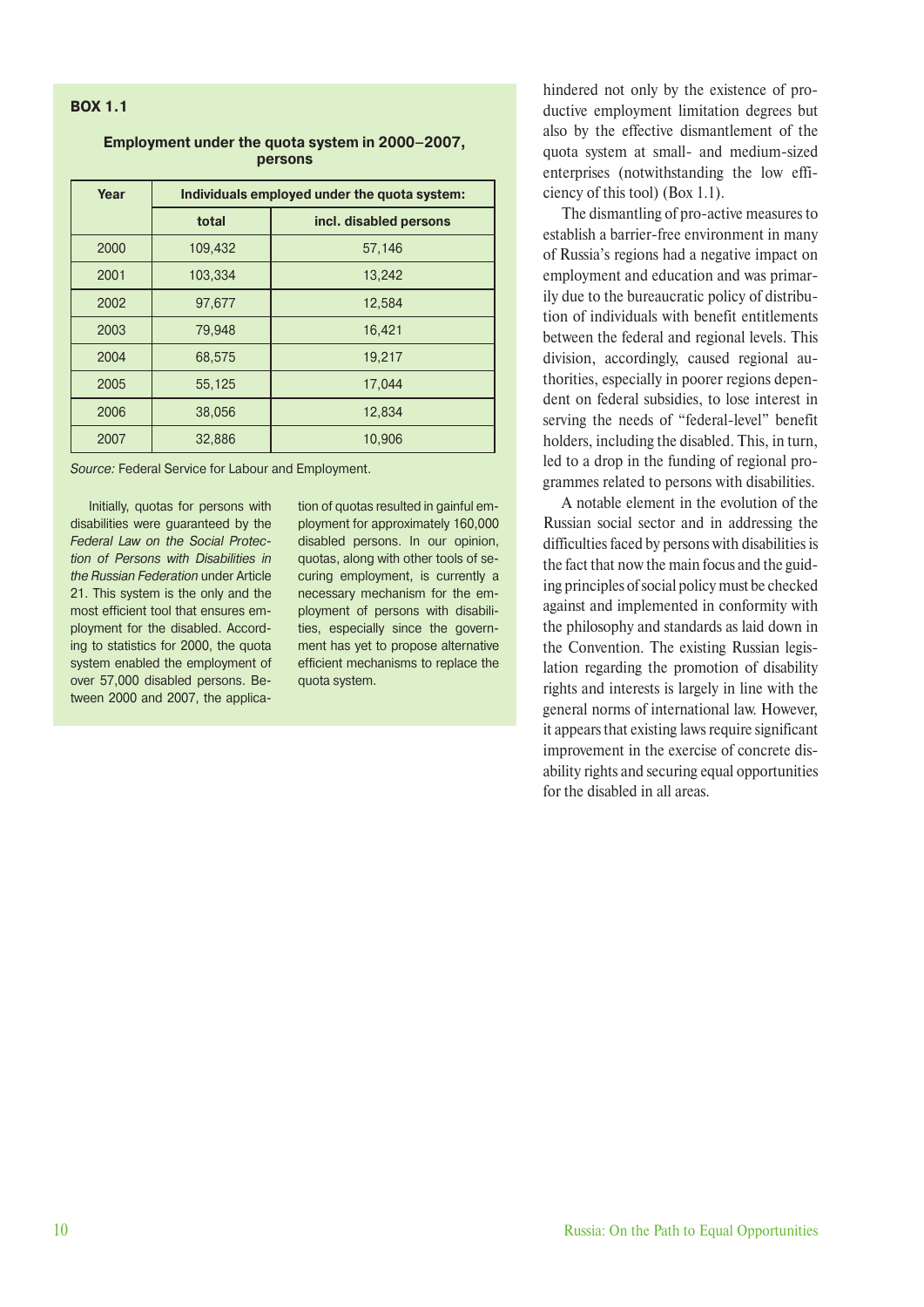## Chapter 2 **Education for persons with disabilities**

Along with other human rights, the right to education is fundamental. However, "in the modern world, education as a socio-cultural value and a social institution is gaining additional importance as it serves as one of the major factors in preserving and changing the social structure of the community, as well as in the social and professional mobility of the individual. Education significantly raises the opportunity for social advancement and, overall, is a sine *qua non* for such advancement"<sup>10</sup>. This is equally true of all individuals — with or without a disability.

Today, education plays an even more important role for persons with disabilities than for able-bodied individuals, because education is one of the more effective social resources that can be tapped in order to reduce social isolation and economic dependence. Possessing and applying education as an asset, persons with disabilities are able not only to improve their living standards but also to improve their motivation towards achieving a higher personal status and fuller social inclusion.

The adoption of the World Declaration on Education for All in 1990 and its flagship concept of inclusive education, as well as the adoption of the Dakar Framework for Action in 2000 state that persons with disabilities are to be educated in a given society's standard educational establishments. "…The fundamental principle of Education for All means that all individuals should have the opportunity to study together, regardless of any existing difficulties this might involve or any differences in the ability to learn that they might have. Inclusive education targets persons with special educational needs, and the disabled are only one such group"11.

Inclusive education, as we know it today, has its origins in special education. The development of the field of special education consists of a series of stages in which education systems have explored different ways of responding to children with disabilities and to students who experience difficulties in learning. In some cases, special education has been provided as a supplement to the general education; in other cases, it has been provided on an entirely separate basis. In recent years, the existence of separate educational systems has been challenged, both from a human rights perspective and from the point of view of effectiveness $12$ .

The integration-based approach is realized by incorporating elements of special education into the general education system. The principal shortcoming of the integration approach is the lack of modifications in the general education system — i.e. in curricula and teaching methodologies and strategies. The absence of institutional changes is one of the main barriers in implementing the policies of inclusive education.

There are two aspects to the role played by education in regard to the policy of social integration of persons with disabilities. On the one hand, employment is key to the successful social integration of persons with disabilities, and education and training for the disabled are prerequisites for the achievement of this goal. The realization of the educational potential of persons with disabilities in the labour market may serve as a criterion for the effectiveness of all social policies targeting persons with disabilities. In this case, education is a bridge that leads to employment, and its value is largely pragmatic. On the other hand, education is a fundamental value that determines the individual's social status, self-realization opportunities and even the meaning of life<sup>13</sup>.

#### **2.1. International experience in ensuring standard education for persons with disabilities**

The integration of "problem" children into general schools is a natural stage in the evolution of a system of special education in any country of the world and is a process that is *All individuals should have the opportunity to study together, regardless of any existing difficulties this might involve or any differences in the ability to learn that they might have*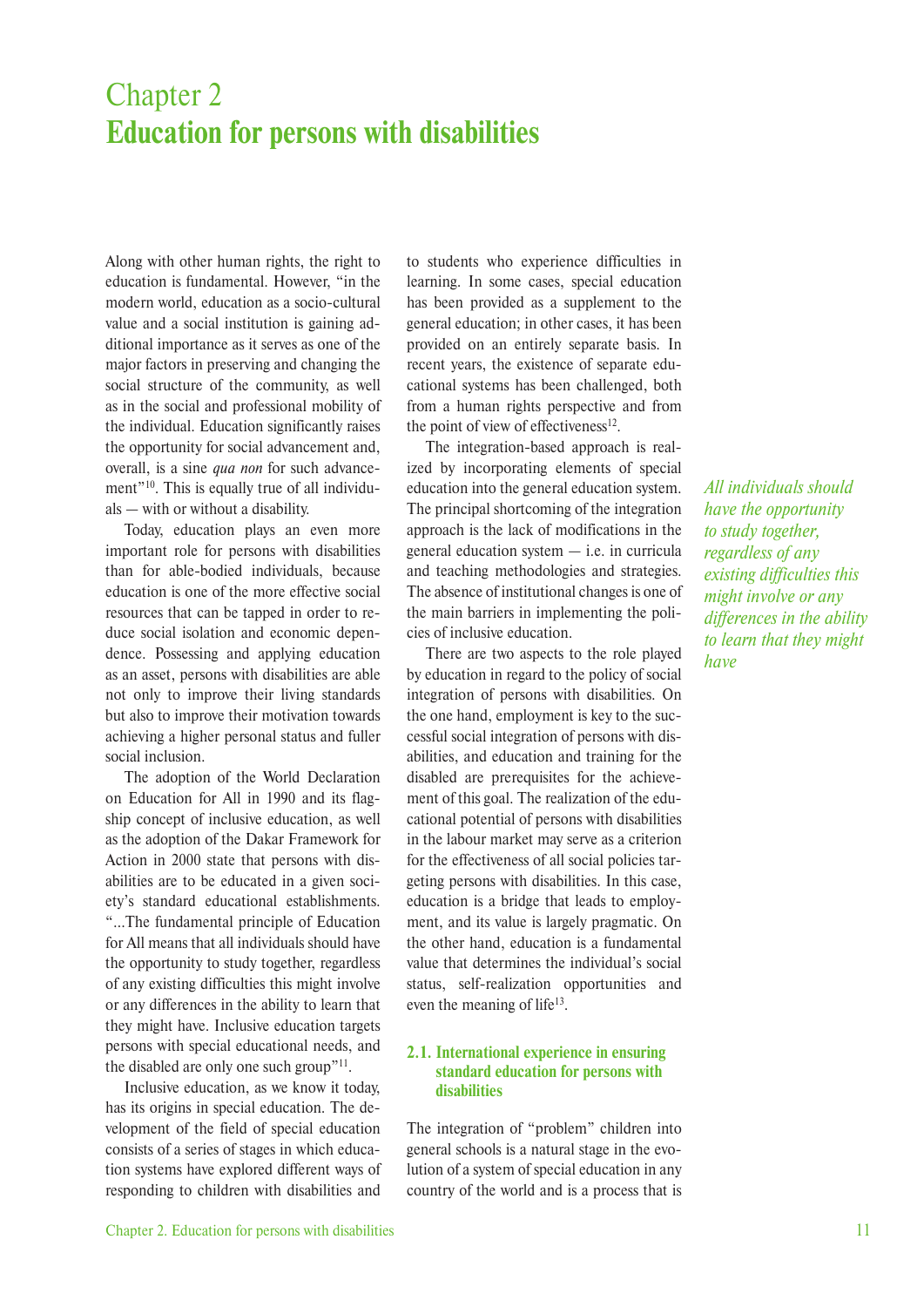observed in all highly developed countries, including Russia. This approach to educating children with special needs is pursued for a variety of reasons. As a whole, this occurrence can be described as a social expectation emerging in a society in a state that has achieved a certain level of economic, cultural and legal development.

This stage involves society and the state reconsidering their attitudes towards persons with disabilities, not only by recognizing their rights but also by leading the community to realize its responsibility to ensure equal opportunity in various areas, including education.

#### *2.1.1. International instruments ensuring the right of persons with disabilities to education*

Since its birth in 1945, the United Nations has been working in conformity with its Charter to focus the efforts of the international community on ensuring the people's right to high-quality, accessible education. In particular, the humanistic value and unique nature of education were enshrined in the **Universal Declaration of Human Rights** adopted and promulgated in General Assembly Resolution 217 A (III) on 10 December 1948: "Education shall be directed to the full development of the human personality and to the strengthening of respect for human rights and fundamental freedoms. It shall promote understanding, tolerance and friendship among all nations, racial or religious groups, and shall further the activities of the United Nations for the maintenance of peace"<sup>14</sup>.

It should be noted that rights of persons with disabilities were enshrined in a number of universal (general) and special instruments adopted by the United Nations over the past 60 years. Article 26 of the Universal Declaration of Human Rights proclaims that "everyone has the right to education…. Technical and professional education shall be made generally available and higher education shall be equally accessible to all on the basis of merit"15. Hence, although persons with disabilities, as is the case with other social groups, are not explicitly mentioned in this Declaration, they are, like all other citizens, entitled to the right to education.

Later, in December 1960, the General Conference of the United Nations Educational, Scientific and Cultural Organization (UNESCO) at its eleventh session approved the **Convention Against Discrimination in Education**, which provides a definition of "discrimination" and bans all it forms. In the late 1980s, building on the abovementioned principles of accessible education and equal opportunities for persons with disabilities, the **Convention on Technical and Professional Education** adopted by the UNESCO General Conference at its twenty-fifth session reaffirmed that States "shall pay attention to the special needs of the handicapped and other disadvantaged groups and take appropriate measures to enable these groups to benefit from technical and vocational education"16.

Special attention has been paid to the work of the United Nations in protecting the rights of the child, including the right to education, in particular, the right of children with disabilities to education. This has become a priority for the United Nations. In this context, the **Declaration of the Rights of the Child** adopted on 20 November 1959 reaffirmed that "the child is entitled to receive education, which shall be free and compulsory, at least in the elementary stages"<sup>17</sup>. The Declaration further stipulates that "the child who is physically, mentally or socially handicapped shall be given the special treatment, education and care required by his particular condition<sup>"18</sup>. Thus, even 50 years ago, the international community elaborated the standards according to which children with special needs, associated, in particular, with their physical, sensory or mental handicaps, require additional (special) treatment, in strict conformity with the principle of equal opportunities.

The adoption of the **Convention on the Rights of the Child** (General Assembly Resolution 44/25 adopted on 20 November 1989 with the entry into force on 2 September 1990) was an important landmark, which, building on prior international instruments, guaranteed that "States Parties shall respect and ensure the rights set forth in the present Convention to each child within their jurisdiction without discrimination of any kind, irrespective of the child's…disability" (Article  $2)^{19}$ . The value of this Convention

*Rights of persons with disabilities were enshrined in a number of universal (general) and special instruments adopted by the United Nations over the past 60 years*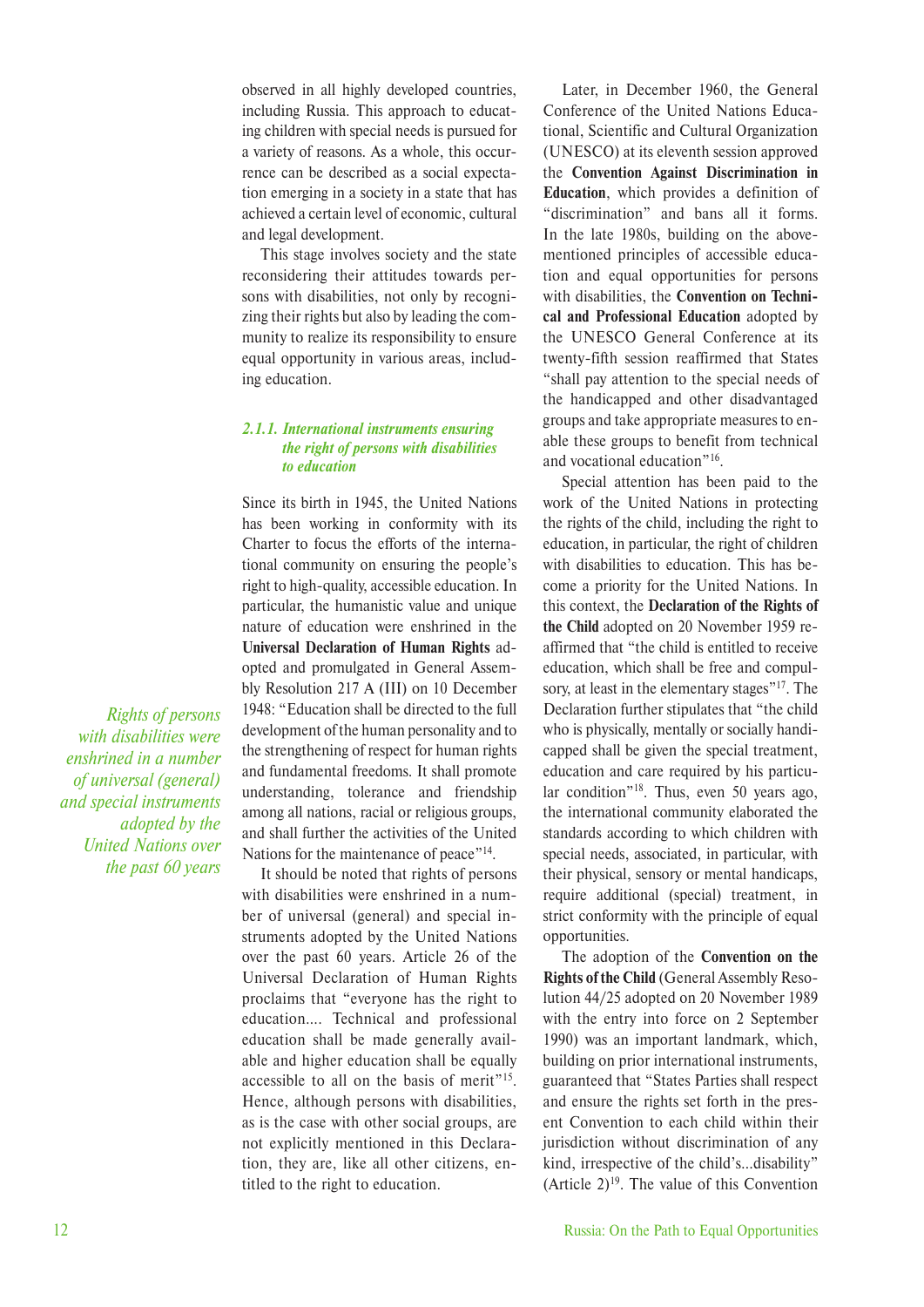lies in its legally binding status and in the fact that its text referred for the first time to the need of ensuring the right of each child to education regardless of his or her health condition.

Another category of international instruments adopted by the United Nations concerns the rights of persons with disabilities, including their right to education. The **Declaration on the Rights of Mentally Retarded Persons** adopted in 1971 recommended to States in Paragraph 2 that "the mentally retarded person has a right to… such education, training… as will enable him to develop his ability and maximum potential"20. In 1975, the **Declaration on the Rights of Disabled Persons** extended this norm to all individuals, not only with mental but also with other health disorders (handicaps) in Paragraph 6: "Disabled persons have the right to…education, vocational training…and other services which will enable them to develop their capabilities and skills to the maximum and will hasten the processes of their social integration or reintegration"<sup>21</sup>.

Developing the principle of the "education for all" laid down in the 1970s, the **World Programme of Action Concerning Disabled Persons** adopted by General Assembly Resolution 37/52 on 3 December 1982 significantly expanded and specified this principle (Paragraphs  $120-127$ )<sup>22</sup>: "Member States should adopt policies which recognize the rights of disabled persons to equal educational opportunities with others. The education of disabled persons should as far as possible take place in the general school system". In enforcing this right of disabled persons to education, States should "allow for increased flexibility in the application to disabled persons of any regulation concerning admission age, promotion from class to class and, when appropriate, in examination procedures," and "basic criteria are to be met when developing educational services for disabled children and adults. These services should be: individualized; …locally accessible; comprehensive; offering a range of choices commensurate with the range of special needs in any given community".

Under Paragraph 124 of the World Programme, "if, for any reason, the facilities of the general school system are inadequate for some disabled children, schooling for these children should then be provided for an appropriate period of time in special facilities. The quality of this special schooling should be equal to that of the general school system and closely linked to it". This is a very important standard which has permitted the preservation of achievements in special education and its advancement towards incorporation into the generally accessible schooling process. However, in defining the fundamental principle of education for persons with disabilities, the World Programme was unequivocal in giving priority to the joint schooling of persons with and without disabilities, making use of the same curricula.

The **Standard Rules on the Equalization of Opportunities for Persons with Disabilities**, adopted by General Assembly Resolution 48/96 on 20 December 1993, are based on the experience of the United Nations Decade of Disabled Persons 1983–1992. The World Programme of Action Concerning Disabled Persons and several other United Nations instruments served as a moral and political basis for the development of the Standard Rules, including their provisions on education for persons with disabilities. According to Rule 6 titled Education, "States should recognize the principle of equal primary, secondary and tertiary educational opportunities for children, youth and adults with disabilities, in integrated settings. They should ensure that the education of persons with disabilities is an integral part of the educational system<sup>23</sup>."

In addition to joint, "integrated" education, the Standard Rules, following in the footsteps of the World Programme of Action Concerning Disabled Persons, envisage that "in situations where the general school system does not yet adequately meet the needs of all persons with disabilities, special education may be considered. It should be aimed at preparing students for education in the general school system. The quality of such education should reflect the same standards and ambitions as general education and should be closely linked to it. At a minimum, students with disabilities should be afforded the same portion of educational resources as students without disabilities. States should aim for the gradual integration of special education services into mainstream education. It is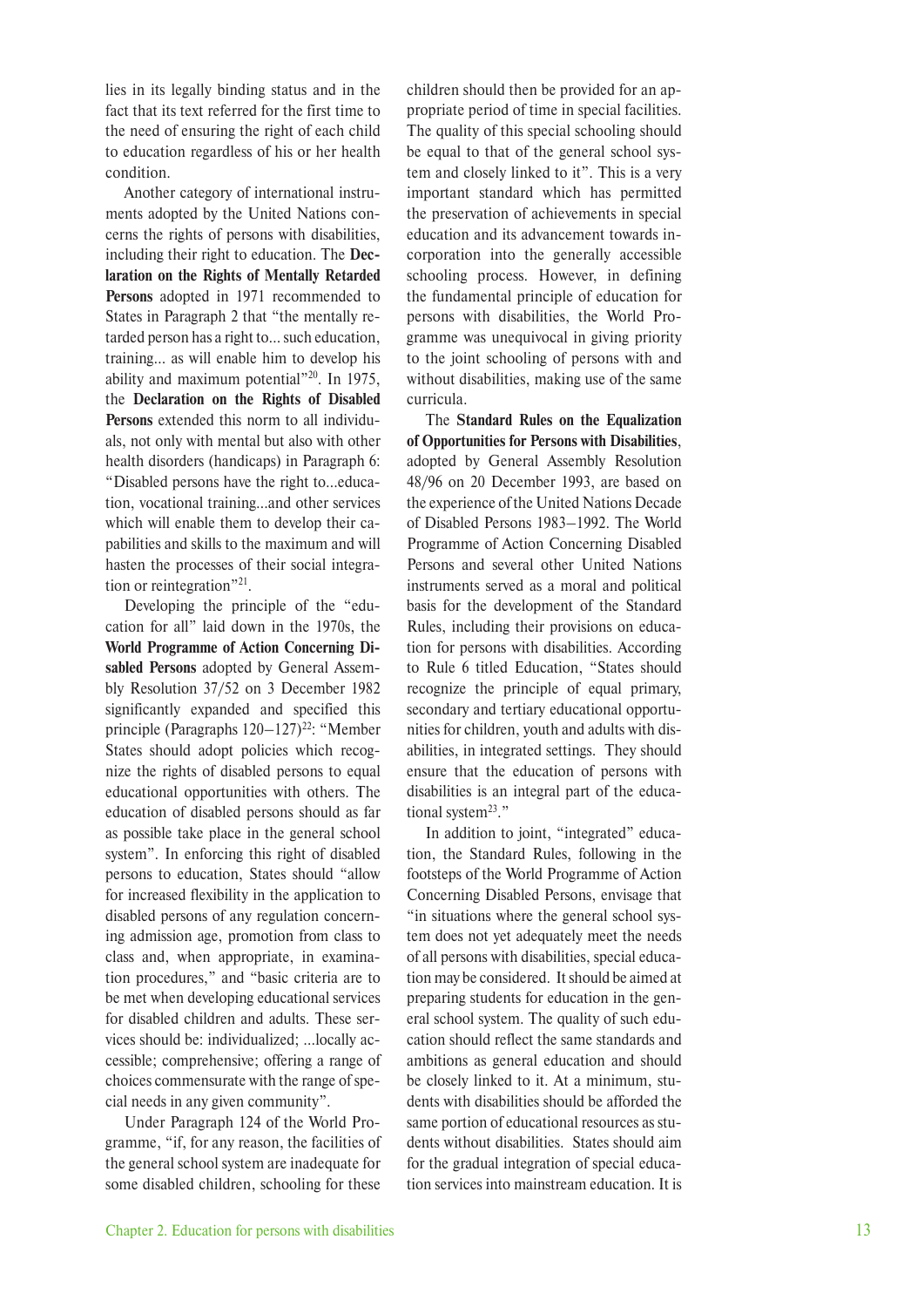acknowledged that in some instances special education may currently be considered to be the most appropriate form of education for some students with disabilities<sup>24</sup>." Thus, the Standard Rules unequivocally identify special education as one form of education for the disabled that aims to ensure high-quality education conforming to all existing standards.

As a result of the implementation of the principles enshrined in the abovementioned international instruments, an approach to education was developed in the 1990s that was directly associated with the new philosophy of disability and crystallized the concepts of "inclusion," "inclusive education," "inclusive approach," etc.

The inclusive approach involves understanding the various educational needs of children and delivering services in line with these needs through fuller participation in the educational process, raising of awareness, desegregation and elimination of discrimination in education<sup>25</sup>.

The 1990 World Conference on Education for All in Jomtien, Thailand, was an important landmark in the promotion of the inclusive approach. Representatives of 155 countries and 160 governmental and non-governmental organizations participated in the Conference and adopted a Framework for Action that set forth clear lines of action and measures to achieve relevant goals, culminating in the approval of the World Declaration on Education for All. Proclaiming that "every person — child, youth and adult — shall be able to benefit from educational opportunities," the World Declaration on Education for All opened a new chapter in the evolution of education. The Declaration brought to an end the straightjacket, recipe-based educational system and ushered in an era of systemic flexibility. It called on all countries to bring their educational systems into line with user expectations and to adapt the system to user needs, including the cultural and historic backgrounds of students<sup>26</sup>.

Ten years following the adoption of the Jomtien Declaration, the city of Dakar, Senegal, hosted the World Forum on Education in April 2000, during which the Dakar Framework for Action was adopted. The Framework expressed the collective commitment of the international community to implement a broad-based strategy to satisfy the basic educational needs of every child, young person and adult over the lifetime of one generation and thereafter maintain the achieved level.

An equally important event took place in Salamanca, Spain, between these two international forums in June 1994 and specifically addressed persons with special educational needs. The **Salamanca Statement** on Principles, Policy and Practice in Special Needs Education (Box 2.1.) reaffirmed the "commitment to Education for All… [and] the necessity and urgency of providing education for children, youth and adults with special educational needs within the regular education system and… endorse[d] the Framework for Action on Special Needs Education [so that] governments and organizations may be guided by the spirit of its provisions and recommendations." (Paragraph 1).<sup>27</sup>

Reading the Salamanca Statement, it can be generally concluded that this instrument, summarizing the prior best practice in the field of education, stipulates that "inclusion" is the main theme in the development of education. It is fundamentally novel in that the educational system is expected to flexibly adapt to the characteristics and needs of every child. The Statement does not rule out that some children may be educated elsewhere along with integrated education in mainstream schools.

The above instruments are not legally binding; although, some countries incorporated their recommendations into national legislation.

The situation changed fundamentally with the adoption of the **United Nations Convention on the Rights of Persons with Disabilities**. This instrument is binding on States Parties that have signed and ratified it. The Convention contains a special article on education for the disabled (Box 2.2).

A general analysis of this Convention demonstrates that this instrument has incorporated the experience accumulated in the development of education for persons with disabilities and is reflective of new trends in the evolution of the process towards inclusion. The Convention, however, does not determine concrete forms of education of persons with disabilities and does not set forth any specific timeframe for making in-

*involves understanding the various educational needs of children and delivering services in line with these needs through fuller participation in the educational process, raising of awareness, desegregation and elimination of discrimination in education*

*The inclusive approach*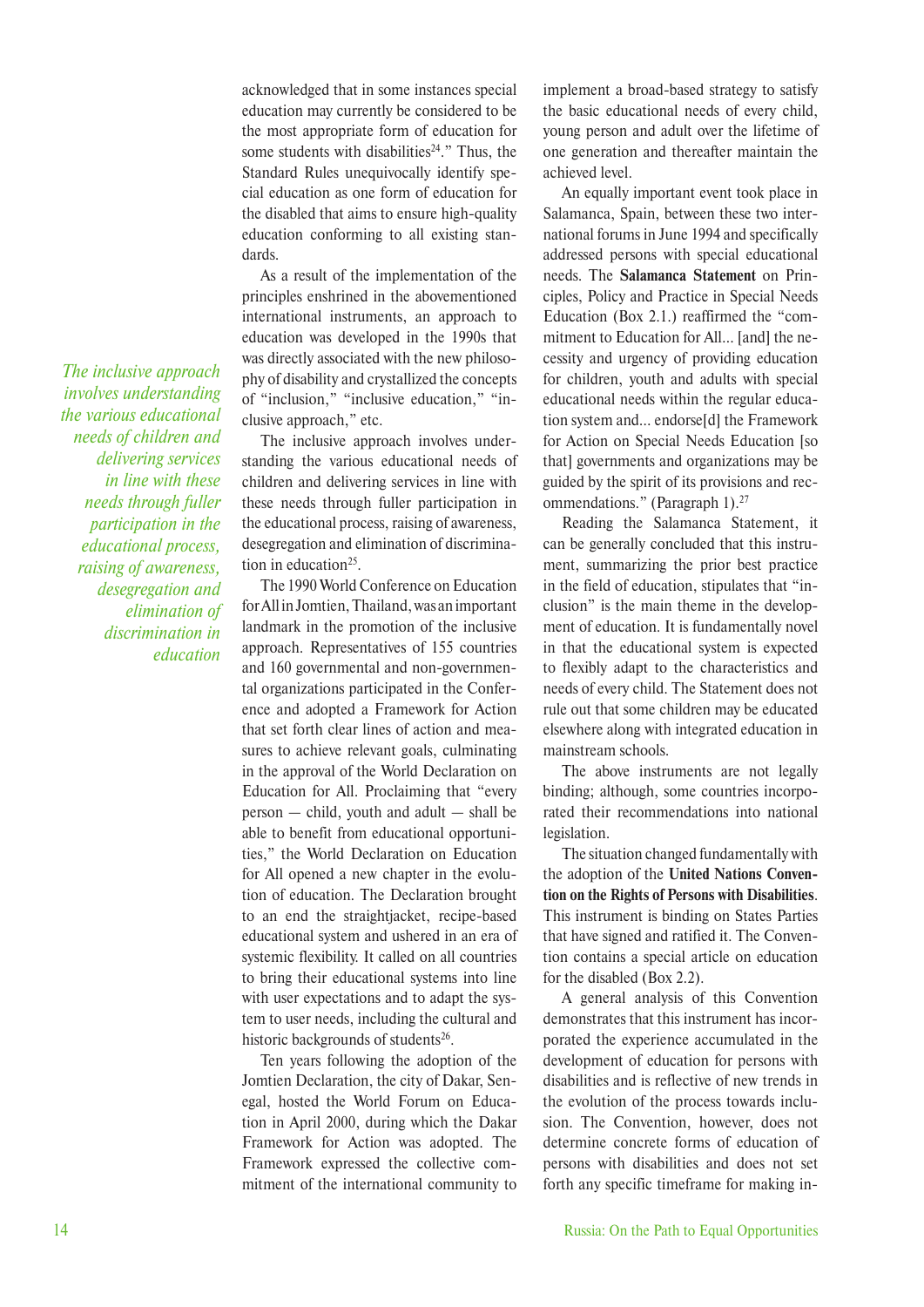#### **BOX 2.1**

The **Salamanca Statement** on Principles, Policy and Practice in Special Needs Education proclaims that:

- Every child has a fundamental right to education and must be given the opportunity to achieve and maintain acceptable levels of learning;
- Every child has unique characteristics, interests, abilities and learning needs;
- Education systems should be designed and educational programs implemented to take into account the wide diversity of these characteristics and needs;
- Those with special educational needs must have access to mainstream schools which should accommodate them within a child-centred pedagogy capable of meeting these needs; and
- Mainstream schools with this inclusive orientation are the most effective means of combating discriminatory attitudes, creating welcoming communities, building an inclusive

society and achieving education for all. Moreover, they provide an effective education for the majority (without special needs) and improve the efficiency and ultimately the costeffectiveness of the entire education system.

The Salamanca Statement also sets forth principles that guide policy proposals and the promotion of legislative initiatives to advance inclusive education. Moreover, this is still probably the most important of the fundamental international instruments on the education of children with special educational needs.

In particular, the text states that regular schools with inclusive orientation are "the most effective means of combating discriminatory attitudes…, building an inclusive society and achieving education for all."

Furthermore, such schools may "provide effective education to the majority of children and improve… the efficiency of the entire education system."

clusion part of the educational process in States Parties.

Evidently, the United Nations realizes that progress in such a crucial field as education depends on customs and the level of development achieved in each particular country. For this reason, the Convention only specifies the general approaches and principles underlying the development of education in the States Parties.

#### *2.1.2. International experience in addressing education for persons with disabilities*

Today, the countries with the most advanced legislation include Canada, Cyprus, Denmark, Iceland, India, Malta, the Netherlands, Norway, South Africa, Spain, Sweden, Uganda, the United States and the United Kingdom. Italian legislation has supported inclusive education since the 1970s. However, even with proper legislation in place, inclusion does not work everywhere, as has, for example, been the case in India. Germany has a good legislative base, but most children with special needs are educated in specialized schools. Denmark is a pioneer in the transition to inclusive education, but the number of children with special needs educated in special schools is growing. The Netherlands has long had an advanced network of specialized schools, as does the Flemish part of Belgium, and many scholars consider this fact to be a serious obstacle to the development of inclusive education. In Flanders, according to 2000 data, only 0.1% of children with developmental handicaps attended integrated schools.

For comparison, less than 1% of children with developmental handicaps in Greece attend integrated schools. In the United States, this figure is approximately 45% and between 80 and 95% (according to one source) or up to 99.9% (according to other data) in Italy. In Canada, special schools do not exist in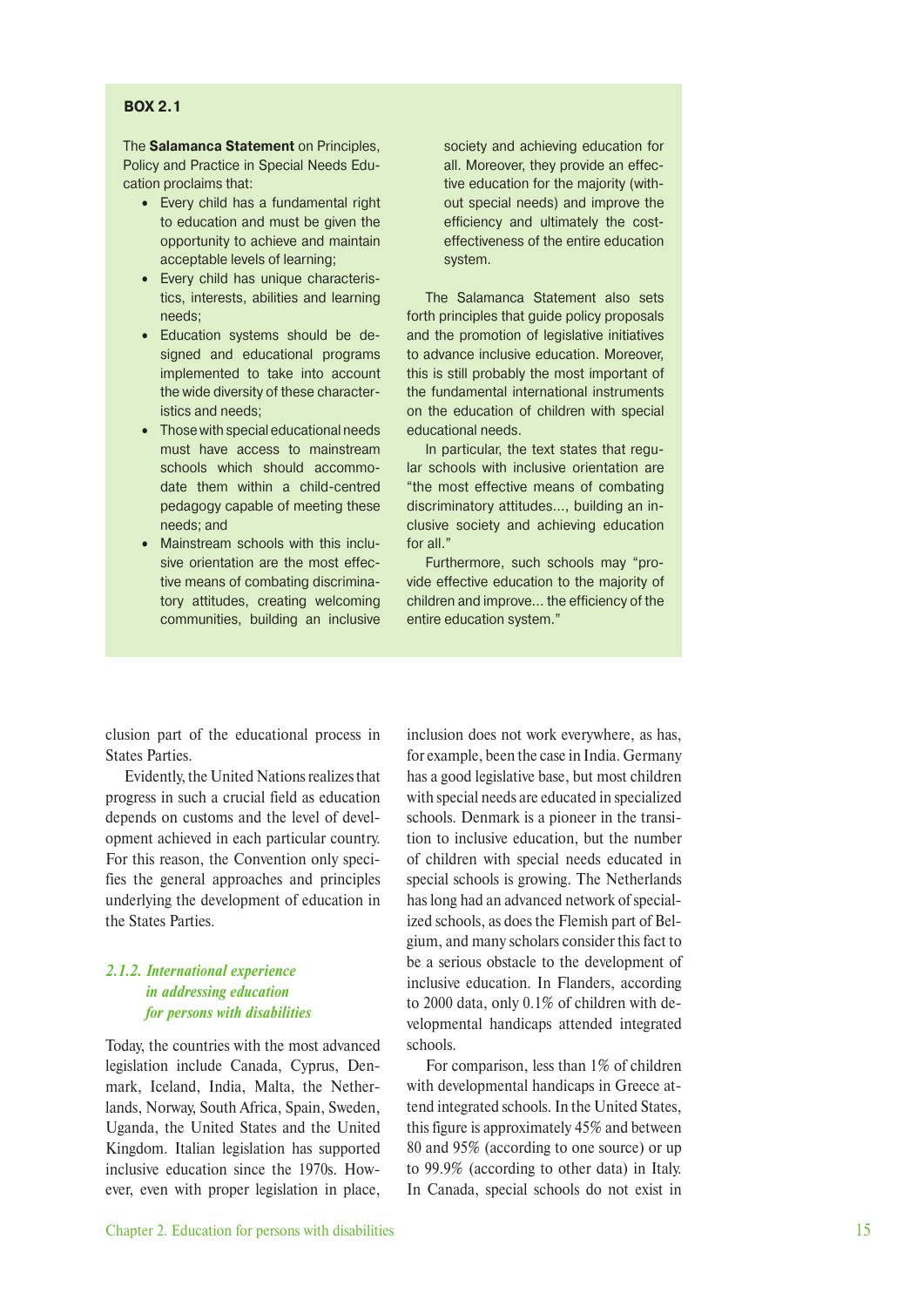#### **BOX 2.2**

Under **Article 24 of the United Nations Convention on the Rights of Persons with Disabilities**<sup>\*</sup>, "States Parties recognize the right of persons with disabilities to education. With a view to realizing this right without discrimination and on the basis of equal opportunity, States Parties shall ensure an inclusive education system at all levels and life-long learning directed to:

- a. The full development of human potential and sense of dignity and self-worth, and the strengthening of respect for human rights, fundamental freedoms and human diversity;
- b. The development by persons with disabilities of their personality, talents and creativity, as well as their mental and physical abilities, to their fullest potential;
- c. Enabling persons with disabilities to participate effectively in a free society."

In addition, "States Parties ensure in the exercise of the right of persons with disabilities to education that:

- a. Persons with disabilities are not excluded from the general education system on the basis of disability, and that children with disabilities are not excluded from free and compulsory primary education, or from secondary education, on the basis of disability;
- b. Persons with disabilities can access an inclusive, quality and free primary education and secondary education on an equal basis with others in the communities in which they live;
- c. Reasonable accommodation of the individual's requirements is provided;
- d. Persons with disabilities receive the support required, within the general education system, to facilitate their effective education;
- e. Effective individualized support measures are provided in environments that maximize academic and social development, consistent with the goal of full inclusion".

According to Paragraph 3 of this Convention, "States Parties enable persons with disabilities to learn life and social development skills to facilitate their full and equal participation in education and as members of the community.

To this end, States Parties shall take appropriate measures, including:

- a. Facilitating the learning of Braille, alternative script, augmentative and alternative modes, means and formats of communication and orientation and mobility skills, and facilitating peer support and mentoring;
- b. Facilitating the learning of sign language and the promotion of the linguistic identity of the deaf community;
- c. Ensuring that the education of persons, and in particular children, who are blind, deaf or deaf-blind, is delivered in the most appropriate languages and modes and means of communication for the individual, and in environments which maximize academic and social development".

"In order to help ensure the realization of this right, States Parties shall take appropriate measures to employ teachers, including teachers with disabilities who are qualified in sign language or Braille and to train professionals and staff who work at all levels of education. Such training shall incorporate disability awareness and the use of appropriate augmentative and alternative modes, means and formats of communication, educational techniques and materials to support persons with disabilities" (Article 24, Paragraph 4 of the Convention).

According to Article 24, Paragraph 5 of the Convention, "States Parties ensure that persons with disabilities are able to access general tertiary education, vocational training, adult education and lifelong learning without discrimination and on an equal basis with others. To this end, States Parties shall ensure that reasonable accommodation is provided to persons with disabilities".

<sup>\*</sup> Convention on the Rights of Persons with Disabilities: http://www0.un.org/disabilities/convention/ conventionfull.shtml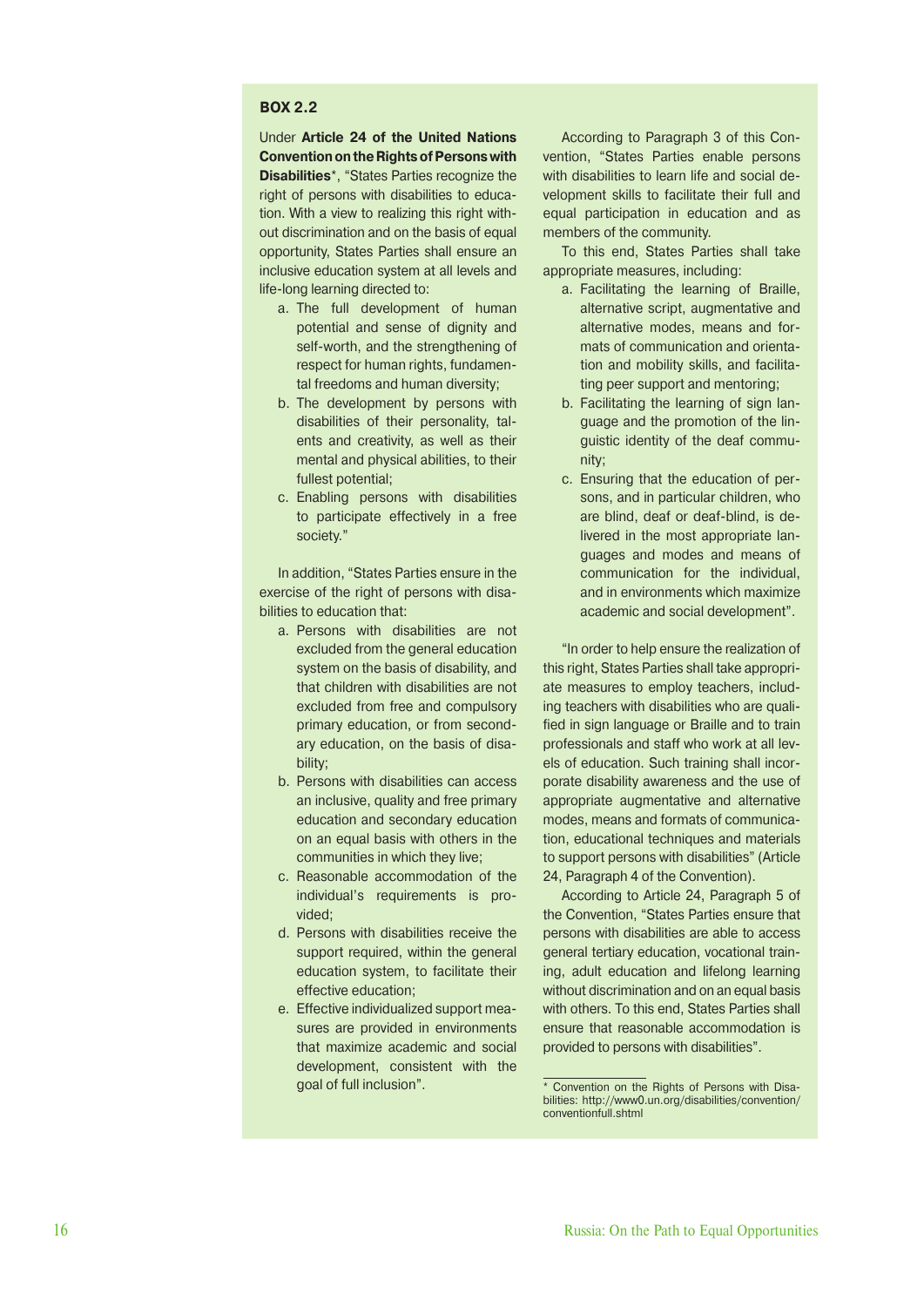the province of New Brunswick. In Australia and the United Kingdom, the situation varies considerably depending on the region, and the percentage of children with special needs integrated into mainstream schools in various parts of England may vary by up to a factor of  $six^{28}$ .

If we look at Europe as a whole in 2006, according to Pietro Barbieri, president of the Italian Federation for Overcoming Handicaps, Europe had more than two million people with special educational needs, of whom 57% attended segregated, special schools $2^9$ .

In a curious development, the most radical and swift changes are seen in the world's poorest countries: Uganda, Lesotho, Viet Nam, Lao PDR, Jordan, Palestine, Morocco, Egypt and Yemen. In Uganda and Arab countries, the integration of children with special needs coincides with the integration of girls into mainstream schools. This dynamic is largely explained by the effective implementation of UNESCO programmes in the above-mentioned countries. One such major programme, Education for All, strives to engage those children into the learning process who have previously been deprived of the opportunity to attend schools. This process has involved the inclusion of "special" children from the outset of the programme. As part of such programmes, developing countries — as well as many countries of the former Socialist bloc, e.g. Slovenia, Croatia, Macedonia, Bulgaria and Romania — benefit from assistance provided by experts from countries like Sweden, Norway and the United Kingdom. In the 1980s, UNESCO developed several information toolkits and handbooks on training teachers and administrators, class work manuals, etc<sup>30</sup>.

This general overview demonstrates that the advancement of inclusion in education, even in economically developed countries, has already been underway for several decades. This means that it is a lengthy and difficult process which exhibits both similar and conflicting characteristics for different countries. We, therefore, can look into the experience of selected countries.

**Italy.** In the opinion of experts, Italy has become an "inclusive education" laboratory for the rest of the world. In the late 1960s, Italians concluded that a shift in the attitude towards jointly educating children with special needs and children with typical developmental characteristics would take place not in response to the explanation of abstract notions but as a response to concrete events. Therefore, it was deemed best to send such children to schools located in their communities. In 1971, the first law stipulating the right of children with special needs to education in mainstream schools was enacted. A law passed in 1977 laid down certain norms<sup>31</sup>:

- Maximum number of children per class  $-20$ :
- Maximum number of children with developmental handicaps per class – 2;
- Special measures to support children with special needs are "built into" class work;
- Classes using special curricula are abolished;
- Special education teachers team up with regular schoolteachers; and
- Both categories of teachers interact with all students in the class.

Officially, the ratio of special education teachers to students with special needs is supposed to be 1 to 4, but in reality it is 1 to 2. If there is a blind or deaf child in class, then the entire class learns Braille or sign language. A new law enacted in 1992 gives priority not only to socialization but also to high quality teaching of academic courses. According to that law, all children are to be admitted into general schools without any restrictions, and they are to benefit from all conditions necessary for obtaining a high quality education. Under this law, approximately 16,000 children were transferred from segregated special schools to regular schools, and around 10,000 students were enrolled at regular, rather than special education, universities.

After 1997, following the adoption of the Law on Discrimination, about 160,000 children with special needs were transferred to regular schools, including around 1000 children with developmental disorders.

In 2003, the Ministry of Education required all school principals to take part in on-the-job training sessions to improve the implementation of the national inclusion policy. All teachers are instructed to attend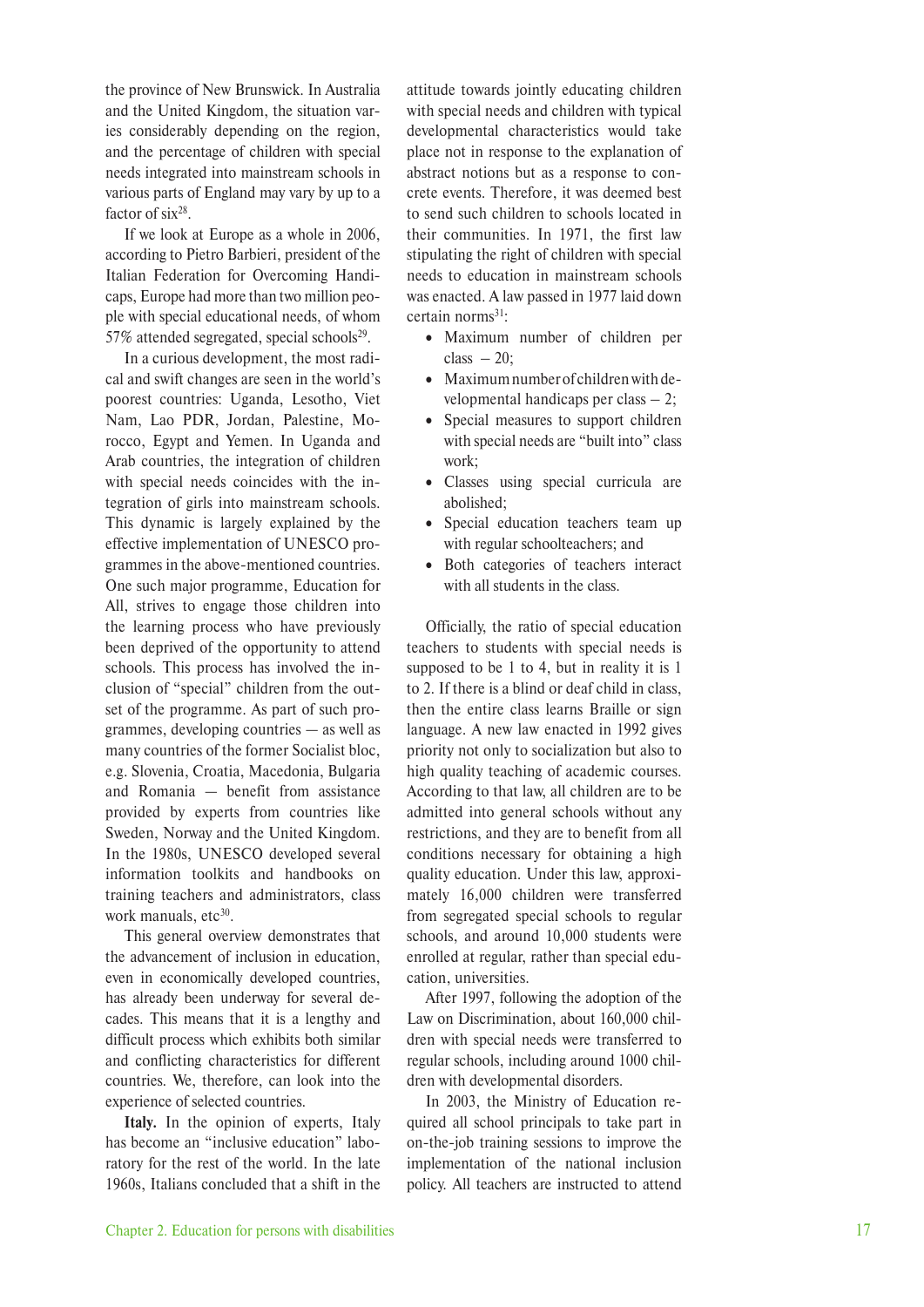professional development courses that total 40 hours per year.

According to Pietro Barbieri, Italy now has 75,000 special education teachers, who are able to provide inclusive education for all students<sup>32</sup>.

The Italian approach ensures close interaction between schools and healthcare professionals working for diagnostic and therapeutic service providers, including physicians, psychologists, social workers, nurses, speech and functional and physical therapists.

**Sweden.** The concept of integration has been successfully promoted in Sweden. The origin of integration policies dates back to 1969, when a relevant government act was adopted. A new law on secondary education was adopted in 1989, and a reviewed training programme for special education teachers was introduced in 1990. A new educational standard was introduced in 1995, which redefined the roles of teachers, tutors and principals. The standard determines only the obligatory level of knowledge which must be achieved upon completion of five and nine school years. The Ministry of Education expects that teachers will be able to exercise their own discretion in choosing teaching methods that help achieve educational goals. The school principal is generally accountable for the organization of the learning process as a whole<sup>33</sup>.

**Greece.** The concept of integrating children with special needs into regular kindergartens and schools was introduced in Greece for the first time in 1974. However, unlike in many other countries, the decision to initiate integration was made not under pressure from stakeholder groups — that is, teachers and parents — but as a result of the adoption of relevant legislation in 1981. According to statistics, however, the number of special classes and special schools grew dramatically between 1983 and 1993. Why is integration failing in Greece? Apart from the prevailing attitudes towards persons with developmental disorders, several other reasons have been cited, including:

- 1) Lack of physical access to regular schools for children with mobility impairments;
- 2) Lack of widely accessible diagnostic tests or testing;
- 3) Teachers lack training in methodologies for children with special needs;
- 4) Local governments consider pre-emptive assistance and integration too expensive and thus display no interest in such measures; and
- 5) There is an acute shortage of facilities providing essential services (physical therapy, speech therapy, psychological and legal counselling, etc.).

**India.** The National Policy on Education developed in 1986 and revised in 1992 was the product of the collective efforts of many professionals, representatives from a number of states and other stakeholders. Under this programme, which is still in effect, education must be provided to all Indians. Key provisions of the act seek to eliminate barriers that stand in the way of education and guarantee equal rights and opportunities to all those with special needs and to those who historically have not benefited from such opportunities. It dictates the need to take account of the nation's multilingual constitution; religious, social and cultural customs; and the impact of the country's centuries-long colonial status. Children with disabilities, girls, minority children and children residing in remote areas were identified as requiring additional focus. Other marginalized groups include the untouchables and several select tribes<sup>34</sup>.

**Estonia.** Under the Estonian Constitution and legislation, "everyone has the right to education<sup>35</sup>." However, in the case of children with disabilities, the right to education in a regular school setting often cannot be exercised because schools refuse to accept children with learning disabilities under the pretext that they are unable to provide such individuals with the required support and services. In addition, existing regulations do not specify the requirements of regular schools in regard to children with special needs.

Legislation also prescribes special rules determining the conditions that need to be met for disabled persons to be admitted to vocational schools.

In principle, the family of the child with special needs is supposed to be able to obtain information and support from local authorities. This assistance is mainly limited to med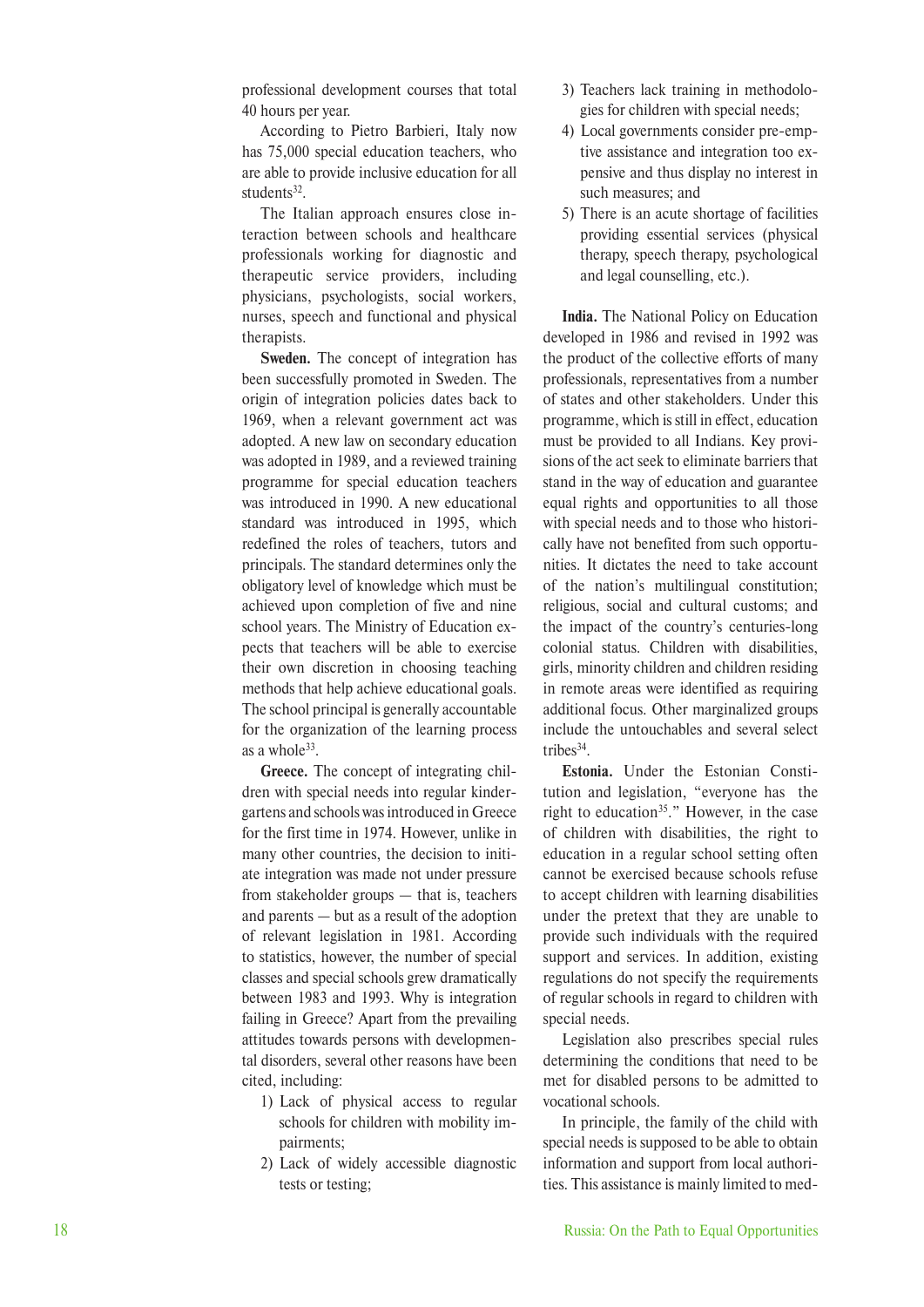ical services. In reality, there are many barriers in Estonia that impede the advancement of integrated schooling for children with disabilities. In particular, these barriers include the deficit of special vehicles, of accessible infrastructure in schools, special manuals and special education professionals.

Educational opportunities for persons with mental disorders are extremely limited. There is only one vocational rehabilitation centre in Estonia, Astangu Rehabilitatsiooni Keskus, where individuals with various disabilities can benefit from vocational training. Most students in this centre have physical disorders. For individuals with vision and hearing impairments, the main barrier is the lack of special books, materials,  $etc<sup>36</sup>$ .

**Belarus.** At the legislative level, equal access to education is enshrined in the national Constitution; in national laws On Education, On Secondary General Education, On Professional and Technical Education and On Higher Education; and in other legislative acts and regulations. According to the Law on Education, Article 3, adopted on 29 October 1991, citizens' rights to education are ensured, amongst other methods, by establishing an enabling environment for disabled persons to be educated and undergo social adaptation. The Ministry of Education is responsible for including all categories of children — including children with severe, profound and multiple handicaps — in the learning process.

In addition to the above-mentioned legislative and regulatory acts governing education for Belarusian citizens, including children with disabilities, the National Law on Education of Persons with Psychophysical Development Disorders (Special Education) was enacted in May 2004. This law sets out the legal, economic, social and institutional framework for special education and aims to establish the necessary conditions for educating persons with psychophysical developmental disorders, social adaptation and social integration. Under Article 3 of this law, the purposes of special education in Belarus are the following: to exercise the rights of persons with psychophysical developmental disorders to education and special assistance by ensuring accessibility of the latter and instituting special conditions, as well as fostering the social adaptation and integration of such individuals. In particular, such individuals are to receive independent living skills and preparation for employment, professional careers and family life.

For the first time, legislation has provided clear-cut definitions of terms used in special education (including "special education," "person with psychophysical developmental disorders," "special conditions for education," "integrated teaching and rearing," and "special education institution").

To guarantee education for persons with psychophysical developmental disorders, numerous provisions in this law aim to create a centralized system for the identification, examination, diagnosis and monitoring of the development of children with psychophysical developmental disorders.

The establishment of a system of patronage for individuals with psycho-physical developmental disorders for a period of two years following graduation from an educational institution, during which the individual receives support and assistance in obtaining employment and in social adaptation, was an important innovation.

Since 1995, Belarus has been promoting integrated learning in regular school settings and preschool education in regular kindergartens for mentally retarded children. Education is administered in special groups not exceeding six persons. Teachers from secondary general schools with integrated-learning classes are instructed to attend professional development courses on a regular basis. Children with severe and profound mental and multiple handicaps may attend special schools as well as boarding schools (which also admit children with minor handicaps). Presently, classes catering for such children are being enthusiastically organized within centres for special developmental education and rehabilitation which have been created and operate in most of Belarus's district capitals $37$ .

Children with minor handicaps attend boarding schools under the assistive schooling programme, and children with more severe disabilities learn under individualized programmes, which primarily include social and household skills and elements of independent living.

Adults with minor forms of mental retardation may benefit from vocational training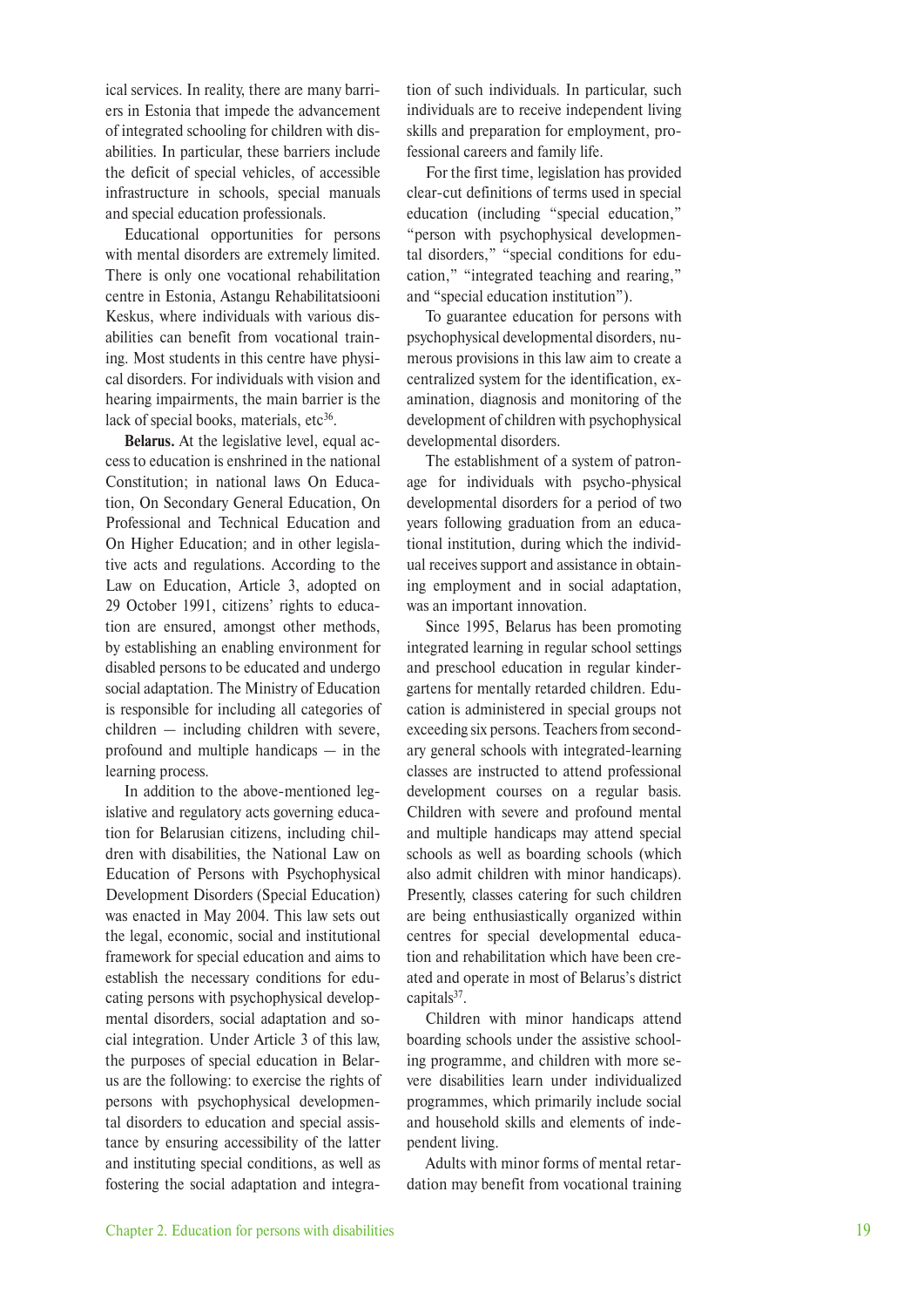in special groups within vocational schools. Agreements have been made with training factories affiliated with secondary schools, and conditions are gradually being developed in vocational schools to train individuals with moderate degrees of mental retardation.

As of early 2002, Belarus had 2,251,753 children under 18, including approximately 1,700,000 school-age children. There were 30,507 disabled children between 0 and 18 years of age. According to the Ministry of Education, the number of school-age children with intellectual disorders in the 2001–2002 school year reached 16,145. In addition to the issue of defining the term "mental handicaps," the educational system also uses the term "learning disabilities" (or, in medical terminology, "multiple academic skills disorder")<sup>38</sup>.

Belarus has three specialized preschool institutions for children with intellectual disorders that serve 180 children. There are nine kindergartens for children with mental retardation, which are attended by 232 children. In addition, five regular kindergartens have groups for children with intellectual disorders, attended by 68 children. Twenty kindergartens have groups for mentally retarded children, with an enrolment of 249 children.

The country has 5 schools, 10 boarding schools and 116 classes within regular secondary schools for children with intellectual disorders and 50 special schools for children with learning disabilities. A total of 346 children with intellectual disorders are integrated into regular schools and benefit from support services.

Forty educational institutions provide professional education to adults with mental disorders<sup>39</sup>.

A general analysis of international experience shows that different countries have achieved varying degrees of progress in the implementation of inclusive education. In post-Soviet countries (Belarus and Estonia), the application of inclusive forms so far remains limited, and the education of persons with disabilities is still at an early stage of integrative development, with a notable prevalence of special education. This tendency is largely correlated with a country's level of development, but is also due to the complexity of the inclusion process, which is dependent upon multiple factors and cannot be fully implemented within a short period of time.

#### **2.2. Education of persons with disabilities in Russia: problems and solutions.**

#### *2.2.1. Legislative framework*

In accordance with **Article 43 of the Constitution of the Russian Federation**, «everyone has the right to education» (Paragraph 1) and «may obtain, on a competitive basis, higher (tertiary) education in a state or municipal educational institution or at an enterprise» (Paragraph 3). In Russia, universally accessible and free-of-charge preschool, primary and vocational education in state or municipal educational institutions and at enterprises are social guarantees.

The above-mentioned provisions of the Russian Constitution have been specified and elaborated upon in several federal laws and regulations concerning the enforcement of the right of persons with disabilities to education.

Russia's federal legislation, in line with the fundamental international instruments on education, promotes the principle of equal rights to education of persons with  $disabilities$  – both children and adults. Guarantees of the right to education as applied to children with disabilities are enshrined in the RF Law on Education and in federal laws 125-FZ (22 August 1996) On Higher and Post-Graduate Professional Education, 181-FZ (24 November 1995) On Social Protection of Persons with Disabilities in the Russian Federation, 120-FZ (24 June 1999) On the System Basis of Prevention of Absence from Supervision and Juvenile Delinquency, 124-FZ (24 July 1998) On Fundamental Guarantees of the Rights of the Child in the Russian Federation, 184-FZ (6 October 1999) On General Principles of Organization of Legislative (Representative) and Executive Authorities of Subjects of the Russian Federation, and 131-FZ (6 October 2003) On General Principles of Organization of Local Self-Government in the Russian Federation<sup>40</sup>.

The **RF Law on Education** 3266-1 (10 July 1992) instituted the guarantee that "the right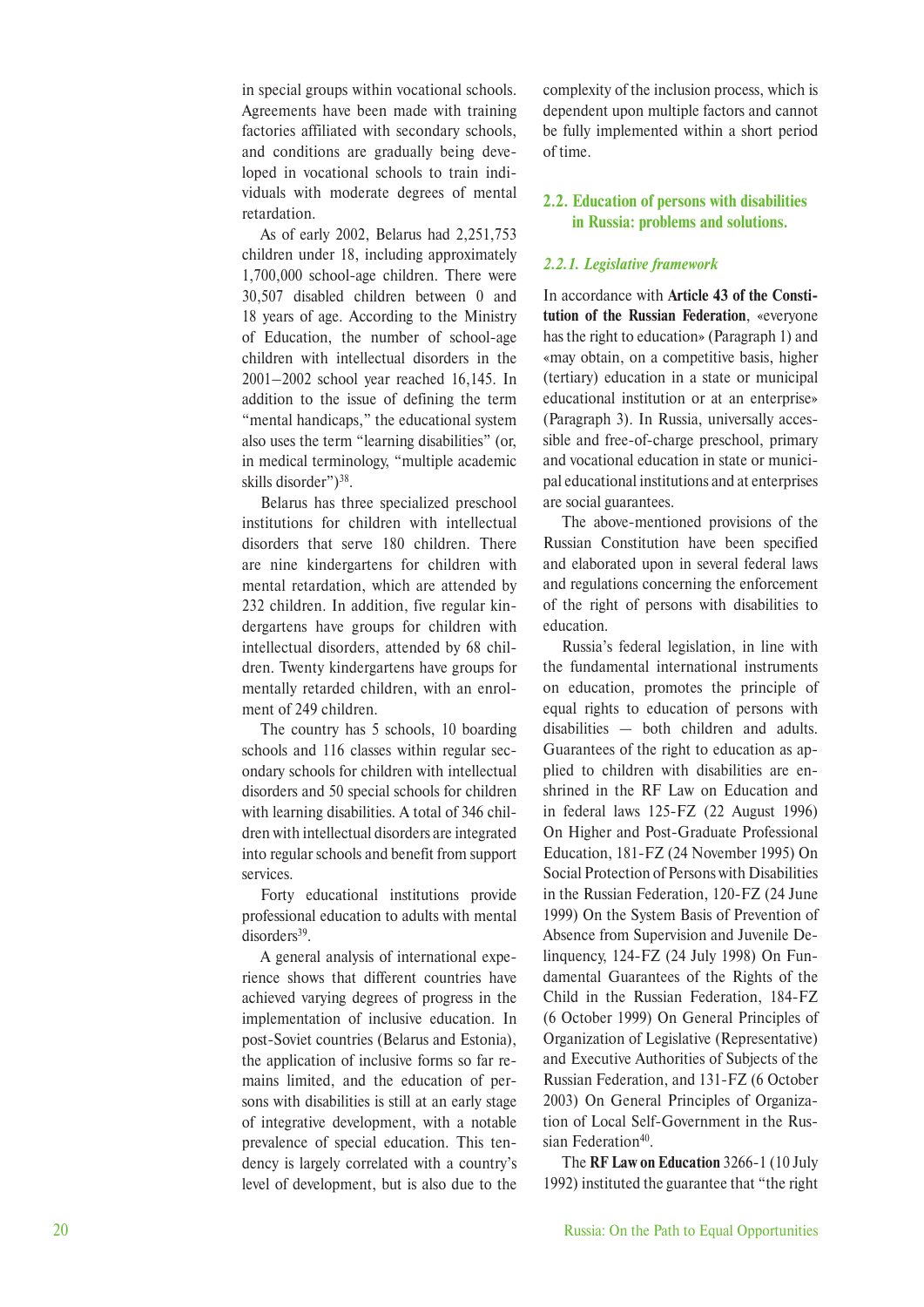to education is one of the fundamental and inalienable constitutional rights of the citizens of the Russian Federation<sup>41</sup>." In the view of Oleg Smolin, "the innovation in this act is that persons with disabilities are empowered to pursue professional education. Thus, according to Article 16, Paragraph 3, children with disabilities and individuals belonging to the first- and second-disability categories are admitted into secondary- and tertiary-education institutions on a noncompetitive basis provided they have successfully passed entrance examinations, unless counter-indications ensue from medical and social examination"42. Later, similar rights were granted to persons disabled in active combat as well as to "citizens under the age of 20 with a single parent who qualifies as a first-category disabled person and in cases when the average per capita family income was lower than the subsistence level established in the relevant subject of the Russian Federation. Article 50, Paragraph 7 of the Law on Education was amended to enable persons with disabilities to obtain professional education on multiple occasions at government expense if referred by employment services"<sup>43</sup>.

Another important principle underlying education policy is the "universal accessibility of education... [and] adaptability of the education system to levels and characteristics of the development and training of students" (Article 2). State guarantees concerning Russian citizens' educational rights include: "the installation of an educational system and relevant socio-economic conditions to obtain an education" (Article 5, Paragraph 2) ...and the establishment of enabling conditions for citizens with developmental disorders to be educated ...[in which] their disorders can be corrected using special pedagogical approaches (Article 5, Paragraph 6). Concurrently, special state educational standards are to be introduced for such students (Article 7, Paragraph 2). In the education of persons with disabilities, a diversity of forms are permitted in which education can be administered (e.g., intramural, combined intra- and extramural, extramural, home-schooling, self-education and non-residence) "based on the needs and abilities of the individual" (Article 10, Paragraph 1)"<sup>44</sup>.

The **Federal Law on Social Protection of Persons with Disabilities in the Russian Federation** further developed the legal norms set out in the RF Law on Education. In particular, this law stipulated that the rearing and education of disabled children in preschool and primary educational institutions were fiscal responsibilities of subjects (regions) of the Russian Federation.

In regard to rearing and teaching children with disabilities (Article 18) and the education of persons with disabilities (Article 19), the provisions of this law allow for multiple forms in the administration of education to disabled persons in Russia. Although there is no ban on educating the disabled in regular schools and institutions, the mandatory requirements and mechanisms that would enforce the disabled person's right to be educated in regular schools are absent. Thus, the system of education for disabled persons that currently exists in the Russian Federation fails to conform to inclusion requirements and, in particular, to the principles of the UN Convention on the Rights of Persons with Disabilities.

#### *2.2.2. Education of persons with disabilities in Russia: current situation*

According to the RF Ministry of Health and Social Development, there are approximately 1.5 million children with disabilities in the Russian Federation. In the 2007–2008 academic year, 474,700 children with disabilities were taught, reared or underwent rehabilitation in compensation and combined preschool educational institutions; 214,700 were educated in 1884 special educational institutions for students with disabilities; and 161,900 attended special classes for students with disabilities within non-specialized educational institutions.

In the recent years, the number of special educational institutions in the Russian Federation has decreased along with a decline in the number of disabled children attending them. In 2001, there were 1957 special educational institutions, each of which is classified as one of eight types, attended by 312,000 children with disabilities. A similar downward tendency is seen in the number of students educated in special classes within non-specialized educational institutions; in

*Russia's federal legislation, in line with the fundamental international instruments on education, promotes the principle of equal rights to education of persons with disabilities both children and adults*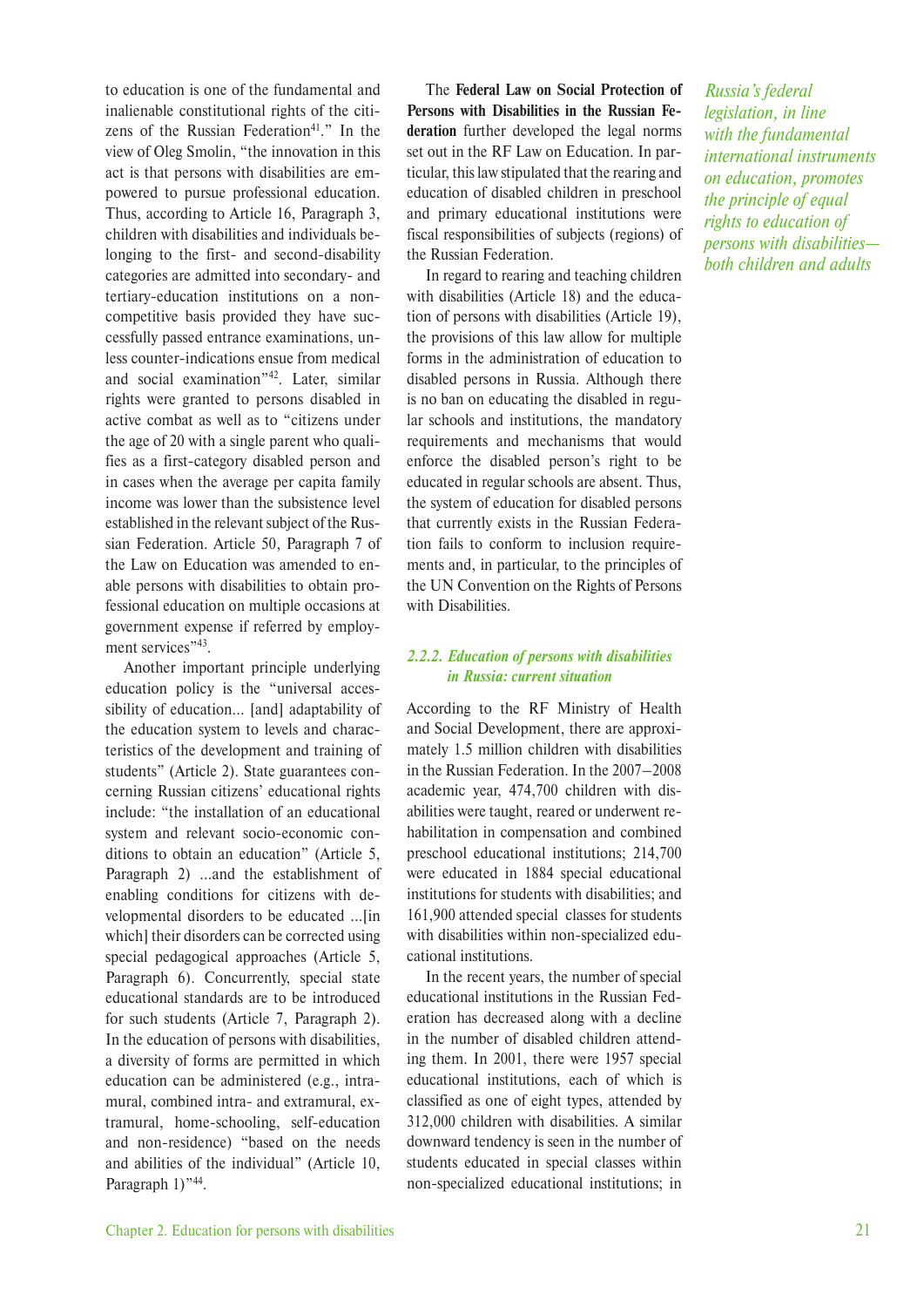*The availability of such kindergartens does not imply the existence of inclusion in preschool education, since not all kindergartens are able to admit disabled children and provide them with the required childcare and educational services*

*In order to expedite the process of inclusion, an environment needs to be created for the full integration of disabled children into the learning process in regular schools, including professional training and the preparation of welltested methodologies for desegregated teaching* 

*It is equally essential to sensitize all parents to the need for integrated learning* 

1998, such classes had over 200,000 children with disabilities. This situation has formed due to existing trends in the development of integrated forms of education and distance learning, as well as to an overall drop in the national birth rate and especially the consequent decrease in the number of disabled children.

In the recent years, the focus in working with children with developmental disorders has shifted to preschool age children. Presently, within the system of preschool educational institutions, teaching, rearing and corrective services are provided in 10,486 compensation and combined preschool institutions attended by 474,700 children. These kindergartens provide an environment in which children with certain developmental disorders and "ordinary" children learn together and interact. Special methodologies are applied by skilled professionals who work with children with developmental disorders. Virtually all children graduating from such kindergartens are ready to continue their learning experience in primary schools. The availability of such kindergartens does not imply the existence of inclusion in preschool education, since not all kindergartens are able to admit disabled children and provide them with the required childcare and educational services.

The fundamental premise behind Russia's current policy states that students with disabilities are not excluded from the educational environment. Students in special educational institutions cover academic material based on the regular general education curricula but adapted to students' psychophysical characteristics (there are 15 such curricula designed for different kinds of disorders). Graduates of special educational institutions are issued a state-standard document certifying the relevant level of completed education or a state-standard certificate declaring them eligible to continue their education in a state or municipal educational facility at the subsequent level.

However, such schools are in essence segregated and out of line with inclusion requirements. The quality of education achieved in special schools is often higher than what disabled children would otherwise obtain in contemporary regular schools, which, regrettably, are short of necessary education professionals with experience in working with disabled children. Therefore, today primarily only specialized educational institutions are able to provide the necessary medical and rehabilitation services required by children with disabilities. This implies that in order to expedite the process of inclusion, an environment needs to be created for the full integration of disabled children into the learning process in regular schools, including professional training and the preparation of well-tested methodologies for desegregated teaching.

It is equally obvious that in implementing inclusive forms of education, it would be inappropriate to focus on the sheer number of students. Rather, various models of integrated education must undergo quality analysis, after which the more effective models are to be promoted in regular schools with due account of regional characteristics.

A number of the models currently being tested (Box 2.3.) qualify as integrated and ensuring a transition to inclusive education.

However, it is important to understand that the introduction of inclusion requires more than just having the schools and kindergartens in place, even if they are fully equipped, accessible and properly staffed. It is equally essential to sensitize all parents to the need for integrated learning. In addition to these prerequisites, the urban environment (including transportation) should also be adapted to the needs of persons with disabilities. Families of disabled children are in need of adequate support. Only a systemic approach can ensure a real and significant drop in the number of children attending special educational institutions and advance the progress of inclusive schools.

There is a growing trend in the number of disabled persons and disabled children completing basic professional education programmes (Figure 2.1). Compared to 2001, this number grew by more than 10,000 in 2007, i.e. by more than a factor of 1.5. Almost all disabled children attended daytime educational institutions.

An increase has also been observed in the number of certified professionals from among disabled students who have been admitted to, studied at or have graduated from secondary and tertiary professional education institutions (Figures 2.2 and 2.3).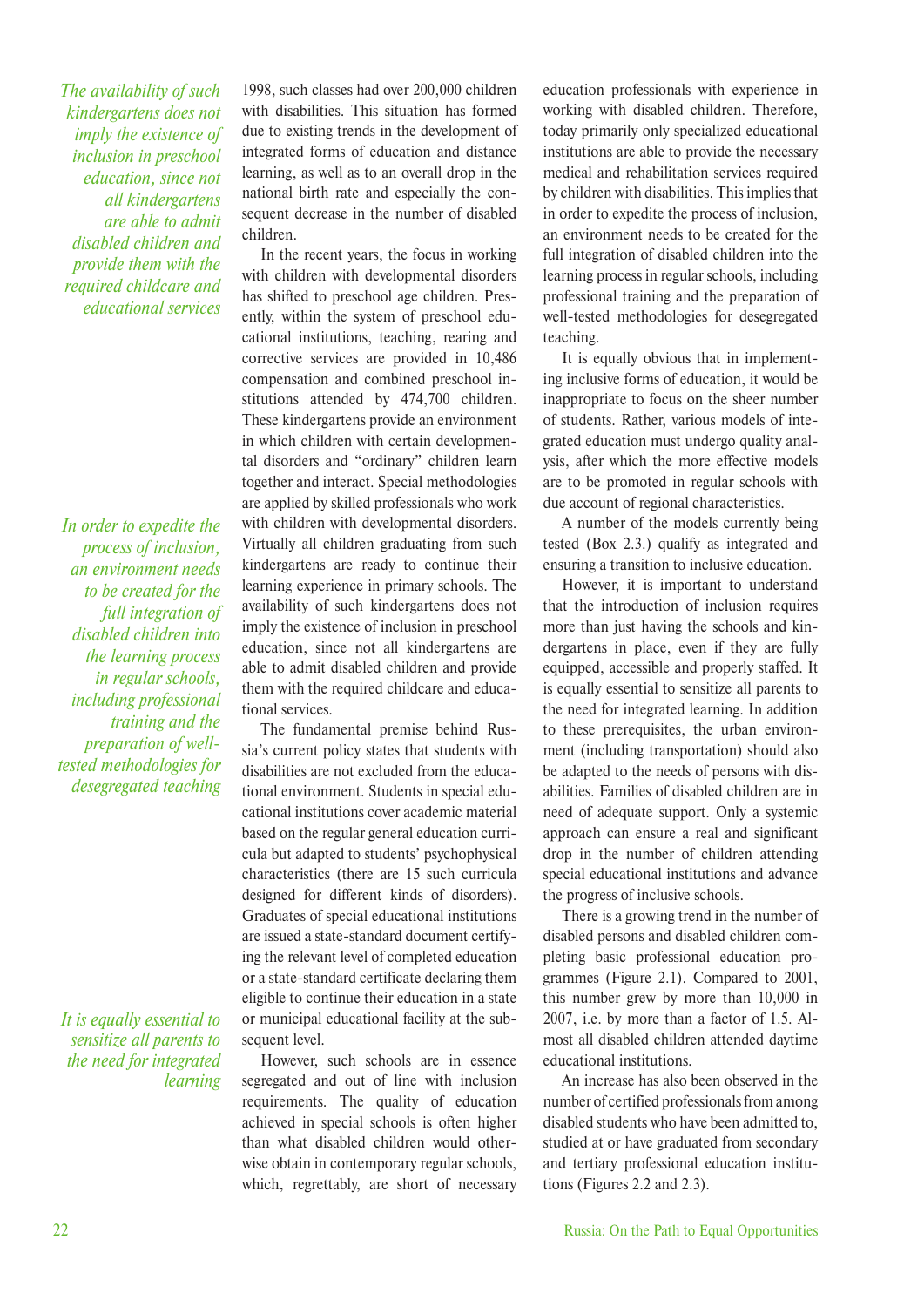#### **BOX 2.3**

#### **Tsvetik-Semitsvetik School Centre**

The Tsvetik-Semitsvetik School Centre, is a non-governmental general education facility that was established in Veliky Novgorod in north-western Russia in the early 1990s as a public school where children diagnosed with any disability can be educated jointly. The idea to found this nonstandard form of schooling was initiated by the Novgorod Regional Chapter of the Russian Association of Persons with Disabilities. In the 1993–1994 school year, the school centre was officially recognized by decision of Veliky Novgorod municipal administration.

The school centre has 13 classrooms, 2 workshops, a computer lab, a speech therapy room, a special room for psychological relaxation, auditorium, gym, nurse's office and a library. The classrooms are outfitted with all required teaching equipment, visual aids, and technical aids. School bus service is also available. This school for children with disabilities is an integral part in the Veliky Novgorod educational system.

The school attaches great importance to empowering parents as participants in the learning process. Parents are consulted during the design of individual study plans and the general school programme, and teachers help parents properly assess their child's potential. Parent workshops and personal counselling sessions are organized for parents and focus on ways to improve and preserve children's health, ensure their development and assist them in their studies.

The experience of Tsvetik-Semitsvetik has demonstrated that if certain conditions — financial, human resources, etc. are met, mainstream and special education systems can enrich and influence each other. Tsvetik-Samotsvetik itself is a transition model and differs from typical special schools in that the programmes are multidisciplinary and offered at varying levels, the learning process is administered at different paces, flexibility is exercised in

organizational matters and in study plan modelling, and opportunities are created to overcome the social and psychological marginalization of children, especially those with severe disabilities.

Between 10 and 15 students are conferred general education certificates every year. Upon request, students may complete their secondary education at Tsvetik-Semitsvetik, in another secondary general school, or be enrolled at secondary vocational or professional institutions. Upon completion of secondary education, graduates may enter higher educational institutions.

Graduates of this school attend higher education institutions in Veliky Novgorod, Saint Petersburg and Moscow, as well as vocational and professional schools in Veliky Novgorod.

#### **School No. 1321 – Kovcheg (Moscow), General secondary integrated school**

Kovcheg School has been in operation since 1990 and is attended by 514 students. Within the school, several divisions have been established: preparatory (for children aged 2.5–7 years old), home schooling, health centre, ecotourism club and emergency management. In addition to integrated and correction classrooms, there are classrooms for children with hearing impairments. Integrated classes are attended by children with mental retardation, including Down syndrome.

Teachers attach great importance to developmental correction through extended education: art workshops (ceramics, weaving and tapestry), visual arts, woodworking, blacksmithing, human and puppet theatres and school publishing. Hypotherapy and art therapy are particularly emphasized.

Sources: websites of the Tsvetik-Semitsvetik School Centre non-governmental educational institution: http://www.novgorod.fio.ru/projects/Project1590/ index.htm), of School No. 1321 Kovcheg (Moscow), General secondary integrated school http:// kovcheg.best-host.ru/index.php).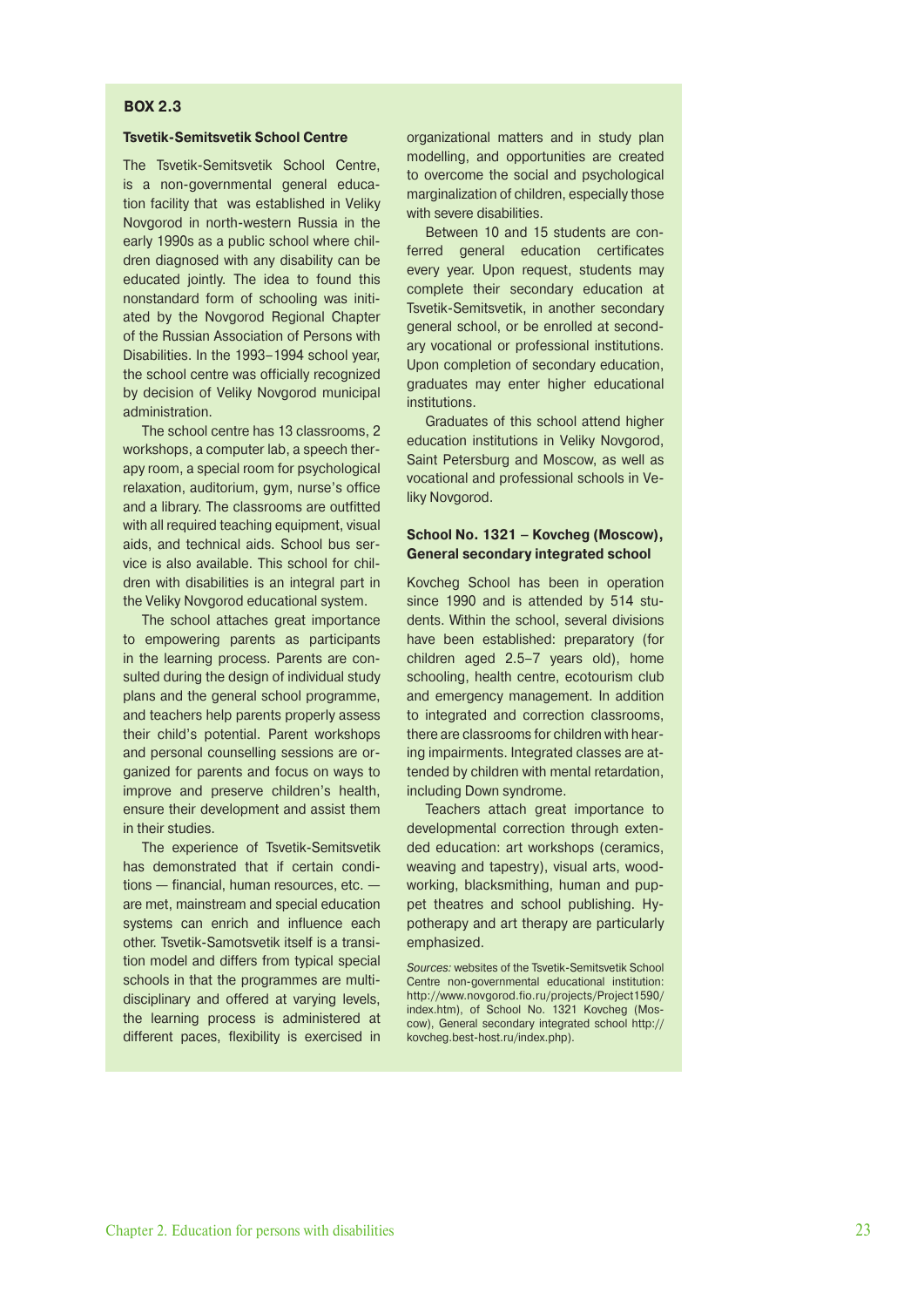**Figure 2.1. Disabled persons and children with mental and physical disorders attending educational institutions offering basic professional education programmes in 2001–2007 (at the beginning of academic year)**



Source: Federal Education Agency.

Higher professional education involving disabled persons in Russia began in the 1930s when N. E. Bauman Moscow Higher Technical School (currently, Moscow State Technological University) for the first time admitted students with hearing impairments. The systemic education of disabled persons, however, began to progress in the 1990s when the Moscow Institute for Persons with Mobility Impairments (currently, Moscow State Institute of Social Science and Humanities) and the Institute of Social Rehabilitation of Novosibirsk State Technological University admitted their first students. These three universities were authorized by the Russian Ministry of Education to educate disabled persons and entitled to funding for these purposes from the federal budget.

Over the same period, disabled individuals were enrolled upon the initiative of many other university administrations at their own expense. This initiative is being addressed most successfully at Chelyabinsk State University, A. I. Herzen Russian State Pedagogical University, Moscow State Pedagogical University and Krasnoyarsk State Institute of Commerce and Economics. By 1996, 2,500 disabled students were enrolled at 26 of the nation's universities. In 2001, there were already 7,000 students with disabilities at 262 universities and colleges.

On 15 May 2001, the collegiate meeting of the Ministry of Education on the "Experience of Russian Universities in the Professional Education of Persons with Disabilities" imparted renewed momentum to the college enrolment of disabled persons. Over just two years, the number of disabled students doubled and, in 2003, when the Ministry of Education held a collegiate meeting on the "Improvement of Professional Education of Persons with Disabilities" (23 June 2003), there were 14,190 disabled students.

In the 2007–2008 academic year, 345 state institutions of tertiary professional education were catering for 19,483 disabled students, and 810 institutions of secondary professional education were serving 5,185 students with disabilities.

The following universities are leaders in terms of disabled student enrolment: the Russian State Social University with a total of 386 students with disabilities (208 fulltime, 6 in evening school and 172 in correspondence courses), Moscow State Institute of Social Science and Humanities (302 students), and Yakutsk State University (276 students).

Another noteworthy example is the experience of TISBI Management Academy, a non-governmental educational institution of higher professional education which provides distance courses to more than 100 disabled students with hearing and mobility impairments. Among the universities that introduced enrolment of students with disabilities, one of the leaders is Chelyabinsk State University providing education to over 200 disabled students at the Institute for Accessibility of Higher Education established within its organizational structure.

Russia has gained a considerable wealth of experience in the professional education of blind and partially sighted individuals on the basis of universities. The nation's universities and colleges presently have more than 1,300 students with vision impairments. More than 5,000 blind graduates are gainfully employed in their field of professional competence. In socio-psychological terms, the most appropriate field for students with severe vision impairments is humanities. For example, the Department of Special Education at A.I. Herzen Russian State Pedagogical University has established a resource centre to support students with vision impairments (over 100 undergraduate and graduate students).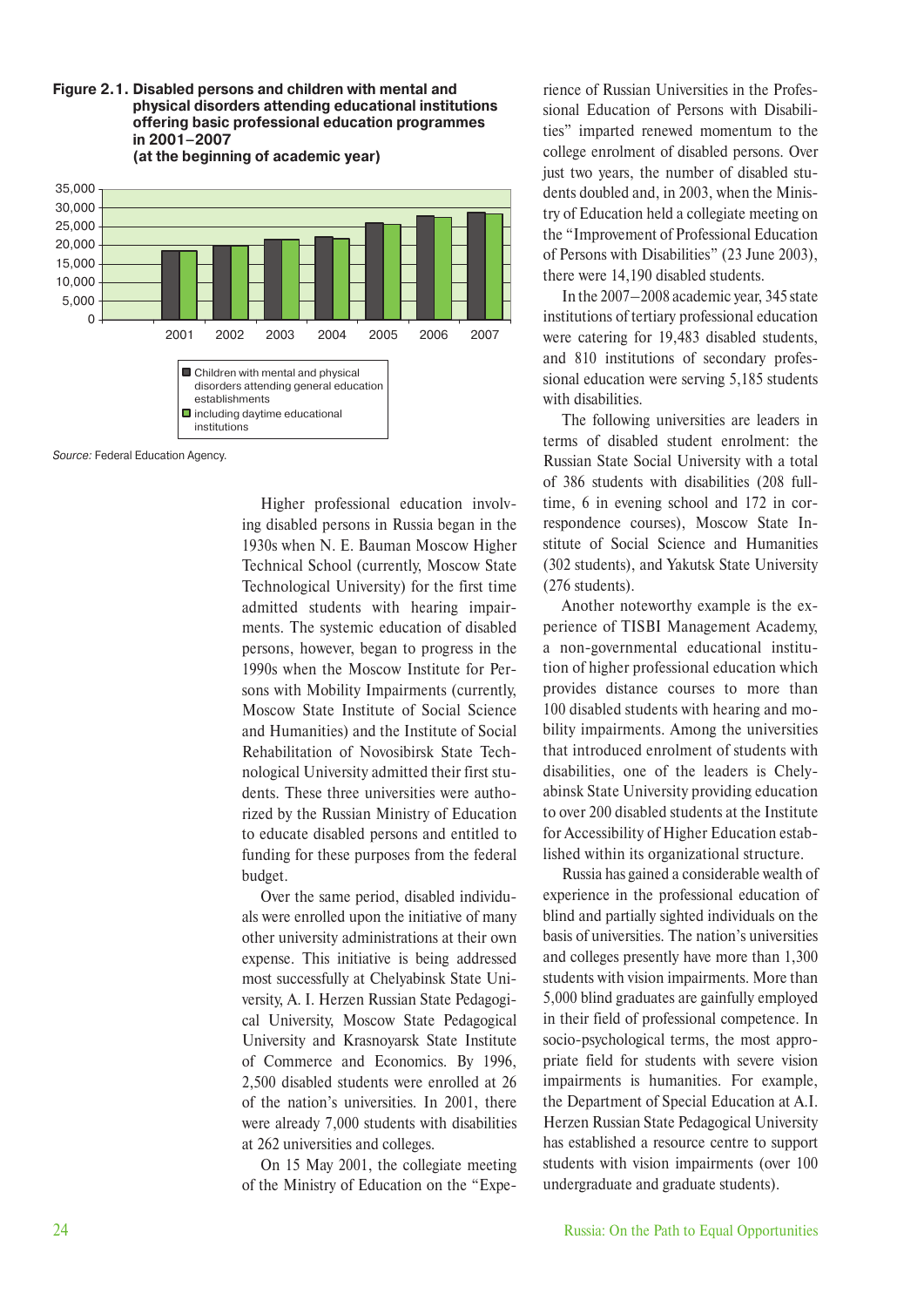Application of state-of-the-art technology in teaching blind students is currently undergoing a period of growth. Educational institutions in Saint Petersburg, Moscow, Yekaterinburg, Nizhny Novgorod, Novosibirsk and Saratov are increasingly making frequent use of Braille computer screens, talking and raised-surface books, and visual enhancers for the partially sighted.

Professional rehabilitation allows disabled persons to restore their competitiveness in the labour market and lays the foundation for equal opportunity. According to the RF Ministry of Education and Science, 65% of disabled graduates from secondary and tertiary professional education institutions are gainfully employed in their professional field (in the case of Moscow State Institute of Social Science and Humanities, this figure is over 90%). As compared to all working-age persons with disabilities, less than 20% have any form of permanent employment.

Some universities—including N. E. Bauman Moscow State Technological University and Moscow State Institute of Social Science and Humanities—have especially progressed towards inclusive forms of education (Box 2.4).

#### *2.2.3. Inclusive education in Russia: development prospects*

In spite of progress in introducing integration models into the education system, segregated forms of education still prevail. The RF Government has adopted a policy according to which education of persons with disabilities should develop towards inclusive forms — i.e. in accordance with international instruments, including the United Nations Convention on the Rights of Persons with Disabilities.

According to the **Concept of Modernization of Russian Education Until 2010** approved by RF Government Decree 1756-r dated 29 December 2001, "it is necessary everywhere to ensure equal access for young people to full, high-quality education in line with their interests and inclinations, regardless of family income, place of residence, ethnicity and health condition…. Children with disabilities must be provided with medical and psychological support and

**Figure 2.2. Disabled students attending state and municipal institutions of secondary professional education in 2000/01 – 2007/08 academic years (at the beginning of academic year)**



Source: Federal Education Agency.







special conditions for education, as a priority, in general schools near the place of residence, or, if so required by relevant medical indications, in special schools and boarding schools $45$ ."

In the light of the forthcoming ratification by Russia of the abovementioned Convention, it will be necessary to intensify the transition towards inclusion in the education of persons with disabilities. This, however, will not happen overnight and will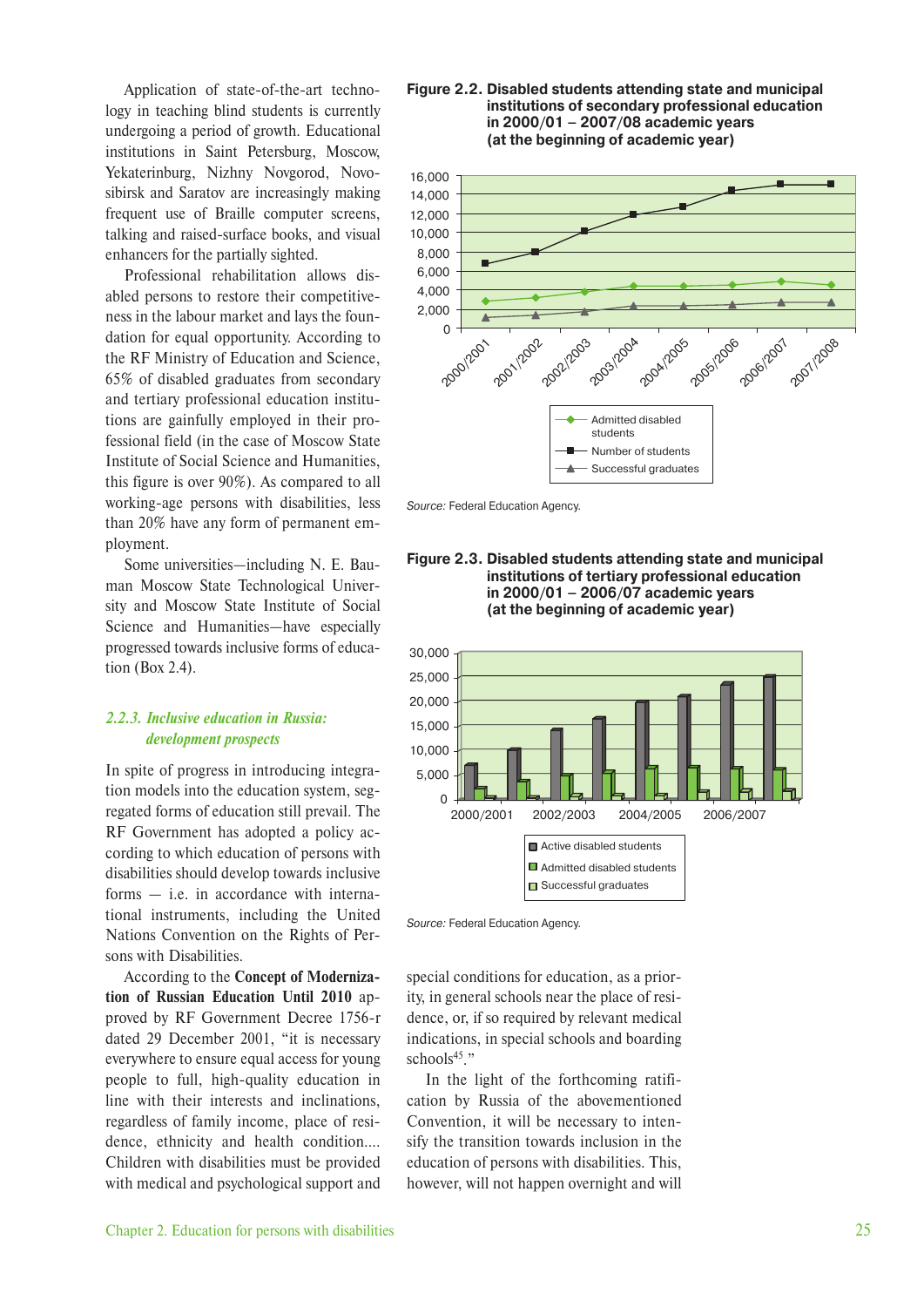#### **BOX 2.4**

#### **Rehacomp Institute of the All-Russian Association of the Blind**

The Rehacomp Institute was established within the All-Russian Association of the Blind in order to organize multi-vectoral cooperation with persons with vision impairments and is based on the Centre of Computer Technology and the Institute of Professional Development. The mission of the Institute is to restore the personal and professional status of persons with vision impairments by using state-of-the-art technology based on the computer.

In its work, the Rehacomp Institute relies on the most upto-date expertise and best practice in the fields of information technology and social rehabilitation, as well as on its own research. The results of this efforts have been applauded by leading Russian and international organizations; in particular, professional rehabilitation methodology using special computer-based workplaces was awarded the Russian Brand Golden Award for Quality. The Institute has also been awarded multiple awards in a variety of exhibitions and contests.

The Institute is working efficiently to enable visually impaired individuals to pursue diverse careers, including management. To this end, the Institute provides the following services:

- occupational guidance;
- socio-psychological rehabilitation;
- psychological counselling;
- a basic course in management knowledge and skills; and
- a computer course.

#### **Main Academic, Research and Resource Centre for Professional Rehabilitation of Persons with Hearing Impairments at N.E. Bauman Moscow State Technological University**

The Academic, Research and Resource Centre for Comprehensive Rehabilitation of Persons with Hearing Impairments (GUIMC) was established in 1994 by the order of the RF Minister of Education.

The Centre was created in order to develop methodological approaches and implement comprehensive rehabilitation models for persons with hearing impairments, as well as to provide specific services, devices, software and hardware designed to promote equal opportunity and an enabling environment for social integration of persons with hearing impairments.

The Centre develops and implements a full range of current and continuously evolving elements of social rehabilitation, including:

- professional education and professional rehabilitation;
- career quidance;
- teaching and education;
- socio-psychological engineering (social and psychological correction);
- special rehabilitation and educational devices, software and hardware;
- medical rehabilitation and prevention;
- rehabilitation sports and physical education;
- awareness raising and consulting;
- social environment adaptation and independent living; and
- social rehabilitation and integration.

The Centre gives hearing-impaired persons the opportunity to earn secondary vocational or tertiary education diplomas, depending on the level of training and individual abilities. The best-performing alumni may continue to graduate studies and undertake a research career.

Work at the Centre is based on a custom-tailored approach to each student and on methodologies developed by Centre staff and leading international experts in the education of hearing-impaired persons with the use of state-of-the-art computer and information technology. The Centre cooperates with several organizations engaged in similar efforts both in Russia and abroad.

#### **Moscow State Institute of Social Science and Humanities**

In 1990, the USSR State Committee for Education and the All-Russia Association of Disabled Persons proposed that the USSR Government establish an institute for students with mobility impairments in Moscow. The USSR Council of Ministers issued a decree On the Organization of the Institute for Disabled Persons in Moscow on 11 October 1990.

In November 1992, the Institute opened its own preparatory school, which admitted 58 persons on a competitive basis. The students received prep courses in mathematics, computer, physics, Russian history, literature, Russian language, foreign languages (English and German) and law.

The first full-time students were admitted to the Moscow Institute for Disabled Persons in 1993. Eighty percent of these students had completed the prep course offered by the Institute. The first graduates were awarded their diplomas in 1998.

In August 2005, the Federal Education Agency endorsed the new name of the institute: Moscow Institute of Social Science and Humanities.

The Institute is presently Russia's only higher education institution for youth with mobility impairments. Federal budgetfunded education benefits this category of students and aims to ensure their social and psychological adaptation. Students are provided with free-of-charge accommodation, meals and medical services at the Institute's rehabilitation department. Non–budget-funded education is also available.

The Institute currently issues diplomas in the following specializations:

- Applied mathematics and computer science;
- Translation and translation science;
- Publishing and editing;
- Law;
	- Labour economics;
- Applied computer science in economics;
- Applied computer science in management;
- Accounting, analysis and audit; and
- Business management.

The Institute is now working to attract secondary-school graduates who would be willing to seek enrolled and education at the Institute. A distance-learning facility is planned.

The institute has its own sports, intellectual, arts and music clubs. The Institute's printing house, located on the premises, publishes scientific articles by professors and students. The students also publish their own newsletter, Vis-a-Vis.

Source: websites of the Institute of Professional Rehabilitation and Training of the All-Russian Association of the Blind (http://www.rehacomp.ru), of the Main Academic, Research and Resource Centre for Professional Rehabilitation of Persons with Hearing Impairments at N.E. Bauman Moscow State Technological University (http://guimc. bmstu.ru/index1.php), of the Moscow State Institute of Social Science and Humanities (http://www.mgsgi.ru).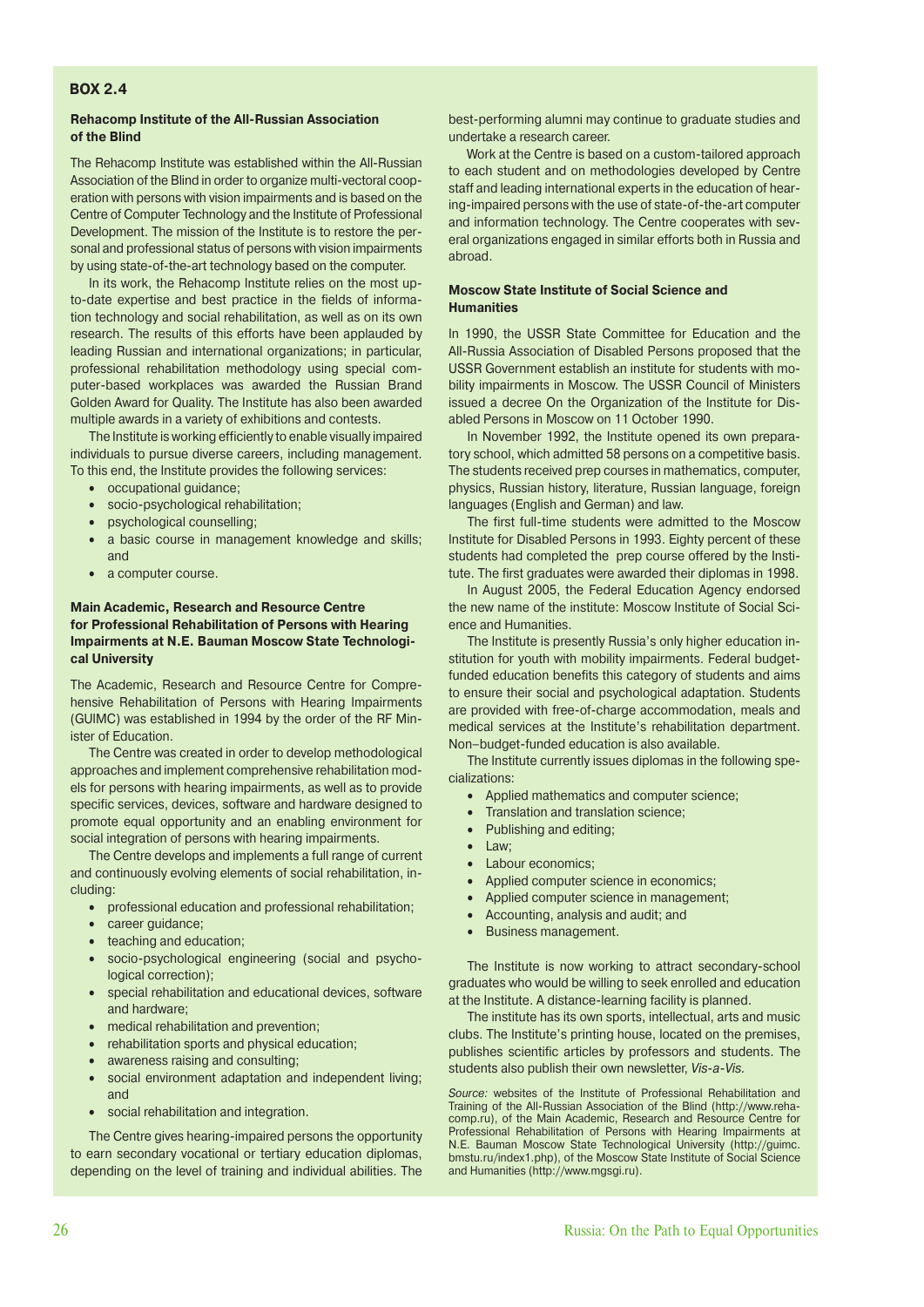require time and significant resources. A prerequisite for the development of inclusive forms of education of disabled persons in Russia is the adoption of a Federal Law On Special Education which would provide a clear legal framework for the process of inclusion and the requisite conditions for its implementation.

According to Nikolai Malofeyev, academician of the Russian Academy of Education, "For the organization of efficient integrated learning, special training is required for teaching staff. The purpose of such training is to equip teachers in mainstream schools and kindergartens with the basics of special psychology, correction pedagogy and special teaching technologies that ensure an individualized approach to a non-standard child. Such training involves a set of interconnected tasks, including the following primary tasks:

First, teachers in mainstream kindergartens and schools must develop an accepting attitude towards the special child: empathy, interest and willingness to teach such child.

Second, the learning potential of nonstandard children must be revealed. It must be shown and proven that such children can, with professionally organized support in place, achieve a level of progress comparable to most of their peers and even potentially surpass them in some respects.

Third, the acceptance of the integrated child by the teacher, primarily as a child, must be combined with a clear understanding of the characteristics of his or her mental development, cognitive processes, strengths and weaknesses.

Fourth, special efforts should be invested in reaching out to parents and the immediate environment in order to establish cooperation and partnership.

Finally, teachers need to be exposed to concrete methods and devices of correctional support for the child in a system of integrated learning at preschool and school level, as well as become familiar with the existing system of special education.

These tasks are already being addressed in a special programme of teacher training for mainstream kindergartens and schools for children with hearing impairments integrated into general educational institutions. It is necessary to build up legal support for the national integration programme in Russia, which, as has already been stated, has remained largely absent in practice up to now"<sup>46</sup>.

Priority legislative measures suggested by N.N. Malofeyev include:

- "Legislative definition of the status of integrated children, including their ability to obtain the proper volume of adequate corrective assistance at school and of the status of mainstream kindergartens and schools admitting children with special needs (limits on group and class size, additional financial compensation for teachers, etc.);
- Legislative support for the need to train and re-train teachers at mainstream kindergartens and schools and defectologists to work in the new context of integrated learning and amendments to the status of special educational institutions by amending their mandates to include the responsibility of providing corrective assistance to integrated children;
- Focused efforts to promote the public acceptance of individuals with disabilities; and
- Improved logistic support for mainstream general schools in order to establish proper conditions for the rearing and instruction of children with disabilities and children with developmental disorders",47

Upon review of these proposals by Malofeyev, a leading expert on the education of children with disabilities, we agree that the transition to inclusive education is a complex, multi-stage process and that attempts to accelerate this process today by disbanding corrective schools and integrating them with general schools would actually result in the infringement of the rights of disabled persons to education and rehabilitation. This is primarily due to the fact that mainstream schools are not prepared to teach children with serious health problems. The methodologies of integrated education are absent, and the training and skill level of teaching staff is currently out of line with the requirements of inclusion. Most im-

*It will be necessary to intensify the transition towards inclusion in the education of persons with disabilities. This, however, will not happen overnight and will require time and significant resources*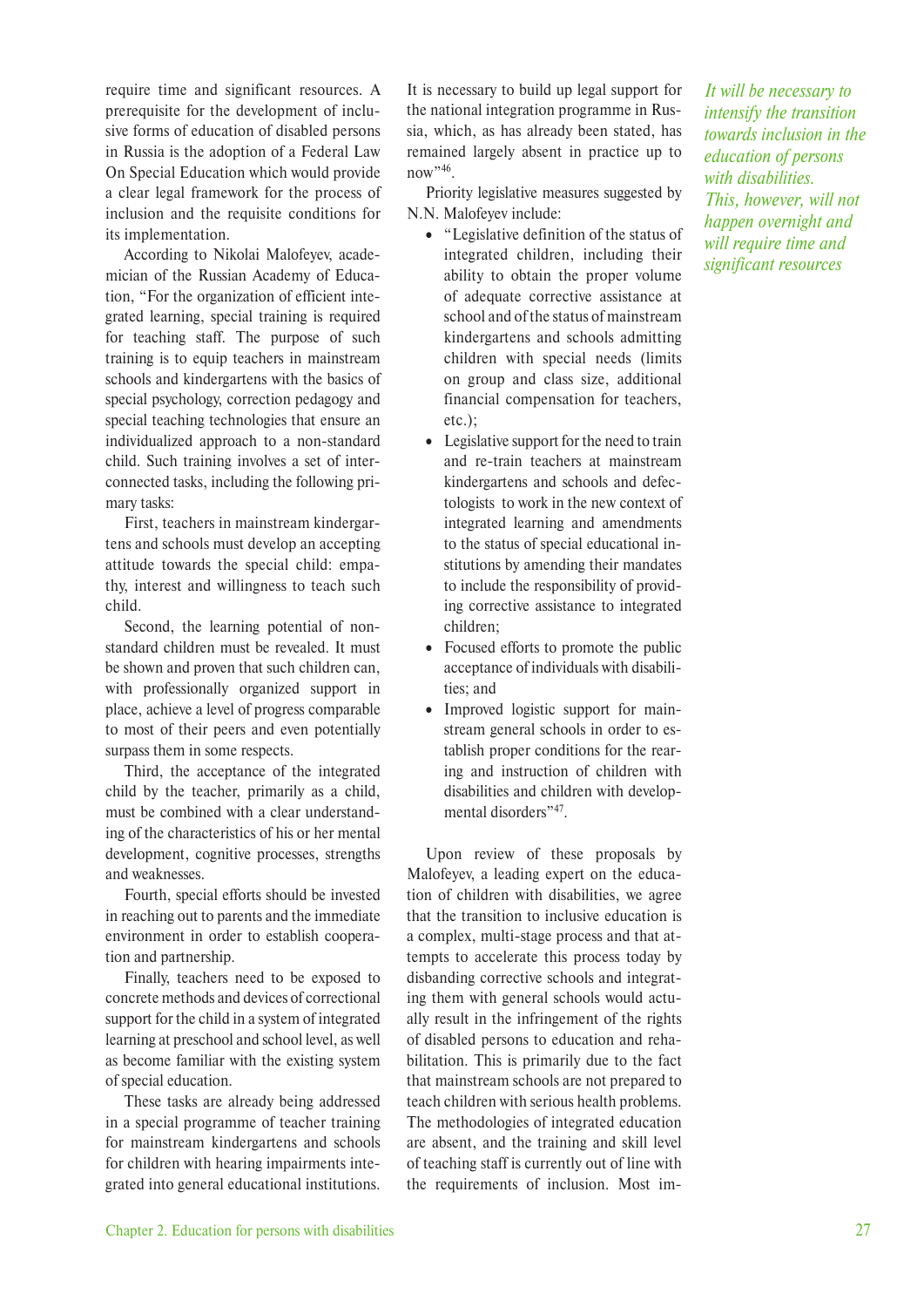*The instruction and developmental correction of children with disabilities, including those who attend regular classes at a general education institution, should be based on curricula developed on the basis of mainstream general education curricula, but also take into account the psychophysical characteristics and abilities of such student*

portantly, the public at large — both those identifying with the parents of disabled children and those identifying with the parents of "ordinary" children — is psychologically ill-equipped for mass inclusion of disabled children into schools.

This does not imply that the requirements of the Convention on inclusive education are unfeasible in Russia, but rather recognizes the complex and multi-faceted nature of the development of inclusion in contemporary Russian education. In regard to government education policy, the position of the Ministry of Education and Science is reflected in Letter AF 150/06 of 18 April 2008 to the heads of executive authorities of the subjects of the Russian Federation, in which the Ministry states that this policy focuses on the development of integrated and inclusive forms of education. However, the Ministry of Education also believes that "An essential prerequisite for the organization of successful education and rearing of children with disabilities in general education institutions is the establishment of an adaptive environment that enables the full integration and selfrealization of disabled children in educational institutions.

Appropriate physical conditions must be instituted in general education institutions to ensure the unimpeded access of children with physical and mental disabilities to buildings and the premises of the educational institution and the organization of their presence in this institution—including ramps, special lifts, specially equipped study areas and specialized teaching, rehabilitation and medical equipment.

The instruction and developmental correction of children with disabilities, including those who attend regular classes at a general education institution, should be based on curricula developed on the basis of mainstream general education curricula, but also take into account the psychophysical characteristics and abilities of such stu $dents<sup>48</sup>$ ."

The following priority actions are required in order to implement and develop inclusive education in Russia:

1) Legislation should institute inclusive education as the primary form of education;

- 2) A plan of priority actions and an implementation strategy should be drafted regarding inclusive education in Russia, including the following steps:
	- establish a barrier-free environment in general education institutions,
	- train professionals and prepare integrated education methodologies for disabled children in mainstream schools,
	- design and test inclusive education models in several regions of Russia, including rural schools, and
	- design measures to disseminate efficient models of inclusive education in mainstream schools;
- 3) Necessary resources should be allocated for the development, testing and implementation of inclusive education models;
- 4) Ongoing monitoring of international experience in the field of inclusive education should be conducted and analyzed for future use in Russia;
- 5) Measures and forms of supporting families with disabled children should be envisaged; and
- 6) Television, radio and other mass media should be used on an ongoing basis to inform the public about the meaning of inclusive education in order to promote positive public attitude.

International instruments concerning education, including the Convention, proclaim the right to high-quality education conducive to the full realization of the human potential, dignity and self-respect and enable persons with disabilities to participate effectively in free society. This statement implies that inclusive education should make the high standards of education accessible to every student. It should be emphasized again that no international instrument on inclusive education contains recommendations that would encourage lowering national education standards. On the contrary, it is inclusion that is considered to be a new form of effective and, hence, good education, thus enabling universal realization of individual potential. This approach involves major preparatory work, purposefully preferring diligent effort over haste and totality in imple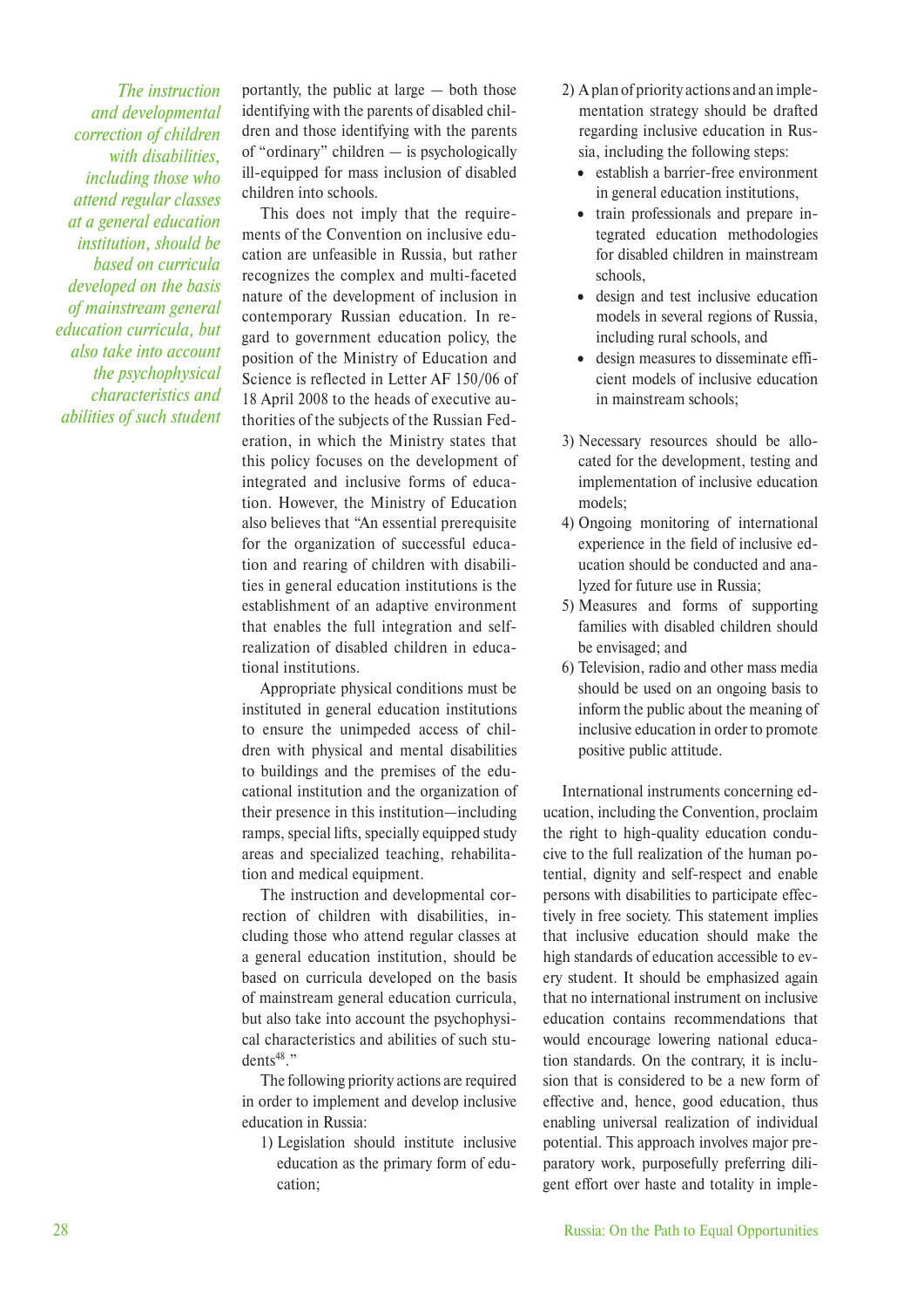menting inclusive education. It is important to continue along this path using all available national and international expertise and taking into account the developmental level of Russia, including national and regional characteristics and customs. When inclusive education is considered to be a right, it must not be forgotten that education is a key prerequisite for the broader inclusion of disabled persons into society, including employment.

*It is inclusion that is considered to be a new form of effective and, hence, good education, thus enabling universal realization of individual potential*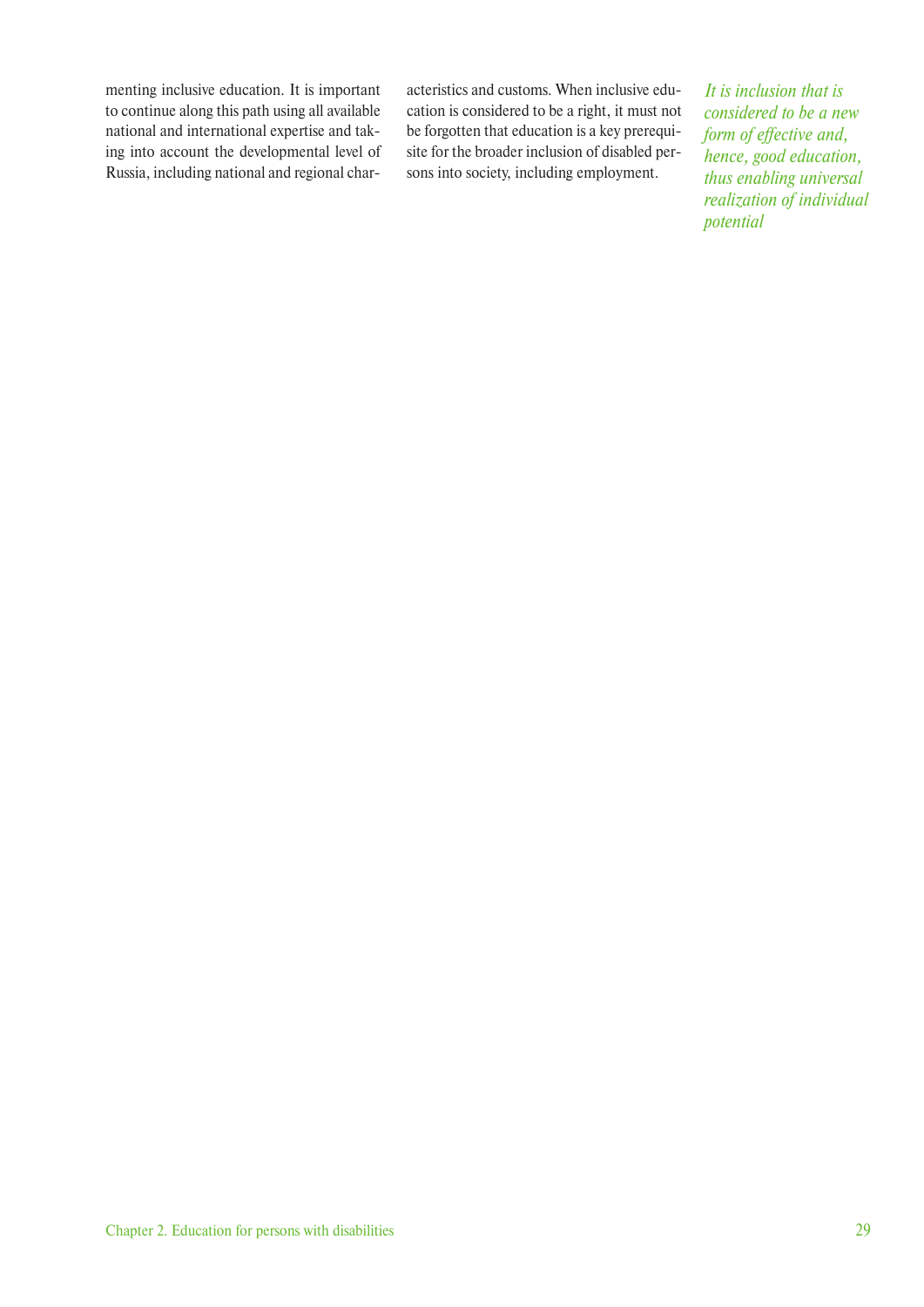## Chapter 3 **Employment of persons with disabilities**

*Society perceives them as people who are unable to independently support themselves due to physical or other kinds of handicaps and, consequently, to assume responsibility for themselves in the full sense of the word, i.e. to be full-fledged citizens*

From 1970 to 2000, the employment of persons with disabilities was viewed by various international organizations in the following sense. "Too often their lives are handicapped by physical and social barriers in society which hamper their full participation. Because of this, millions of children and adults in all parts of the world often face a life that is segregated and debased $49.$ "

The right to work is one of the most important human rights. If an individual has the opportunity to exercise this right, then, in the eyes of the public, he appears to have realized his potential. This is even more relevant for persons with disabilities, because society perceives them as people who are unable to independently support themselves due to physical or other kinds of handicaps and, consequently, to assume responsibility for themselves in the full sense of the word, i.e. to be full-fledged citizens. The public opinion gives rise to development of an overly peculiar, and sometimes openly aggressive and negative, attitude toward persons with disabilities. "If a citizen is a disabled person and doesn't work for this reason, he is confronted with fundamental standards (often negative) that prevail in social behaviour with regard to disabled persons. In this instance, he is perceived by society as an inadequate individual and this shapes his own image of himself<sup>50</sup>."

#### **BOX 3.1. Persons with disabilities and access to information**

Over recent years, the widespread accessibility of electronic resources — including computer technology, the Internet in particular, and mobile phones, for persons with disabilities — has gained ground worldwide. There is a growing awareness that, for disabled individuals, information and communication technology (ICT) is not only an important tool of social integration but also an essential operational factor enhancing their human development potential. The challenge is addressed along two fronts: by applying adaptive technology (screen access software, speech synthesizers, Braille displays and printers) and by adapting design of web content. Both methods are subject to continuous improvement.

A study of the 100 most visited websites in twenty countries commissioned by the United Nations in 2006, however, demonstrated that most of them were inaccessible for large numbers of individuals with physical disabilities. The study also confirmed that an absolute majority of Ru.net websites were not adapted mainly for reading or another perception by blind, partially sighted or hearing-impaired users, neither for persons with special physical, mental or intellectual needs.

Still, one of the innovations in the Convention on the Rights of Persons with Disabilities is a provision stipulating that access to ICTs is a right, along with the right of access to enabling environment and transportation.

With this in mind, the United Nations office in Russia joined forces with a number of civil society organizations, business community and ICT experts in order to urgently raise the awareness of regional and local officials, business and the public in Russia to the opportunities created by state-of-the-art technology for persons with disabilities and to reach an agreement on priority actions.

A workshop on The Rights of Persons with Disabilities and ICT Access organized by the United Nations in June 2007 represents a landmark effort in this direction. The key proposal ensuing from that meeting was an appeal to establish an interagency working group under the aegis of the RF Ministry of Communications and Mass Media that addresses the issue of ICT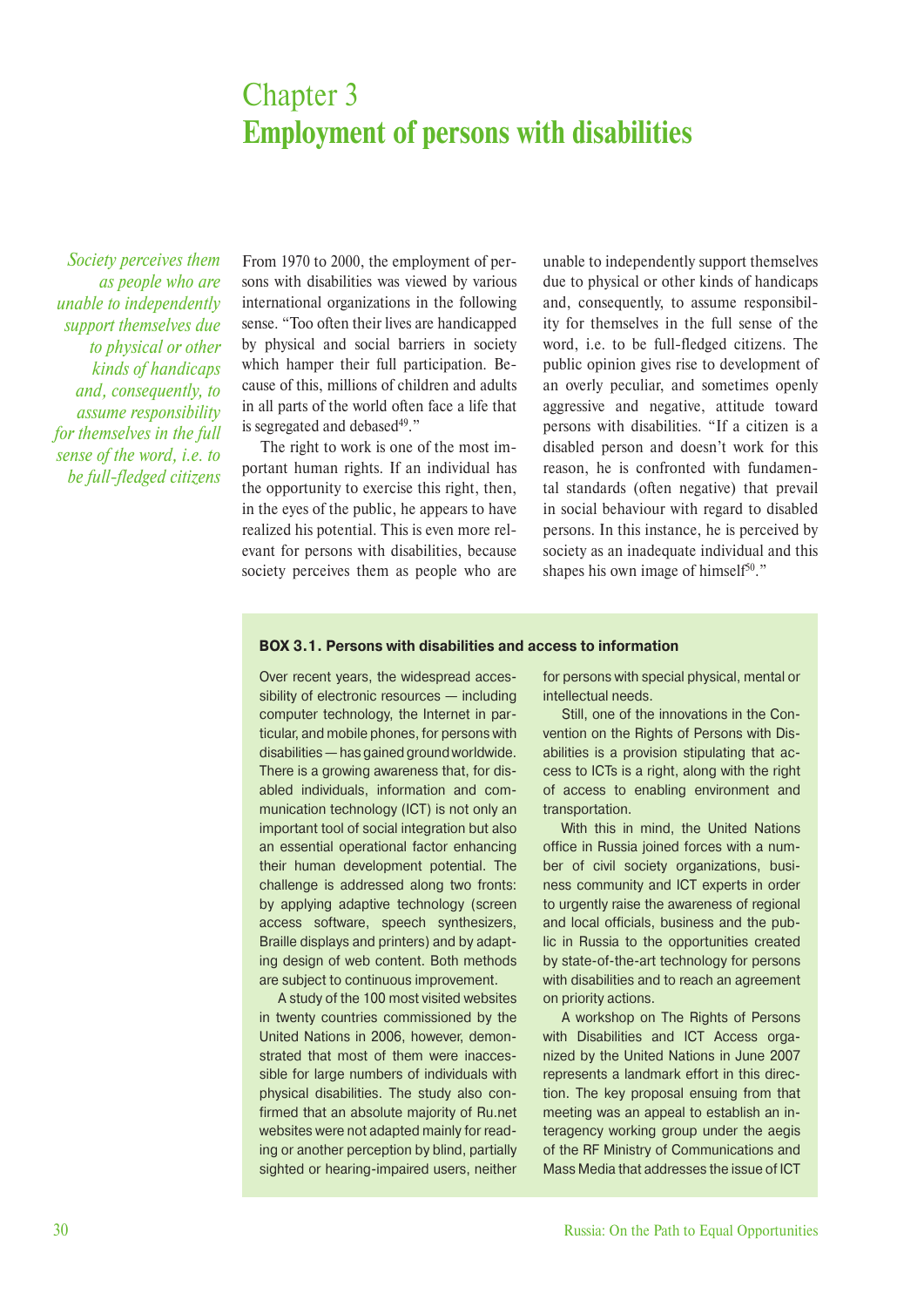#### **BOX 3.1** (continuation)

accessibility for disabled individuals. It appeared at that point that the recommendation was well received by the government agencies, but the proposed mechanism still remains to be created.

One of the few locations on the Russian web that has been successfully adapted to the needs of partially sighted and blind users is the website of the United Nations in the Russian Federation. It was upgraded in line with Web Content Accessibility Guidelines developed by the Web Accessibility Initiative of the World Wide Web Consortium (W3C). The website has thus became easier to navigate and richer in visual performance and content.

In addition, an informal task force on accessibility has been created in Russia under the aegis of the United Nations office and is composed of ICT experts and members of the NGO and business communities. This flexible structure meets regularly to discuss cross-sectoral issues. Task force members examine synergies and gaps in existing initiatives and seek to identify best practice conducive to the social integration of persons with disabilities.

Overall, the issue of ICT accessibility asserts itself as an important item on the education and employment agenda for persons with disabilities. In autumn 2008 – winter 2009, this issue was featured rather prominently at a series of important meetings in Moscow and other Russian regions, including InfoCom Forum, User Experience Russia 2008 and Information Technologies for Visually Impaired Persons in Contemporary World.

Key tasks identified by the expert community and disability advocates include: organizing a series of workshops for government agency employees to expedite the process of adapting official websites, developing an online course for Web designers and administrators on universal accessibility standards and methods and establishing an integrated portal to showcase all major advances relevant to disabled user access to ICTs.

Regrettably, obvious barriers to universal accessibility still exist in Russia. The official interest in this issue is limited; although, the Public Chamber's Working Group on Information Society Development in Russia has promised to promote this idea. In addition to recognizing the generally weak position of web-based retail and banking services, business continues to see disabled persons as a social group with inferior purchasing power.

There is also a deficit of legal and regulatory incentives for any efforts to improve the accessibility of information resources. The good news, however, was the implementation of a government standard (GOST 52872-2007) on 1 January 2009 that sets forth the general requirements of Web accessibility for visually-impaired individuals.

Unfortunately, the official text of the above mentioned GOST itself remains notaccessible for visually impaired persons despite the requirements it is setting as it is posted at the website of the Federal Agency on Technical Regulation and Metrology (Rosstandart) in the form of graphic files. Thus, it becomes impossible to read it with the screen-reader software.

Source: United Nations Information Centre.

This is a pressing and urgent social problem, because presently millions of Russian citizens have modest incomes. However, a large proportion of persons with disabilities, although willing to be employed on equal terms with other citizens and primarily by "conventional" employers, is now unable to do so for a number of objective and subjective reasons.

Therefore, the goal of this publication is to discuss international experience, including on the national level, to overcome the exclusion of disabled persons in industrial relations and to explore existing problems that arise in the context of the employment of disabled persons in contemporary Russian society, as well as possible ways to address this challenge. The major condition for the integration of people with disability is access to information and modern technologies (Box 3.1).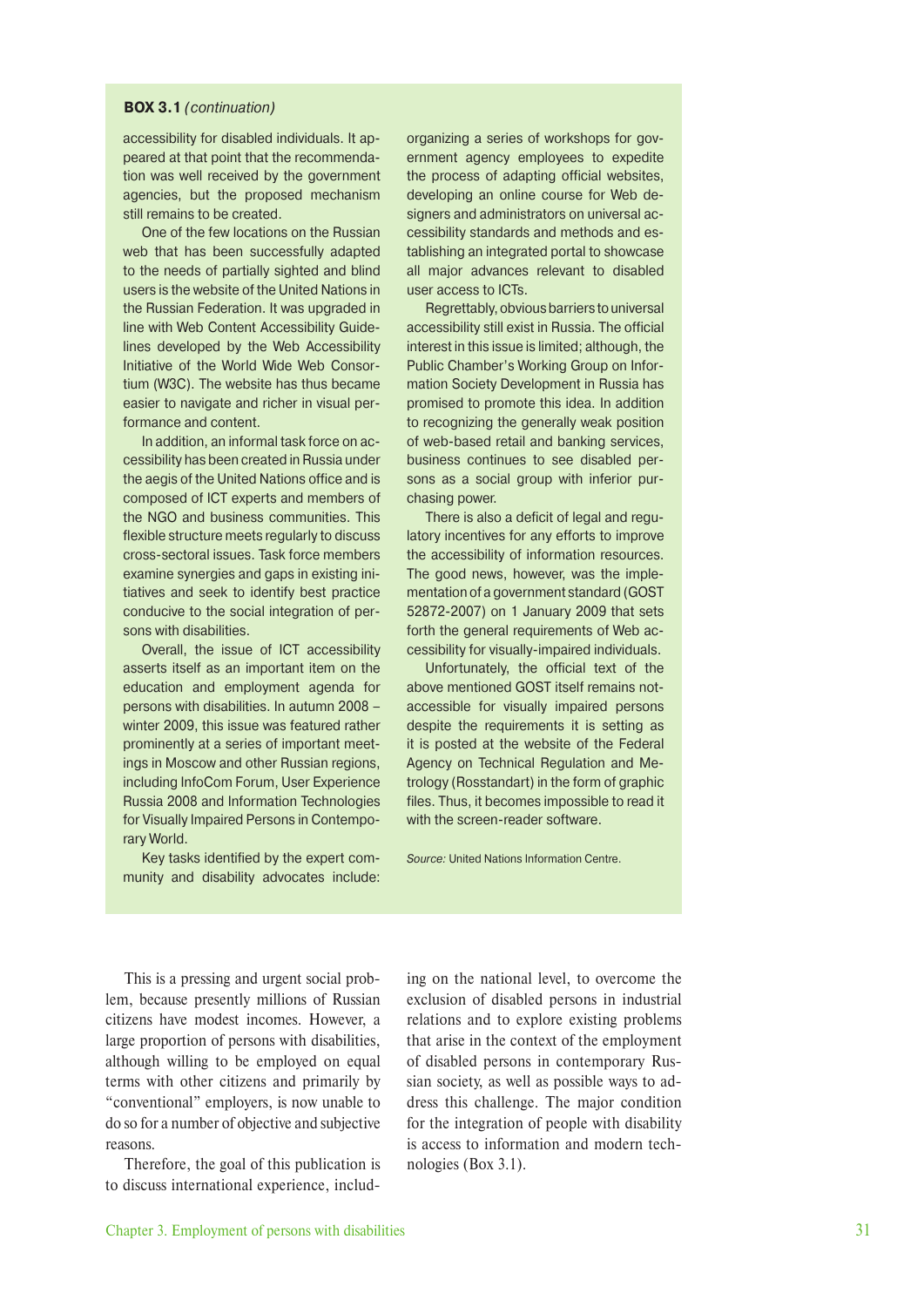#### **3.1. International instruments protecting the right of persons with disabilities to work**

The employment of persons with disabilities and their rights to work and equal employment opportunities in comparison with other citizens have been widely covered and reflected in international instruments. It is important to emphasize that the 1948 **Universal Declaration of Human Rights** asserts the rights of all individuals, without any discrimination, to marry, own property, enjoy equal access to public services and social security and exercise their economic, social and cultural rights. All subsequent international instruments concerning persons with disabilities are based exclusively on these fundamental principles. However, these universal principles have not been effective enough in protecting the rights of the disabled.

The **Declaration on the Rights of Mentally Retarded Persons**51 adopted in 1971 stipulated for the first time for individuals with mental disorders that a "mentally retarded person has, to the maximum degree of feasibility, the same rights as other human beings (Paragraph 1)" and that a "mentally retarded person has a right to…education, training, rehabilitation and guidance as will enable him to develop his ability and maximum potential (Paragraph 2)." These provisions of the Declaration thus contain recommendations on measures to be adopted at the national and international levels to protect the rights of mentally retarded individuals in all aspects, including the right to work.

Paragraph 6 of the **Declaration on the Rights of Disabled Persons** adopted by the United Nations General Assembly on 9 December 1975 proclaimed for the first time that "disabled persons have the right to… education, vocational training and rehabilitation, aid, counselling, placement services and other services which will enable them to develop their capacities and skills to the maximum and will hasten the processes of their social integration or reintegration<sup>52</sup>." However, the Declaration on the Rights of Disabled Persons had only advisory status.

The International Year of Disabled Persons (1981) and the **World Programme of** 

#### **Action Concerning Disabled Persons** (1982) gave a strong impetus to progress in promoting the rights of the disabled. It was stressed in the course of implementation that individuals with disabilities were entitled to equal opportunities with all other citizens and equal improvement of living standards resulting from economic and social development.

On 20 June 1983, the International Labour Organization (ILO) adopted **Convention 159 on Vocational Rehabilitation and Employment (Disabled Persons)**, "considering that the year 1981 was declared by the United Nations General Assembly the International Year of Disabled Persons, with the theme 'full participation and equality' and that a comprehensive World Programme of Action concerning Disabled Persons is to provide effective measures at the international and national levels for the realization of the goals of "full participation" of disabled persons in social life and development, and of "equality", and considering that these developments have made it appropriate to adopt new international standards on the subject which take account, in particular, of the need to ensure equal opportunity and treatment to all categories of disabled persons, in both rural and urban areas, for employment and integration into the community"53.

This Convention took on board new trends in understanding disability and the rights of disabled persons and adopted principles underlying vocational rehabilitation and employment policies with regard to persons with disabilities. In particular, Articles 2 and 3 of the Convention note that each Member of the Organization that has signed and ratified the document "shall, in accordance with national conditions, practice and possibilities, formulate, implement and periodically review a national policy on vocational rehabilitation and employment of disabled persons…[which] shall aim at ensuring that appropriate vocational rehabilitation measures are made available to all categories of disabled persons, and at promoting employment opportunities for disabled persons in the open labour market $54$ ." Recognizing the role and influence of associations and movements, the ILO envisaged an advisory mechanism in the Convention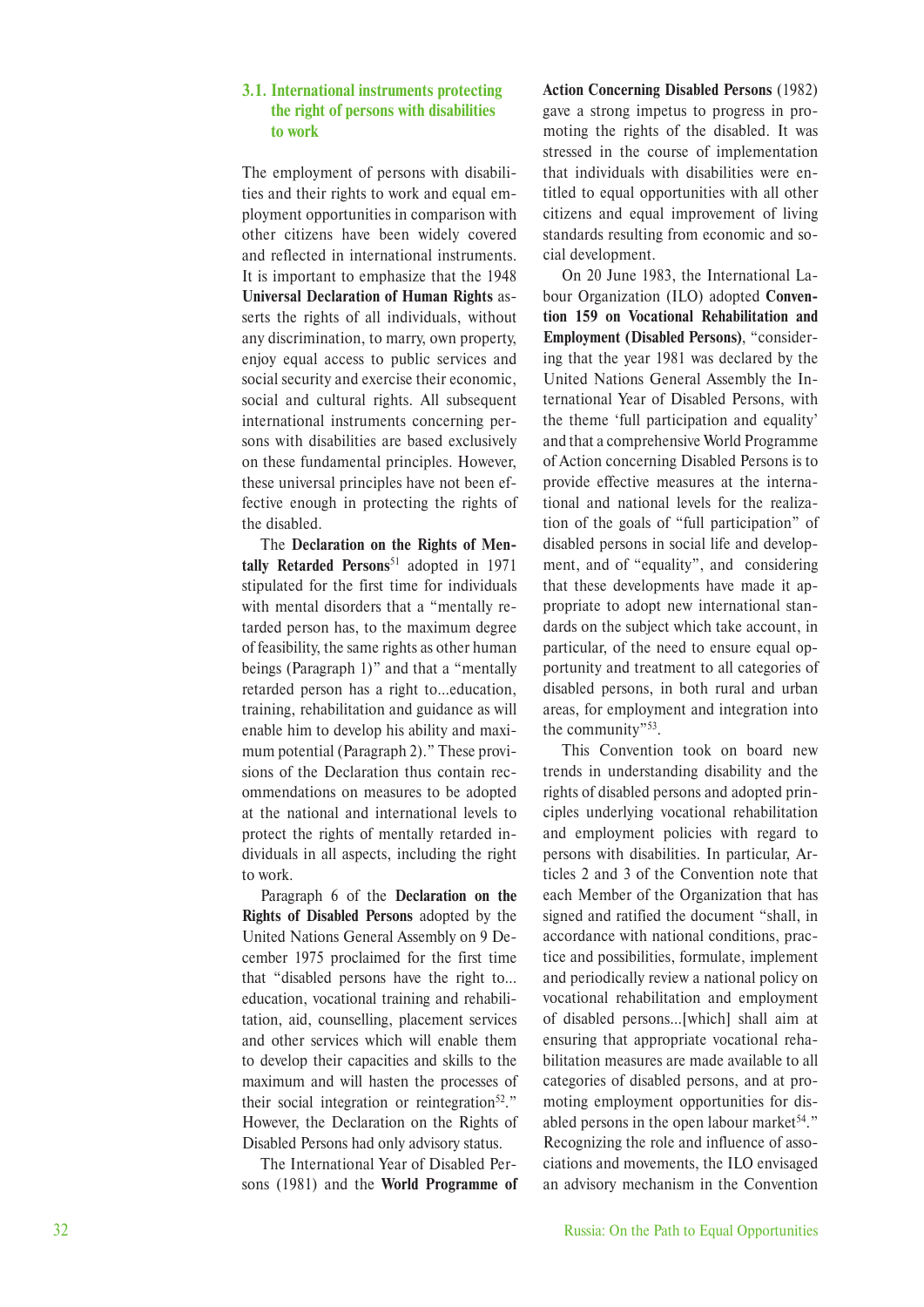(Article 5) to consult such organizations along with "the representative organisations of employers and workers [that] shall be consulted on the implementation of the said policy, including the measures to be taken to promote co-operation and coordination between the public and private bodies engaged in vocational rehabilitation activities"55.

The most systematic and concrete measures to ensure full participation in the exercise of the right to work are to be found in the **Standard Rules on the Equalization of Opportunities for Persons with Disabilities** adopted by United Nations General Assembly Resolution 48/96 on 20 December 1993. Rule 7, "Employment of Persons with Disabilities", recommends that "States should

#### **BOX 3.2**

Article 28 of the **Convention on the Rights of Persons with Disabilities\*** contains an anti-discriminatory legal norm according to which "States Parties recognize the right of persons with disabilities to work, on an equal basis with others; this includes the right to the opportunity to gain a living by work freely chosen or accepted in a labour market and work environment that is open, inclusive and accessible to persons with disabilities."

According to the Convention, "States Parties should safeguard and promote the realization of the right to work, including for those who acquire a disability during the course of employment, by taking appropriate steps, including through legislation, among other things to:

- a. **Prohibit discrimination on the basis of disability** with regard to all matters concerning all forms of employment, including the conditions of recruitment, hiring and employment, continuance of employment, career advancement, and safe and healthy working conditions;
- b. **Protect the rights of persons with disabilities, on an equal basis**  with others, to just and favourable **conditions of work**, including equal opportunities and equal remuneration for work of equal value, and safe and healthy working conditions, including protection from harassment, and the redress of grievances;
- c. Ensure that persons with disabilities are able to **exercise their labour and trade union rights on an equal basis with others**;
- d. Enable persons with disabilities to have **effective access** to general technical and vocational guidance programmes, placement services and vocational and continuing training;
- e. **Promote employment opportunities** and career advancement for persons with disabilities **in the labour market**, as well as assistance in finding, obtaining, maintaining and resuming employment;
- f. **Promote opportunities for self employment**, entrepreneurship, the development of cooperatives and business start up;
- g. **Employ persons with disabilities in the public sector**;
- h. **Promote the employment of persons with disabilities in the private sector through appropriate policies and measures**, which may include affirmative action programmes, incentives and other measures;
- i. **Ensure that reasonable accommodation is provided to persons with disabilities in the workplace**;
- j. **Promote the acquisition of work experience by persons with disabilities in the open labour market;** and
- k. **Promote vocational and professional rehabilitation**, job retention and return-to-work programmes for persons with disabilities".

Furthermore, under the Convention, States Parties "ensure that persons with disabilities are not held in slavery or in servitude, and are protected, on an equal basis with others, from forced or compulsory labour."

Thus, reinforced by this legal norm, the Convention only reaffirms its "anti-discriminatory" nature and its commitment to the universal legal protection of the right of persons with disabilities to a free choice in the form of employment, with unconditional observance of civil rights and freedoms.

<sup>\*</sup> Convention on the Rights of Persons with Disabilities and Optional Protocol (http://www0.un.org/ disa bilities/convention/conventionfull.shtml).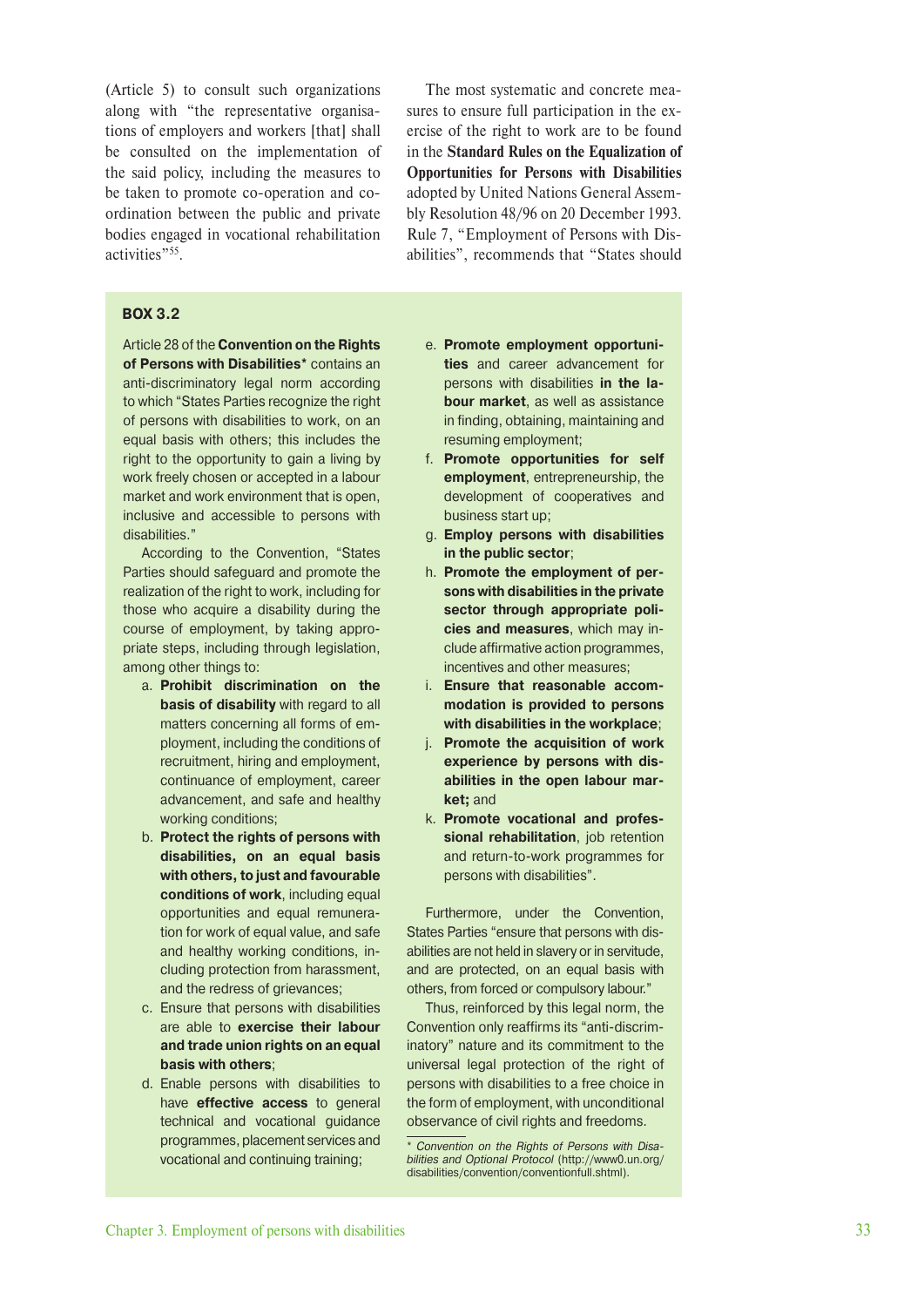recognize the principle that persons with disabilities must be empowered to exercise their human rights, particularly in the field of employment. In both rural and urban areas they must have equal opportunities for productive and gainful employment in the labour market<sup>56</sup>."

These Standard Rules also indicate that national employment legislation must not discriminate against the disabled, and relevant laws and regulations should not create obstacles to their employment. Moreover, the States, as employers, should establish enabling conditions for the employment of persons with disabilities in the public sector, and the Standard Rules recommended to States that "the aim should always be for persons with disabilities to obtain employment in the open labour market<sup>57</sup>." However, realizing that not all disabled persons can be integrated in the open labour market for a variety of reasons, small economic operators may be created to provide guaranteed and secure employment. It is important for the quality of such programmes to be evaluated in terms of their appropriateness and sufficiency to secure employment opportunities for the disabled in the labour market.

A decade of implementation of the recommendations provided in the Standard Rules demonstrated, around the world, which of the rules proved most acceptable in a majority of countries and effective in terms of the exercise of the civil rights of persons with disabilities. In addition, it became clear that the time had come to proceed from recommendations to binding norms for countries sharing the provisions of the Standard Rules, including the enforcement of disabled persons' rights in the field of employment. This was realized through the efforts of both the United Nations and non-governmental organizations in the adoption of the **Convention on the Rights of Persons with Disabilities** in 2006 (Box 3.2).

#### **3.2. International experience in the employment of persons with disabilities**

In the twentieth century, many countries, primarily the industrialized and socially developed nations of Europe and North America, adopted measures to equip disabled persons with the right to work. As a result of social change in the relationship among the disabled population, society and the state, national systems of state employment support of disabled persons were established in these countries over the past 50 years based on the adopted international instruments. European and North American countries designed their social policies with regard to disabled persons at different times and rates, but have overall moved in the same direction, although a number of divergent trends can be identified. For example, in many European countries, a variety of forms of support for the employment of disabled persons have been introduced, but job quotas and sheltered employment still play a significant role in the support system. In the United States and Canada, by contrast, efforts over the past 20–25 years have focused on enforcing antidiscrimination legislation with regard to persons with disabilities, particularly in the field of employment.

#### *3.2.1. European experience*

When describing European experience in addressing the problems of persons with disabilities exercising their right to work, **three general approaches to disability employment policy** can be identified<sup>58</sup>:

- 1) provision of support for workers with a disability and their employers, whereby workers with a disability obtain employment in the competitive labour market;
- 2) reservation of a specific quota or percentage of jobs for workers with a disability; and
- 3) establishment of a separate sheltered labour market exclusively for workers with a disability.

Below each of the above approaches to disability employment is discussed.

The **first approach**, whereby workers with a disability are given support and assistance to obtain and maintain employment in a competitive environment, is usually targeted at workers with less severe disabilities. Over the past ten years, continued attempts have been made to secure the integration of such workers in the conventional labour market.

*Many European countries provide support to persons with disabilities and their employers*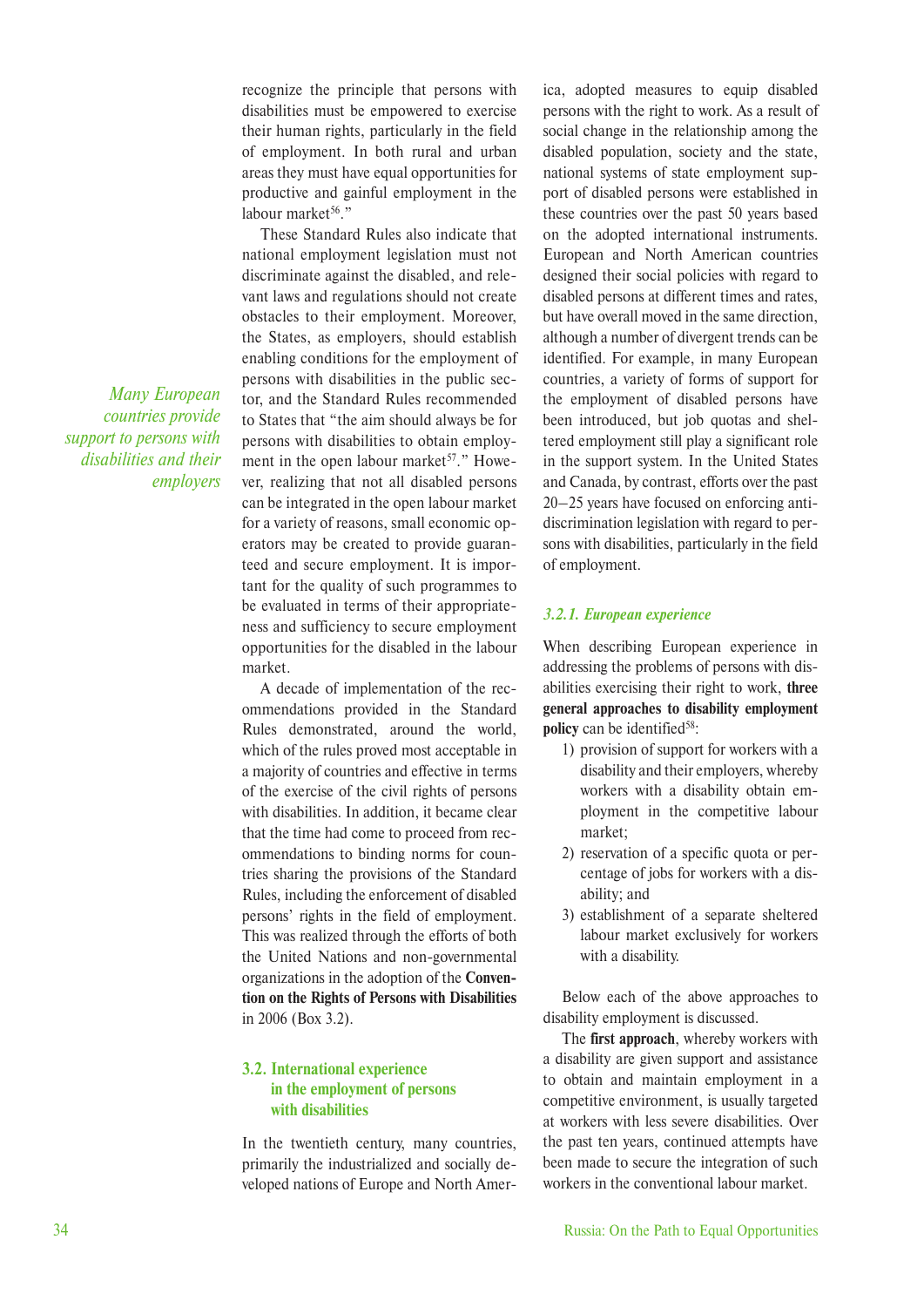Many European countries provide support to persons with disabilities and their employers. This support often takes the form of financial or personal support. The best known are the following forms of support for disabled workers in the open labour market:

- 1) Special assistance and advice targeted at persons with a disability that is designed to help employment obtainment.
- 2) Rapid intervention to help prevent long-term unemployment of persons with disabilities, for example offering training or educational courses after only a relatively short period of unemployment. In Denmark, a leader in the policy that favours active engagement of persons with disabilities in the conventional labour market, a system of supervisory monitoring exists in the field of education and vocational training. Mentors are paired with disabled children from the age of 13 and are responsible for career guidance and professional training. Mentors are available to the disabled child and his family members during the entire transition period from school to work. Young unemployed people, including the disabled, up to 25 years of age are obliged to attend training classes for  $18$  months<sup>59</sup>.
- 3) Rent or purchase of specialized equipment — for example, specially adapted computer systems, furniture and protective equipment — that enable an individual with a disability to perform a specific job.
- 4) Provision of a job coach (on a temporary basis) to assist an individual with a disability to obtain necessary skills. For example, Spain has a system of on-the-job vocational training that lasts from three months to three years and ends with an employment contract within the same enterprise, which receives a grant. Two additional national job training programmes are also available $60$ .
- 5) Grants to enable an employer to make physical adaptations to the workplace, such as the British Access to Work Scheme.
- 6) (Temporary) subsidies or tax credits granted to employers who take on a worker with a disability. For example, in the Czech Republic and Slovakia, enterprises are eligible to annual tax deductions for each disabled individual in the amount of 7,500 korunas, or 22,500 korunas for each employed person with a severe disability $61$ .
- 7) Additional legislative provisions concerning workers with disabilities that offer protection from dismissal.

The effectiveness of this approach is widely questioned and depends to a significant extent on the general situation in the labour market. When the unemployment rate is high and small businesses are prevalent—small businesses provide disabled persons with few opportunities to work commensurate with their skills—the result may prove disappointing and fail to fulfil official expectations. However, **it is precisely the open labour market that can provide better jobs and higher incomes to persons with disabilities.**

Hence, the very concept of involving the core of disabled population in the life of the community is not just an ideal to be pursued but also a realistic prospect, provided that the disabled jobseeker obtains an education and has a chance to master a marketable occupation to benefit from job placement guarantees.

The **second approach** to addressing disability employment is the introduction of quotas for disabled workers.

For much of the twentieth century, governments have tried to secure employment for the disabled by demanding that all but the smallest enterprises allocate a certain proportion of their jobs for the disabled. Although this approach was attractive to many policymakers, it had deficiencies that were ignored. Success, it was believed, was only contingent upon the adoption of necessary laws.

Presently, excepting Scandinavian countries, the quota system has become and largely still remains the standard response of practically all European countries to addressing employment problems faced by disabled persons searching for jobs in the conventional labour market $62$ . Today, 10 out of

*Concept of involving the core of disabled population in the life of the community is not just an ideal to be pursued but also a realistic prospect, provided that the disabled jobseeker obtains an education and has a chance to master a marketable occupation to benefit from job placement guarantees*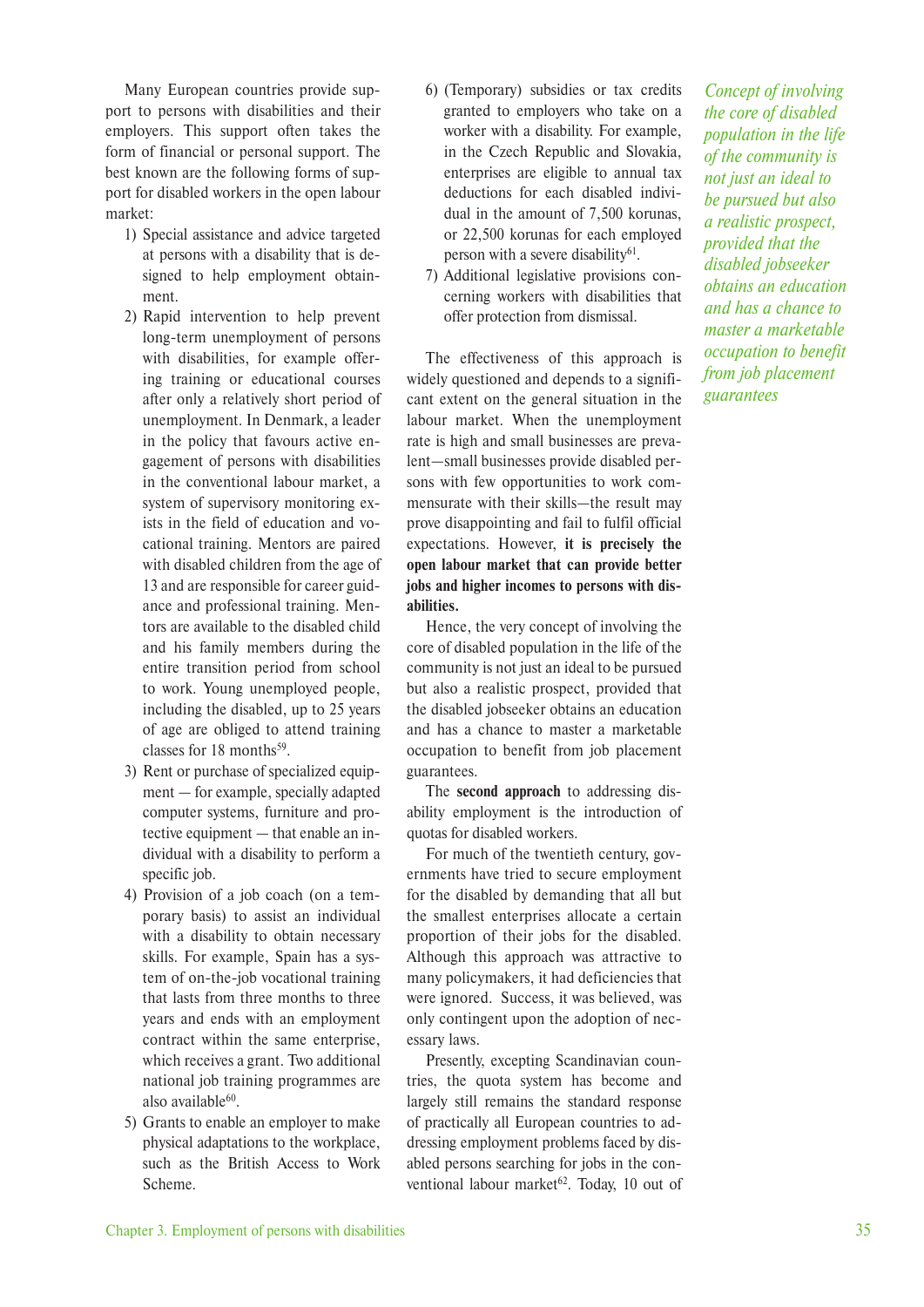15 Member States of the European Union enforce a quota system. Quota systems can also be found in many other European countries, including Russia.

As experience shows, the effectiveness of quotas is low: nowhere are quotas alone sufficient to secure employment for persons with disabilities.

For example, in 1986 a law on disability employment was adopted in the Netherlands that required employers, including private businesses, to ensure employment for disabled individuals. To this end, a quota of 3% to 5% of total staff was established. Quotas were supposed to be adopted by employers on a voluntary basis, and legislation did not envisage any penalties or other sanctions for not doing so. The experience of the Dutch conclusively shows that the voluntary application of quotas, without legally binding employers or enforcing sanctions, has little effect on the growth of disability employment in the open labour market $63$ .

The Disabled Persons Employment Act adopted in the United Kingdom in 1944 contained the following requirement: all private businesses with 20 or more employees were to guarantee that disabled persons accounted for at least 3% of their staff. According to the Act, an employer who was found in breach of the quota requirements could be charged a fine not exceeding GBP 500 or sentenced to no more than three months in custody. However, since 1944, the fines for non-compliance with the 3% quota were not raised until the Act was repealed in 1995. Over that entire period, only ten cases were reported in which any sanctions were imposed for non-compliance with quota requirements. The last such case dates back to 197564.

Many years later it became apparent that these provisions were not as effective as had originally been intended. For example, the 3% quota requirement for employers with 20 or more workers proved unfeasible for employers, since only one third of workers meeting registration requirements actually underwent registration, resulting in a registered quota of 1%. Such quota only reflected the percentage of employment (and to some extent the percentage of those who remained unemployed), but it was not conducive to effective employment policy.

In practical terms, the British experience in allocating quotas was not successful in expanding the employment of persons with disabilities. Every year, the number of employers conforming to the legislative norms on quotas was falling — in 1993, only 18.9% of employers fulfilled the 3% quota (compared to 30.4% in 1984)<sup>65</sup>.

Consequently, the example of quota applications for disabled workers in the United Kingdom clearly shows that similar quota systems target nothing more than the "good attitude" of employers, but do nothing to expand employment for persons with disabilities. Quotas were ultimately repealed in the United Kingdom on 2 December 1996.

Germany's 1986 law on persons with severe disabilities stipulates that enterprises in both the public and private sectors with more than 16 employees are bound by a 6% quota for disabled workers; otherwise, enterprises are levied a compensatory tax of DM 200 per month for each unoccupied workplace. Furthermore, employers are charged a fine should they ignore their responsibility to provide jobs to persons with disabilities. Amendments to this law enacted in 2000 lowered the quota to 5% and introduced a variable compensatory tax. Companies filling up to 3%, but less than 5%, of the quota were obliged to pay DM 200 per month for each unoccupied post; companies filling between 2% and 3% of the quota were charged DM 300 per post; and employers filling up to 2% of the quota owed DM 500 per post<sup>66</sup>.

Cash generated by the collection of fines for quota non-compliance is used exclusively for rehabilitation and job creation for persons with disabilities, in particular, the money may go back to employers in the form of grants for workplace accessibility, special equipment procurement and additional vocational training.

The German system of job quotas for persons with disabilities has certainly contributed significantly to the promotion of employment among persons with disabilities. However, in the recent years, quotas in Germany have become less effective. Since 1982, when the average real quota was 5.9%, the situation has consistently deteriorated, and in 1992 the average actual quota was 4.3%. The German system of quotas proved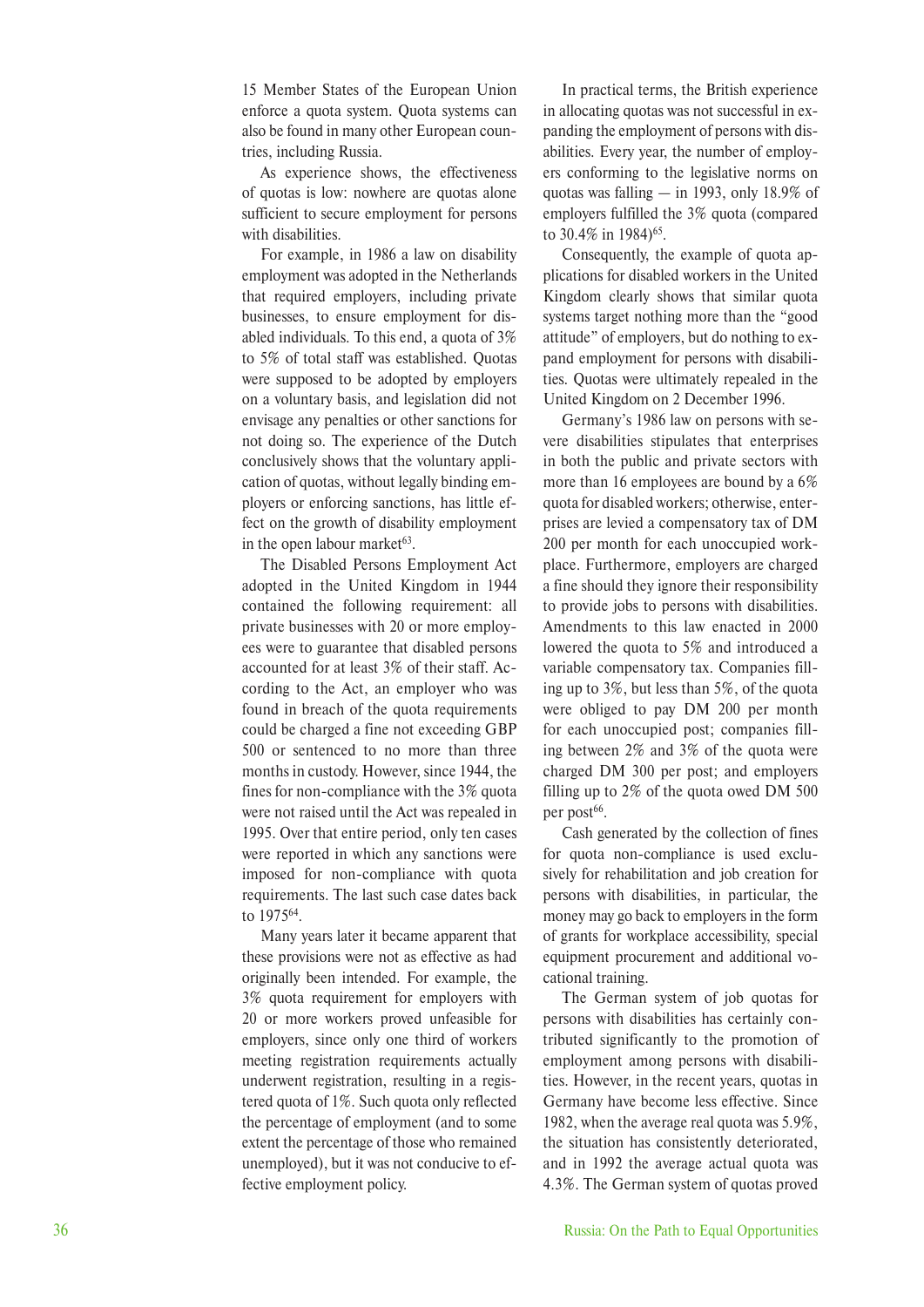unable to maintain an acceptable employment rate for the disabled in a period of economic downturn. Economic difficulties, conspiring with a relatively low tax rate, make it more attractive for the employer to pay a certain amount of money rather than deal with the uncharted risks of hiring a disabled person<sup>67</sup>.

According to Waddington, "Quota schemes remain in force in most European countries and are an important element of government policies which seek to promote the employment of people with disabilities. In addition, such schemes are frequently popular with people with disabilities, who often identify the problem with such schemes as weak enforcement and lack of sanctions for employers who do not meet their obligation, rather than with the schemes per se. Organizations representing people with disabilities in the United Kingdom, whilst generally welcoming the adoption of disability anti-discrimination legislation, opposed the repeal of the quota law during the period c. 1993–1995, when it became apparent that the then Conservative government might repeal the quota legislation as the 'price' for adopting the Disability Discrimination Act. Instead they argued that both the new antidiscrimination law and quota law should be strictly enforced"68.

However, in many countries the negative repercussions of quotas outweighed any positive effects because the schemes used to determine quotas were complex and expensive and resulted in the halted development of other measures that might have imparted marketable skills on disabled persons.

Some problems involve the enforcement mechanism ensuring that employers hire disabled workers; others are due to the low awareness of the quota system among disabled persons and the need to register. A third group of problems is caused by the resistance of employers and the fact that the introduction of quotas provokes a greater negative public attitude with regard to the disabled.

Although disabled persons who obtain their jobs by virtue of the quota system work for the same enterprise or organization as able-bodied employees, disabled workers still form a separate labour market. This labour sector, specially created for the disabled within the framework of general industrial relations, cannot be considered a part of an "open" labour market, since competition for jobs in this sector is limited in theory and is only possible among disabled persons themselves.

The **third approach** to disability employment is the creation of a separate sheltered labour market exclusively for workers with a disability. The idea is to provide jobs to those disabled persons who have no chance of employment in the open labour market and are deemed by the employers as noncompetitive in conventional employment conditions. The sheltered labour market is a popular element of disability employment policy in several countries of Northern Europe — particularly the United Kingdom, the Netherlands, Ireland, Belgium, Germany and France — but is not widely used in Southern Europe.

In 1986, the European Commission adopted a recommendation on the employment of disabled persons, including sheltered employment, which stipulates that all European Union Member States must undertake efforts to provide those disabled persons who cannot work at conventional enterprises with specialized remunerated jobs.

Following the Second World War, the International Labour Organization (ILO) and many other international and regional organizations adopted instruments aimed at developing various forms of sheltered employment. ILO Recommendation 99 of 1955 on Vocational Rehabilitation of Disabled Persons addresses sheltered employment in Articles 32–35, according to which governments should undertake measures for the training and employment of those disabled persons who cannot partake in ordinary competitive employment. The recommendation sets forth that such arrangements should include establishment of sheltered workshops and other special measures for those disabled persons who cannot travel regularly to and from work. Therefore, "special programmes for the homebound should be so organized and developed as to provide, under effective medical and vocational supervision, useful and remunerative work in their own homes"<sup>69</sup>.

An ILO commission report notes that the definitions of sheltered jobs and persons for

*Some problems involve the enforcement mechanism ensuring that employers hire disabled workers; others are due to the low awareness of the quota system among disabled persons and the need to register. A third group of problems is caused by the resistance of employers and the fact that the introduction of quotas provokes a greater negative public attitude with regard to the disabled*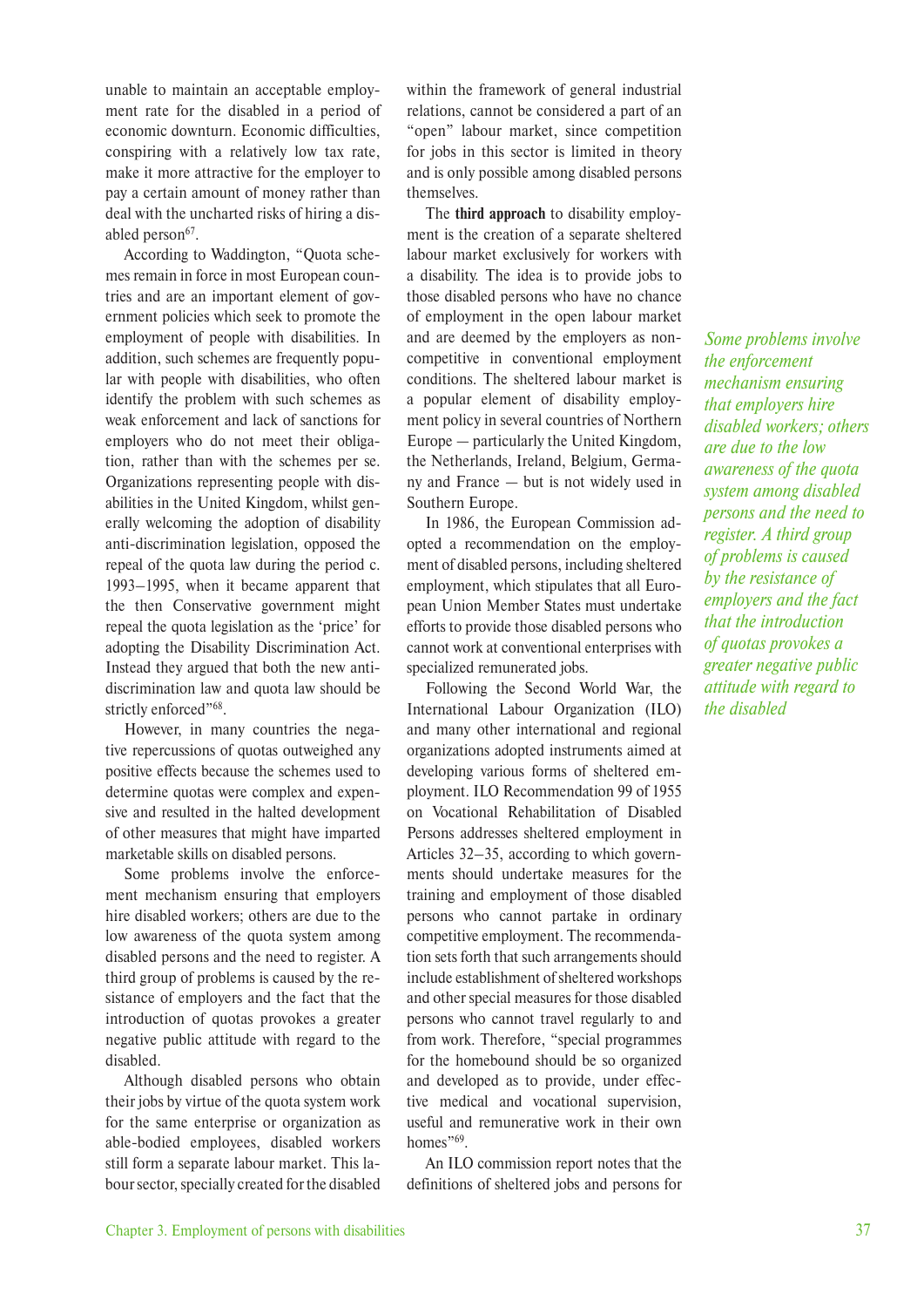whom such jobs are created vary considerably. Three types of differences are listed:

- 1. Differences among specialized enterprises, specialized workshops within a conventional enterprise and specialized work designed for disabled workers.
- 2. In France, Ireland, Italy, Luxemburg, Spain and the United Kingdom, a distinction is drawn between sheltered employment, in which disabled workers engage in productive operations and are remunerated, and other forms of employment that can be described as "support through work." This latter form of employment is in fact a social service giving disabled persons a chance to remain occupied, rather than employment resulting in a commercially valuable product or service.
- 3. Furthermore, there are distinctions in determining the persons who are entitled to sheltered jobs. In some countries, they are intended for anyone who cannot find a job at a conventional enterprise; whereas, in other countries, access is granted only to those individuals whose productivity is lower than a certain minimum level. Individuals with assumed capabilities at this normal level search for jobs at conventional enterprises<sup>70</sup>.

Specialized enterprises are probably among the more widespread forms of sheltered jobs. They are usually designed for certain categories of disabled persons—such as the blind, persons with intellectual disorders or mobility impairments. Hence, the main goal of specialized enterprises is to provide jobs for those disabled persons who are farthest from meeting the requirements of open competitive employment and to provide rehabilitation opportunities to those who are able to enter the conventional labour market. These enterprises may be managed by staterun organizations, such as local and central government agencies, cooperatives or nongovernmental organizations.

In some European countries, specialized enterprises had existed before 1955. After ILO Recommendation 99, most Western European countries adopted relevant laws to

build the required legislative base, and over the course of the 1960s and 1970s, the number of specialized jobs began to grow.

In Flemish part of Belgium, for example, specialized workshops and enterprises emerged in the 1950s and 1960s and became especially active in the 1970s and 1980s. In the 1990s, the number of specialized workshops and enterprises remained unchanged, but the number of people working in them continued to grow. Now, there are 68 recognized organizations managed by 54 nonprofit organizations and, in the case of one workshop, by a state agency. Some workshops are comparatively large (with more than 1000 employees), while others have less than 100 workers, but on average there are a few hundred employees per workshop.

Most persons with disabilities engaged in production have mental disorders (75%), but there is also a sizable group of persons with psychological and physical problems. Many employees have multiple disorders — including mental, psychological, psychiatric and sensory: 60% are men, and 17% are aged over 50.

Some companies establish so-called enclaves by forming separate teams of disabled workers at a conventional enterprise, normally within a separate organizational unit. They are paid a regular wage, which often includes a subsidy provided by government or other agencies. Enclaves are found in France, Ireland, Italy, the Netherlands and Portugal, as well as in most countries of Central and Eastern Europe, although they are gradually disappearing in the latter.

Sheltered jobs are found mainly in Denmark and the United Kingdom; some disabled persons work side by side at conventional enterprises with other employees. Disabled workers are paid regular wages, which include a government subsidy compensating for low productivity. In particular, the Belgian government pays an amount equivalent to 65% of the remuneration of employees working at a specialized enterprise. For a start-up company, the subsidy may be increased to 70% for a period of two years as long as the disabled person is paid a minimum wage. In the Netherlands, companies providing "social employment" to the disabled receive subsidies that cover up to  $100\%$  of the payroll account<sup>71</sup>.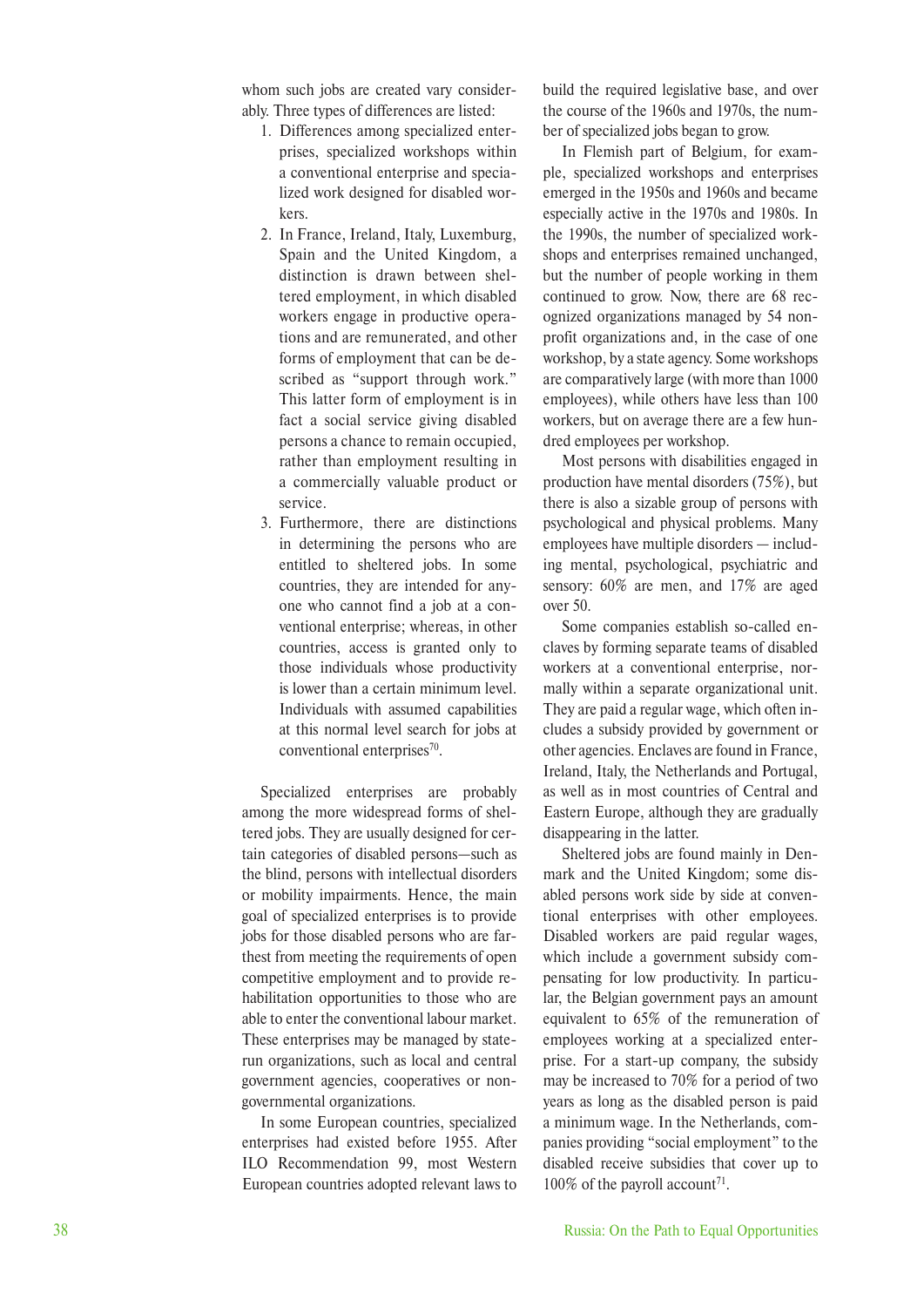Another form of sheltered employment is "employment support." This approach was pioneered in North America and is becoming increasingly popular in Western Europe. This is a flexible system which allows persons with severe physical disabilities to move on to the system of open employment and offers practical assistance both to employers and to disabled persons. Such assistance usually involves the assignment of a mentor who helps the disabled worker at the enterprise for a brief period of time.

One of the more widespread forms of employment is work from home. Recent technological advances make it possible for persons with disabilities to perform their work responsibilities outside of the office. For example, due to the penetration of information technology and satellite communications, it is not uncommon in some countries, such as Ireland, for people in remote rural areas to perform data processing services for companies based in Dublin, or even in the United States<sup>72</sup>.

Looking only at the better known and more common forms of "sheltered" employment, their respective pros and cons can be evaluated.

First, in most cases, a sheltered post is the only realistic option for a disabled worker to obtain gainful employment. Second, for conventional enterprises with specialized tasks and workplaces, the introduction of sheltered employment arrangements is an opportunity to hire a well-trained and hardworking employee, whose presence may be subsidized in case of low productivity. Third, the state benefits by reducing spending on social protection by giving disabled persons the opportunity to engage in productive, gainful employment.

According to Waddington,

"Under sheltered employment schemes, it is recognized that individuals with disabilities are capable of work of economic value — for the goods and services produced by sheltered workshops are sold in the open market — but also that these workers are not yet able to hold down jobs in the open labour market. This reduced ability was seen, until recently, as justifying the separation and segregation of such workers from the rest of the workforce…. Recently efforts have been made to reduce the barriers between open and sheltered employment; however, this is proving to be time-consuming and expensive, and the vast majority of people employed under sheltered employment schemes still work in a segregated and separate environment $^{73}$ ."

Hence, in assessing the social and political utility of sheltered employment, it is important to combine such work forms with rehabilitation and anti-discriminatory mechanisms and measures that encourage employment. Although conventional forms of employment are preferable, it is still very important to preserve acceptable forms of sheltered employment and to make them worthwhile types of activity as well as bridges for persons on the margins of the labour market to cross over into conventional employment.

#### *3.2.2. North American experience*

Certain countries, mainly those with a legal system based on English common law (United States, Canada, United Kingdom, Australia, New Zealand and South Africa), made a firm decision to move towards anti-discrimination legislation in the early 1990s. The past decade has been marked by the universal advancement of international law relevant to disabled persons' rights towards anti-discriminatory approaches to the disabled in all spheres of life, including employment. Many countries are presently able to follow the example of these countries. In Germany, for example, an article was added to the federal constitution in 1994 banning discrimination against persons with disabilities — "No one can be marginalized on the grounds of a handicap (mental or physical)" (Article  $3)^{74}$  – in spite of the country's pro-active labour market policies in the form of quotas and sheltered employment.

Canada was the first country to include a full-equality provision in the its Constitution (the Charter of Rights and Freedoms) that stipulates the following with regard to disabled persons: "Every individual is equal before and under the law and has the right to the equal protection and equal benefit of the law without discrimination and, in particu-

*Employment support… this is a flexible system which allows persons with severe physical disabilities to move on to the system of open employment and offers practical assistance both to employers and to disabled persons*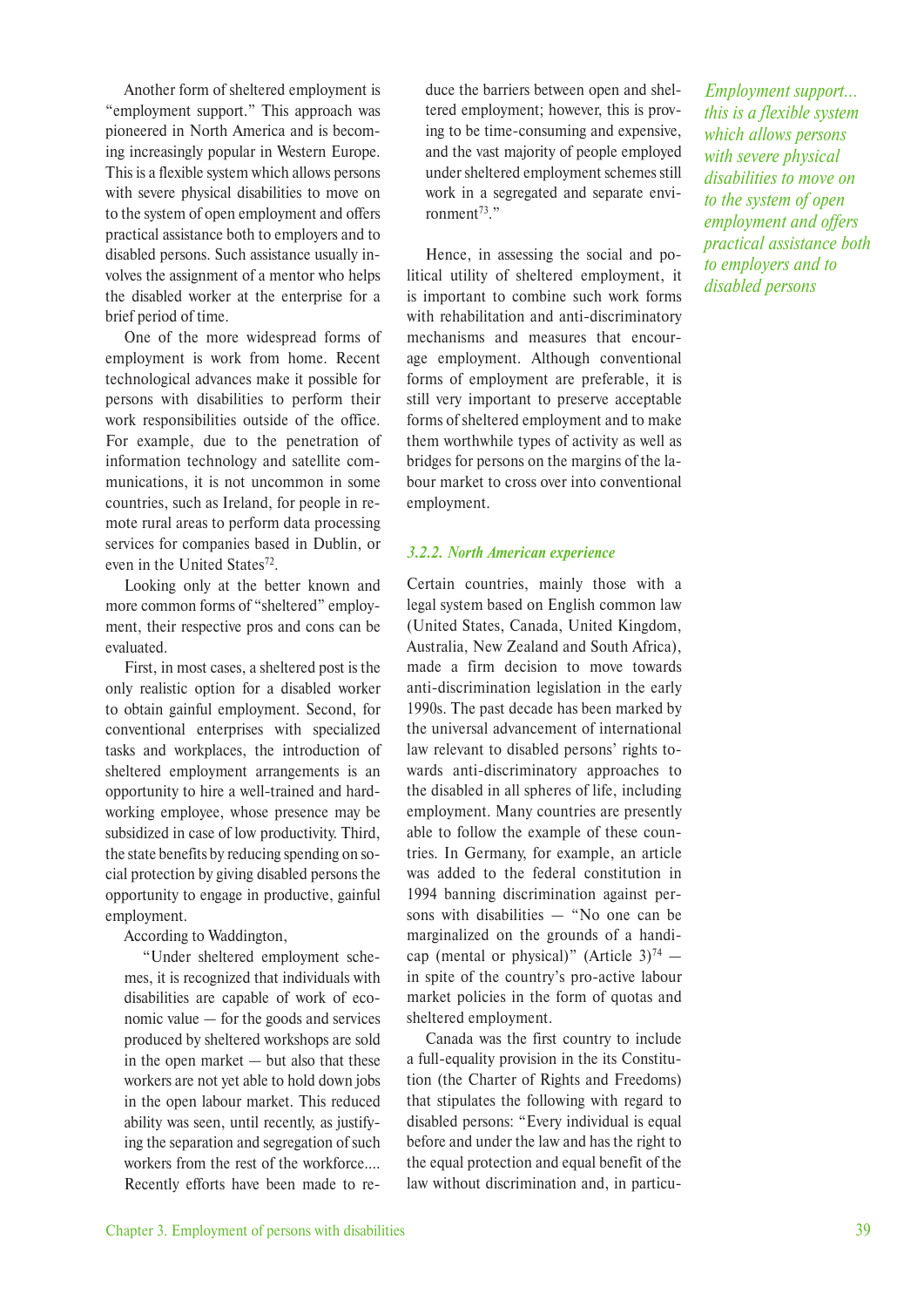lar, without discrimination based on race, national or ethnic origin, colour, religion, sex, age or mental or physical disability." (Canadian Charter of Rights and Freedoms) The Canadian Human Rights Act created a special Human Rights Commission for dealing with complaints regarding discrimination<sup>75</sup>.

The enactment of the Charter was an important event for disabled persons in Canada, because it implied that all federal and provincial legislation had to be reviewed (and later amended) to eliminate any bias against persons with disabilities. Discrimination in accessibility, education and employment, as well as in criminal or civil litigation, may now be interpreted as disregard for guaranteed equality<sup>76</sup>.

In 1998, the federal, provincial and territorial governments drew up a blueprint entitled *In Unison: A Canadian Approach to Disability Issues*. The document reflects the major themes of long-term policy and is based on three ideas:

- 1) persons with disabilities have the same rights and the same responsibilities as other Canadians;
- 2) persons with disabilities must be able to participate in all areas of community life; and
- 3) conditions must be created to transform persons with disabilities into independent members of the community. Regardless of the nature of any future programmes, persons with disabilities will be participants rather than fully dependent, passive recipients of government handouts.

However, in the view of many experts and disability advocates, the key special antidiscrimination act is the Americans with Disabilities Act (ADA), which was passed in 1990 and clearly and comprehensively lays out the rights of the disabled. Prior US legislation, e.g. the 1973 Rehabilitation Act, had laid the groundwork for delivering and expanding services to disabled workers. The 1973 Act also addressed the rights of disabled persons and was primarily concerned with disabled persons employed by federal contractors.

The ADA attempted to overcome some of the existing shortcomings by applying the ban on discrimination to the private sector.

The Act envisages that employers will ask disabled workers about their accommodation needs. The ADA sets out a number of options that are deemed reasonable, although it is to be determined in each particular case to what extent they are reasonable. Experts do not consider workplace accommodations excessively expensive; on the contrary, such measures may even be profitable for employers. In the opinion of Richard Light, "for every dollar a company spends on making an 'accommodation', they get back 35 dollars in terms of increased productivity, reduced employee turnover, lowered training costs, and savings in insurance compensation costs"<sup>77</sup>.

The ADA prescribes the remedies and procedures to which any worker with a disability, as defined in the Act, that is facing discrimination can resort. This is a comprehensive set of remedies that includes applications to the Equal Employment Opportunity Commission and, certainly, the courts.

However, in spite of these positive changes brought about by the enforcement of the ADA, a 1998 poll commissioned by the National Organization on Disability found that 71% of persons of working age (18 to 64 years of age) with disabilities were not employed, as compared to 21% of Americans without disabilities. In a comparable poll carried out in 1986, four years before the ADA came into effect, 67% of persons with disabilities were not employed, as compared to 10% of all Americans<sup>78</sup>. Hence, the percentage of the unemployed among the disabled is higher than among able-bodied workers. It follows that the existence of anti-discrimination legislation is a necessary, but in itself not a sufficient, prerequisite to ensure employment for the disabled. It appears that in every country, this challenge should be addressed on a systemic basis, with legislative provisions backed up by incentives for employers and measures enhancing a disabled person's motivation to work, as well as efforts to make the public accepting of this process, especially in the periods of recession and crisis.

In addition to North American countries, the United Kingdom was one of the pioneers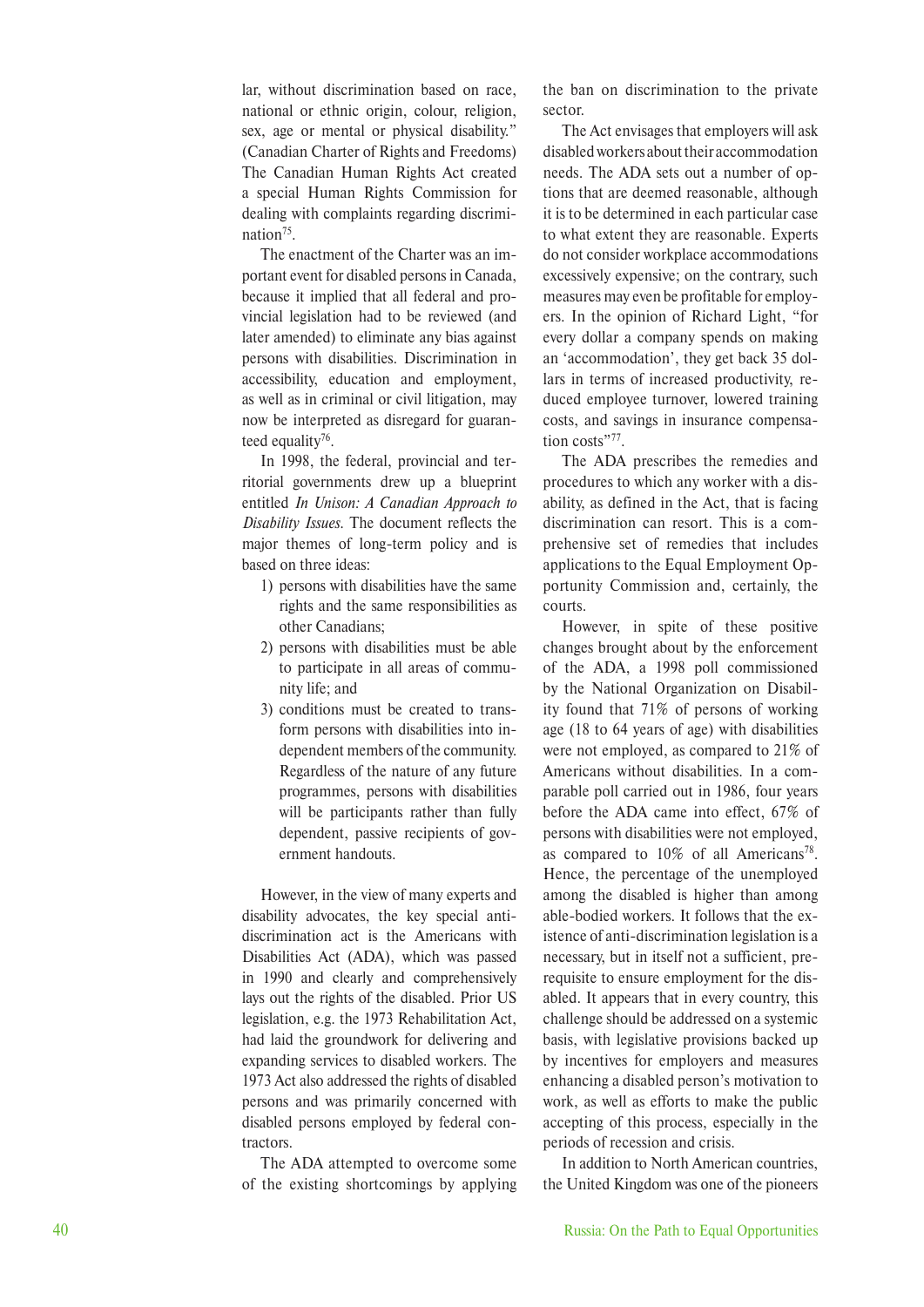on the European continent (along with Ireland and Sweden) in the adoption of antidiscrimination legislation.

In the United Kingdom, the Disability Discrimination Act (1995) introduced a new definition for disability and repealed the quotas, registration and the recommended list of occupations contained in the 1944 Disabled Persons Employment Act, which were deemed out of touch with the needs of the disabled in the contemporary labour market.

A number of characteristic provisions introduced by the UK Disabled Persons Discrimination Act (hereinafter "the Act") can be identified. A disabled person is discriminated against if, for a reason which relates to the disabled person's disability, he is treated less favourably than others to whom that reason does not or would not apply, and the treatment in question cannot be shown to be justified. Furthermore, it is unlawful for employers to discriminate against persons with disabilities in the terms of the employment which he affords them, in retention, promotion, transfer, training, professional development or dismissal.

Secondly, under the Act, discrimination against current or future workers is recognized as unlawful for employers having 20 or more employees. If necessary, employers are supposed to make reasonable adjustments to the workplace. It is the duty of the employer to take steps insomuch as it is reasonable for him to take in order to prevent the arrangements or feature having that effect.

The following employers are exempt from this Act:

- companies with fewer than 20 employees;
- charities benefiting persons with certain types of disability are permitted to treat disabled persons more favourably than other persons in providing employment; and
- organizations providing supported employment may treat persons with severe disabilities more favourably than other persons in providing such employment.

Another important feature underlying the anti-discriminatory nature of the British Act is the availability of explicit legal remedies in case a disabled person's employment rights are violated. If a disabled person concludes that his rights have been violated and if the fact (or event) of discrimination is established, he may file a complaint with a tribunal or special commission which, if necessary, takes action to send the case to court.

The positive impact of the Disability Discrimination Act is demonstrated by certain statistics which were published in the United Kingdom in 2005 showing that the share of disabled workers in the British public sector expanded significantly. The number of working women with disabilities rose from 385,000 to 534,000 between 1998 and 2004, a growth of 26%. More than 840,000 persons with disabilities were employed in the public sector in 2004, one third more than in 1998. Over that period, the number of disabled public servants grew faster than that of their able-bodied counterparts. A total of 140,000 working-age blind or partially sighted persons are registered in the United Kingdom, of which 27% are employed<sup>79</sup>.

#### **3.3. Employment of disabled persons in Russia: problems and solutions**

#### *3.3.1. Russian government policy regarding disabled persons in the labour market*

During Russia's transition to a market economy, an open labour market began to take shape. The challenge of securing employment for persons with disabilities in the context of market competition emerged in this connection, changing employment reasons both for the disabled and the employers. The ultimate goal of any business is to generate profit, which makes efficient use of labour a key factor. Economic liberalization led to minimal governmental interference in the economy and a decrease in its direct support of organizations employing persons with disabilities. In the 1990s, disability associations and their enterprises enjoyed a rich gamut of benefits and preferences as indirect support of disability employment. These controversial actions by the government in a period of market transition helped to retain a relatively high employment rate among the disabled (Figure 3.1).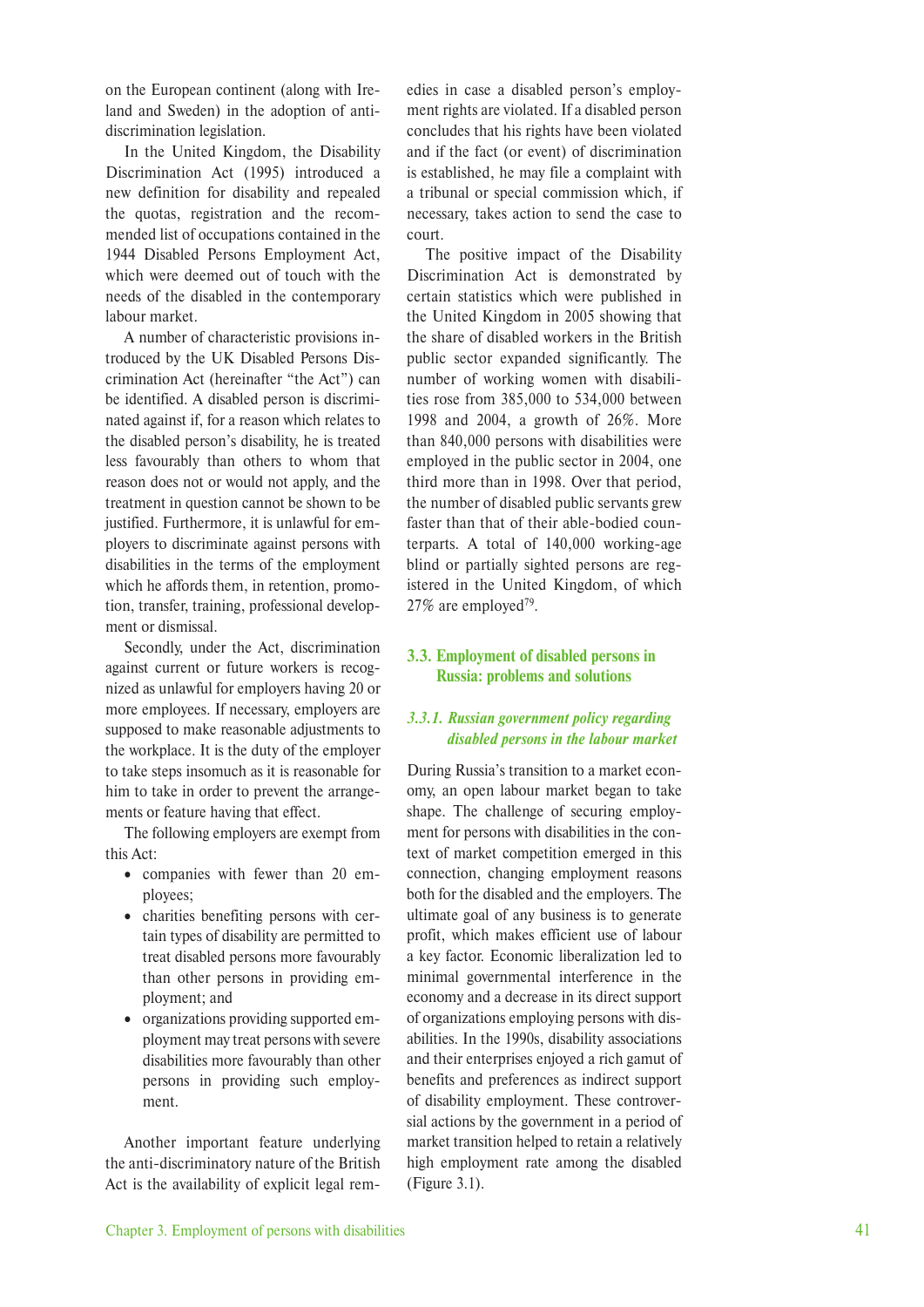

#### **Figure 3.1. Employees at enterprises managed by the All-Russian Association of Disabled Persons, 1994–1998**

Source: All-Russian Association of Disabled Persons.

*Economic liberalization led to minimal governmental interference in the economy and a decrease in its direct support of organizations employing persons with disabilities*

Overall trends in the employment of disabled persons during in the mid-1990s demonstrate that the number of disabled workers in Russia continued to fall, dropping by 10% between 1995 and 1998. Less than a third of working-age disabled persons were employed. For many years, the share of gainfully employed persons with disabilities amounted to approximately 2% of the average declared number of workers, the employment of disabled persons reached a maximum in 1988 and 1989, when approximately 25–28% of all disabled persons were employed. This figure is currently in the vicinity of 10–11%, although sometimes existing only on paper $80$ . During the previous decade, the proportion of working disabled persons failed to exceed 11% of the total number of disabled persons. The situation was especially dismal for individuals belonging to the first- and second-disability categories, of which fewer than 8% were employed $81$ .

Over the same period, the government launched a number of legislative bills aimed at reversing the pattern of decreasing employment among persons with disabilities based on the norms of international law. The Federal Law on Social Protection of Persons with Disabilities in the Russian Federation was adopted on 24 November 1995 and proclaimed that the purpose of governmental policies regarding the social

protection of persons with disabilities was to "ensure equal opportunities for persons with disabilities with other citizens in the exercise of their civil, economic, political and other rights and freedoms enshrined in the Constitution, as well as in accordance with the universal principles and norms of international law and international conventions to which the Russian Federation is party"82. Under this federal law, the definition of disability encompasses not only limitation of work capacity but also limitations in all other life activities, and the focus of social policy benefiting disabled persons shifts from passive forms of support to rehabilitation and social integration.

For the last two decades, disabled persons have exercised their rights to work under Article 21 of the law, which approved the procedure for the allocation of quotas for disabled persons at organizations with more than 30 employees. This law was later amended to alter the quota procedure and size, authorizing subjects (regions) of the Russian Federation to establish their own disability job quotas. Instead of the flat 3% quota, enterprises were required to establish a higher quota, between 2% and 4%. The implementation of the quota process has progressed with varying degrees of difficulty in the Russian regions.

These legislative measures and the system of state support — including benefits and preferences for enterprises hiring disabled workers in both open and sheltered markets — led to an increase in the employment of disabled persons. Regrettably, a reduction in government support for employers of disabled workers after 2000 decreased the number of disabled workers, both in the open and the sheltered market. Specialized enterprises employing disabled persons, including enterprises managed by disability associations, were especially hard-hit because they were more dependent on state support than conventional market enterprises. The attitude of the state towards the efforts of disability associations resulted in a steep drop in the number of such enterprises and, by extension, in decreased employment among disabled persons (Figures 3.2 and 3.3).

Figure 3.2 illustrates that over five years the number of disabled workers at the en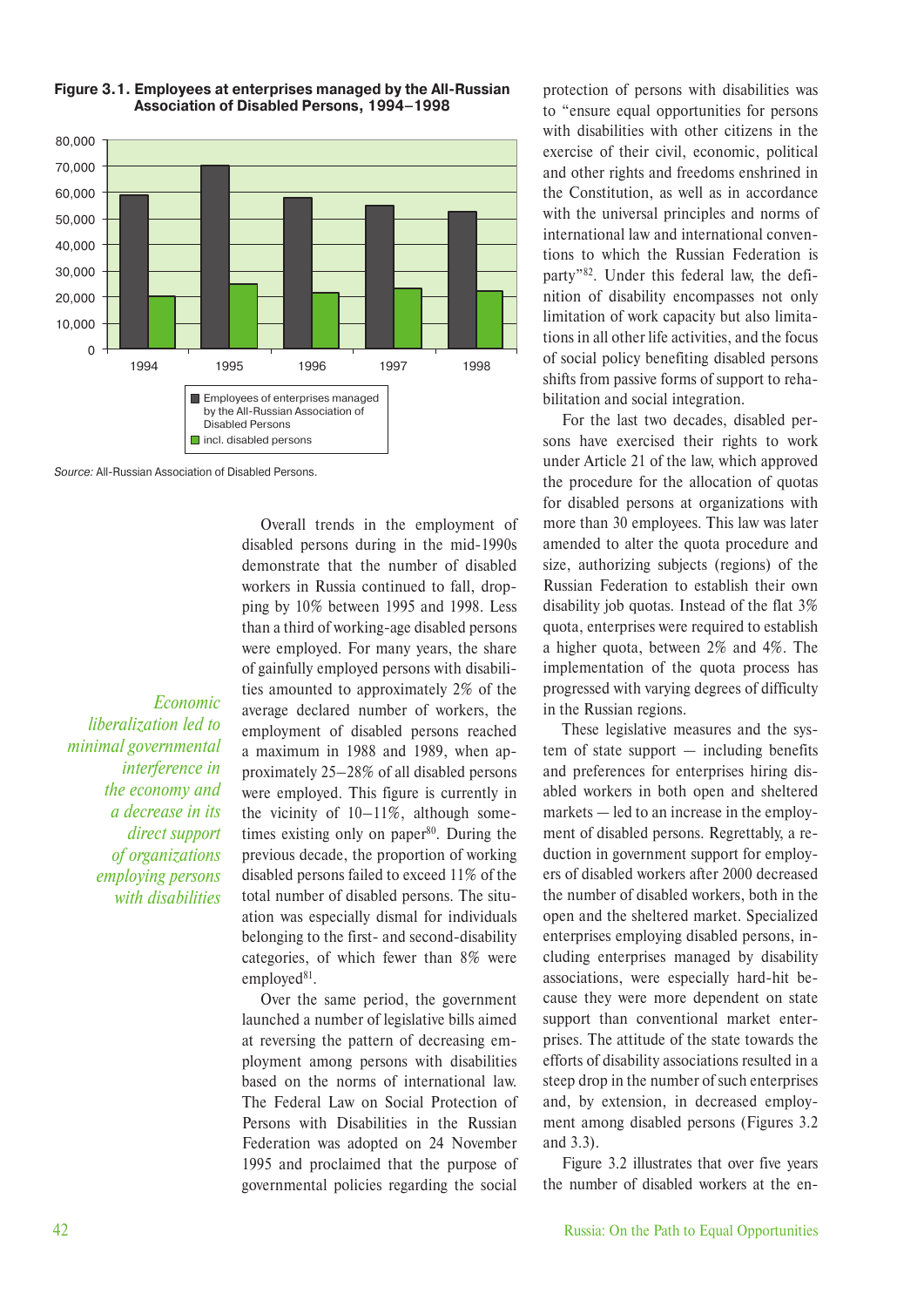terprises managed by the All-Russian Association of Disabled Persons has fallen at an average annual rate of 15%. The fastest rate of decline was observed in 2002 and 2003 and was primarily due to the abolition of most tax deductions for disability associations and their enterprises. In particular, the abolition of tax benefits amounted to more than RUB 300 million in losses for enterprises and organizations under the All-Russian Association of Disabled Persons. More than 1,200 small and medium-sized enterprises had to be closed. A total of more than 46,000 jobs were shed between 2002 and 2005, including over 21,000 held by disabled workers.

The situation of disabled persons in the labour market degraded even further with the changes introduced into state social policy in 2005.

Thus, the situation has deteriorated for disabled persons willing to find employment. Employers with less than  $100$  workers  $-$  i.e. virtually all small- and medium-sized enterprises — were exempted from the required allocation of job quotas for the disabled. Additionally, managers of enterprises that employ more than 100 workers, and are therefore obliged to apply quotas for the disabled, are not accountable for non-compliance with the legislative requirements. In fact, effective quotas for persons with disabilities are now absent, which has a negative effect on disability employment.

New barriers emerged after 2005, mainly due to the cumbersome procedures involved in obtaining the status of a disabled person, a reduced list of guaranteed rehabilitation devices and most importantly, the repeal of

*Legislative measures and the system of state support — including benefits and preferences for enterprises hiring disabled workers in both open and sheltered markets — led to an increase in the employment of disabled persons*

**Figure 3.2. Employment at enterprises managed by the All-Russian Association of Disabled Persons in 2000–2005**



Source: All-Russian Association of Disabled Persons.





Chapter 3. Employment of persons with disabilities 43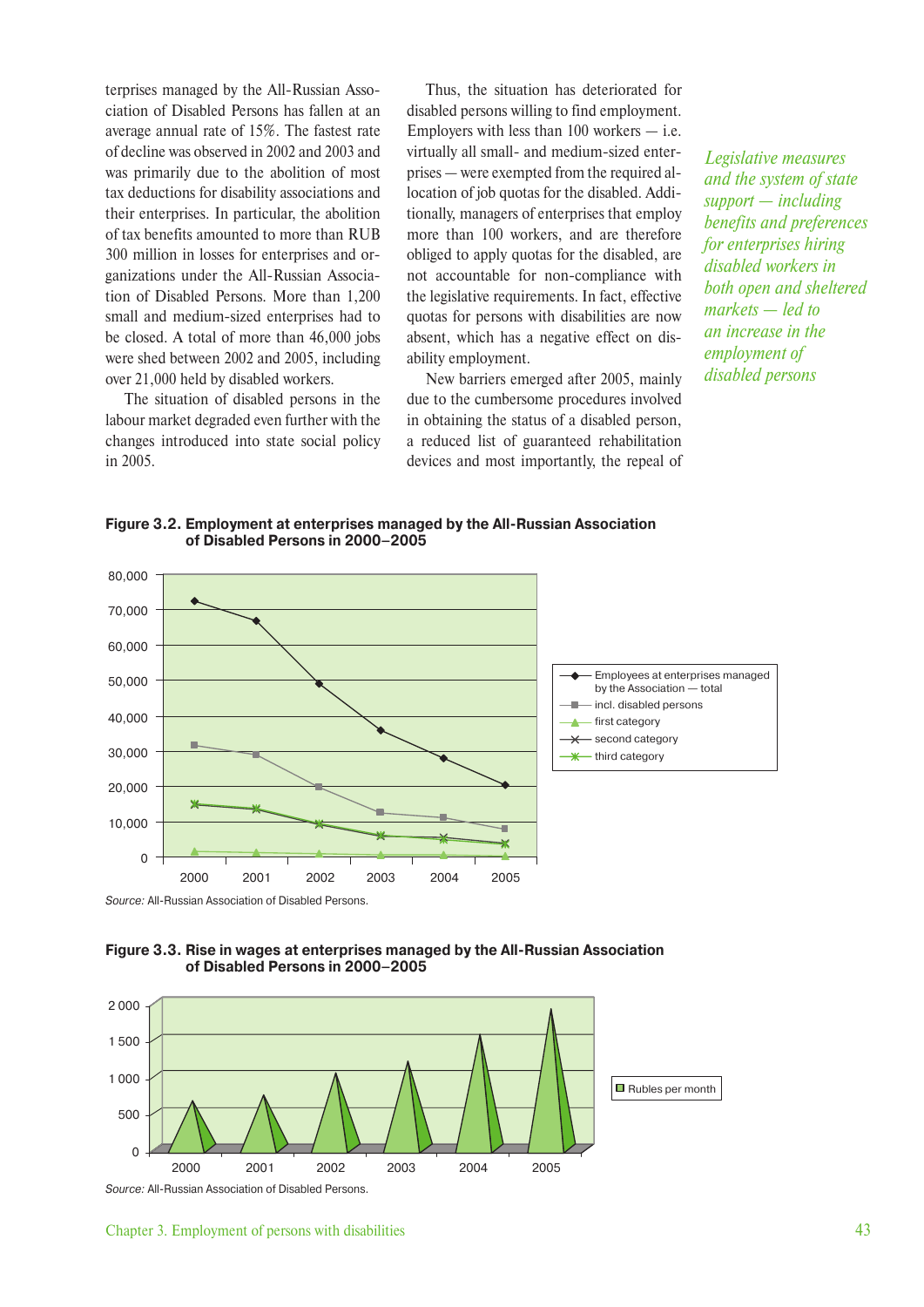discounts on motor vehicles for most Russians with disabilities, which also has negatively influenced employment among disabled persons. Many persons with disabilities have lost not only their motivation to work but also their willingness to pursue medical and social rehabilitation, resulting in a pattern that leads to increased dependency.

Government policies with regard to the employment of persons with disabilities remain incoherent and are still devoid of any clear scientific and practical base. It appears, therefore, that the adopted Convention on the Rights of Persons with Disabilities is precisely the structural support that is needed in order to design the kind of social policy that would benefit the productive employment of disabled individuals.

The implementation of Article 27 of the Convention should primarily lead to the adoption of anti-discrimination legislation concerning disabled persons based on international experience in enforcing the right of disabled individuals to work and live with dignity.

Another priority measure to ensure employment of persons with disabilities is the improvement of existing statistical methods. At present, no regular statistical records are kept on the number of disabled persons working in the open and sheltered markets or on the demand by disabled persons for jobs in various regions of the country.

Addressing the challenges of employing persons with disabilities is a comprehensive process and, in the view of Arthur O'Reilly, involves:

- measures to prevent and discourage welfare dependency;
- mainstreaming of employment and training services for persons with disabilities;
- incentives to participate in educational, training and work initiatives;
- improvement of employment support services;
- more effective implementation of antidiscrimination legislation; and
- greater enforcement of existing quota provisions<sup>83</sup>.

The above recommendations are critically relevant for Russia. In the view of disability associations, there is an urgent need to eliminate the link between eligibility for state-funded payments and employment. This initially involves the dismantlement of productive employment limitation degrees as a criterion in assigning pensions and other payments.

Therefore, based on the previously mentioned international experience and the requirements of the Convention on the Rights of Persons with Disabilities and ILO Recommendation 168, recommendations should be proposed to ensure the support and growth of employment among disabled persons in Russia.

To ensure the employment of disabled persons, the right conditions need to be created in both the open and the sheltered labour markets. As a matter of priority, employment should expand in the open labour market. The following measures are necessary to this end:

- legislation should ban discrimination on the grounds of disability in regard to all forms of employment, including recruitment, employment, retention, promotion and health and safety;
- rights of persons with disabilities must be enforced in the field of employment, including equal pay for equal work;
- persons with disabilities should be guaranteed access to mainstream technical and professional guidance programmes, employment services and professional and continuous learning;
- opportunities should be expanded for self-employment, entrepreneurship, development of cooperatives and organization of private business;
- priority should be given to disabled persons in public sector employment on the open market (Box 3.3);
- comprehensive measures need to be adopted to encourage the recruitment of disabled persons by employers in the private sector, including tax concessions, direct subsidies for creating jobs for the disabled, compensation of additional costs involved in the recruitment and employment of disabled persons, and other measures;
- methods need to be developed to accommodate workplaces and create jobs for the disabled in various sectors of the Russian economy;

*Another priority measure to ensure employment of persons with disabilities is the improvement of existing statistical methods. At present, no regular statistical records are kept on the number of disabled persons working in the open and sheltered markets or on the demand by disabled persons for jobs in various regions of the country*

*To ensure the employment of disabled persons, the right conditions need to be created in both the open and the sheltered labour markets. As a matter of priority, employment should expand in the open labour market*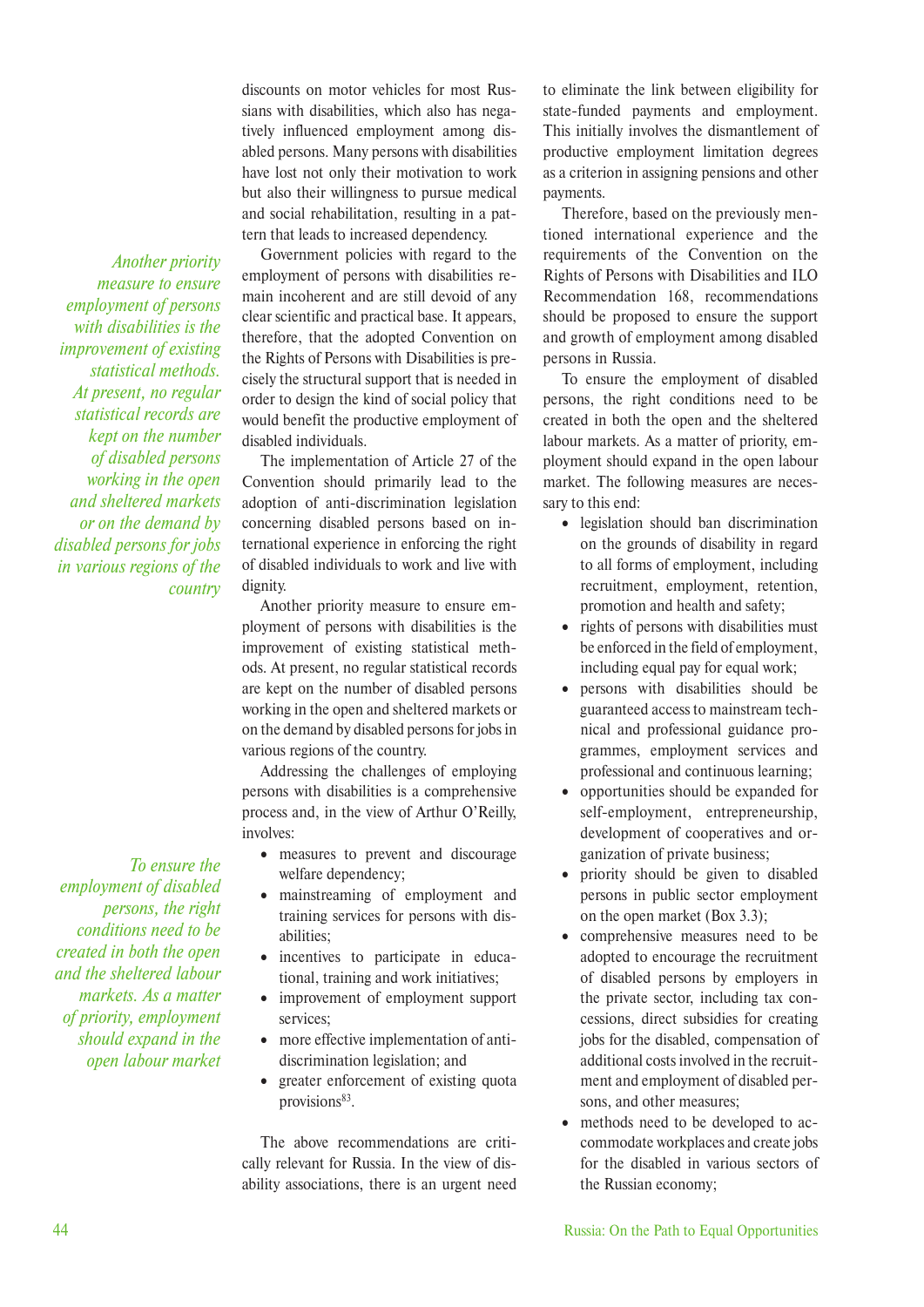- a network of counselling and training centres should be established to help disabled persons acquire knowledge and initial exposure to the open labour market; and
- programmes need to be drafted and implemented to ensure professional and vocational rehabilitation, job retention and reintegration of disabled persons into the workplace.

#### **BOX 3.3. Employment of persons with disabilities in the public sector on the open labour market**

"Tax authorities in the Nizhny Novgorod Region are presently taking active steps to employ persons with disabilities, who form a socially vulnerable group and need support from the state and society. In spite of the adoption of the Federal Law on Social Protection of Persons with Disabilities in the Russian Federation, which requires that federal and regional authorities provide guarantees of employment to disabled persons, most persons with disabilities have a hard time finding jobs and perceive themselves as unwanted by the community. The Nizhny Novgorod Region alone has more than 370,000 such individuals — i.e. every tenth resident of the region has a disability. Almost all of them are of working age, but only 5% have jobs.

Presently, territorial tax inspectorates in the Nizhny Novgorod Region employ 50 disabled individuals, including 31 persons with mobility impairments. The most promising line of work for disabled persons is employment as taxpayer service representatives in tax inspectorate service areas. An enabling environment has already been established for employees with mobility impairments holding 141 jobs in 11 inspectorates. Accommodations include ramps, lifts, wide doors, accessible fixtures and special restrooms. The remaining 13 inspectorates are to be equipped before the end of 2009, and the total number of jobs will reach approximately 300.

In addition to accommodating workplaces for disabled employees, the Nizhny Novgorod Region Tax Service is working hard to cultivate a favourable attitude and an accepting environment among staff members that will smooth the adaptation of a disabled newcomer.

The Nizhny Novgorod Region Tax Service is cooperating with healthcare institutions to organize rehabilitative treatment for employees whose health condition requires rehabilitation.

When talking to disabled persons working in the customer service areas, taxpayers display a great measure of patience, which helps to defuse emotional tension and avoid conflicts in the inspectorates. As a consequence, the staff turnover rate in the inspectorates is decreasing. The stable staffing situation in the Nizhny Novgorod Regional Tax Authorities is evidenced by the turnover rate, amounting to 6.6% in 2007. This figure is lower than the turnover rate in the Volga Federal District (9.5%) and than that for tax authorities in the Russian Federation overall (10.2%).

Despite a strong desire to work, many persons with disabilities have no opportunity to obtain a job with the tax authorities because they reside too far from tax office locations, a distance that becomes still more of an obstacle due to the lack of ramps, wide-door (cargo) lifts in high-rise apartment buildings, escalators, etc. As a token of active support for the employment of disabled persons by the tax authorities, the Government of the Nizhny Novgorod Region has allocated funding to purchase apartments for disabled employees in special need in apartment buildings located close to inspectorates. In the past three months, four single-room apartments have been bought for individuals with mobility impairments involving the active participation of the tax service.

Considerable efforts are being made by the tax authorities to recruit disabled graduates of Nizhny Novgorod universities with degrees in finance, economics, law and information technology, which will assure stable, state-guaranteed remuneration for these individuals and help them to put their academic skills to practical use. In 2007, the Nizhny Novgorod Region Tax Service hired eight disabled graduates with mobility impairments, including wheelchairbound individuals. The inspectorates have made arrangements to organize internships for disabled students, which has allowed them to collect information needed for their coursework and theses.

According to Nikolai Polyakov, chief tax inspector in the Nizhny Novgorod Region, "disabled employees are performing very well; the tax service is satisfied with the results of the programme and intends to continue implementing it. By welcoming disabled persons, tax authorities are not only rewarded by the work of enthusiastic and efficient employees but also contribute to their successful social integration."

<sup>\*</sup> Rossiyskaya Gazeta website (http://www.rg.ru/2008/04/18/reg-privolzhe/polakov.html).

Source: Press release from the Nizhny Novgorod Regional Division of the Federal Tax Service, 9 April 2008 (http://www.klerk.ru/ inspection/?105574).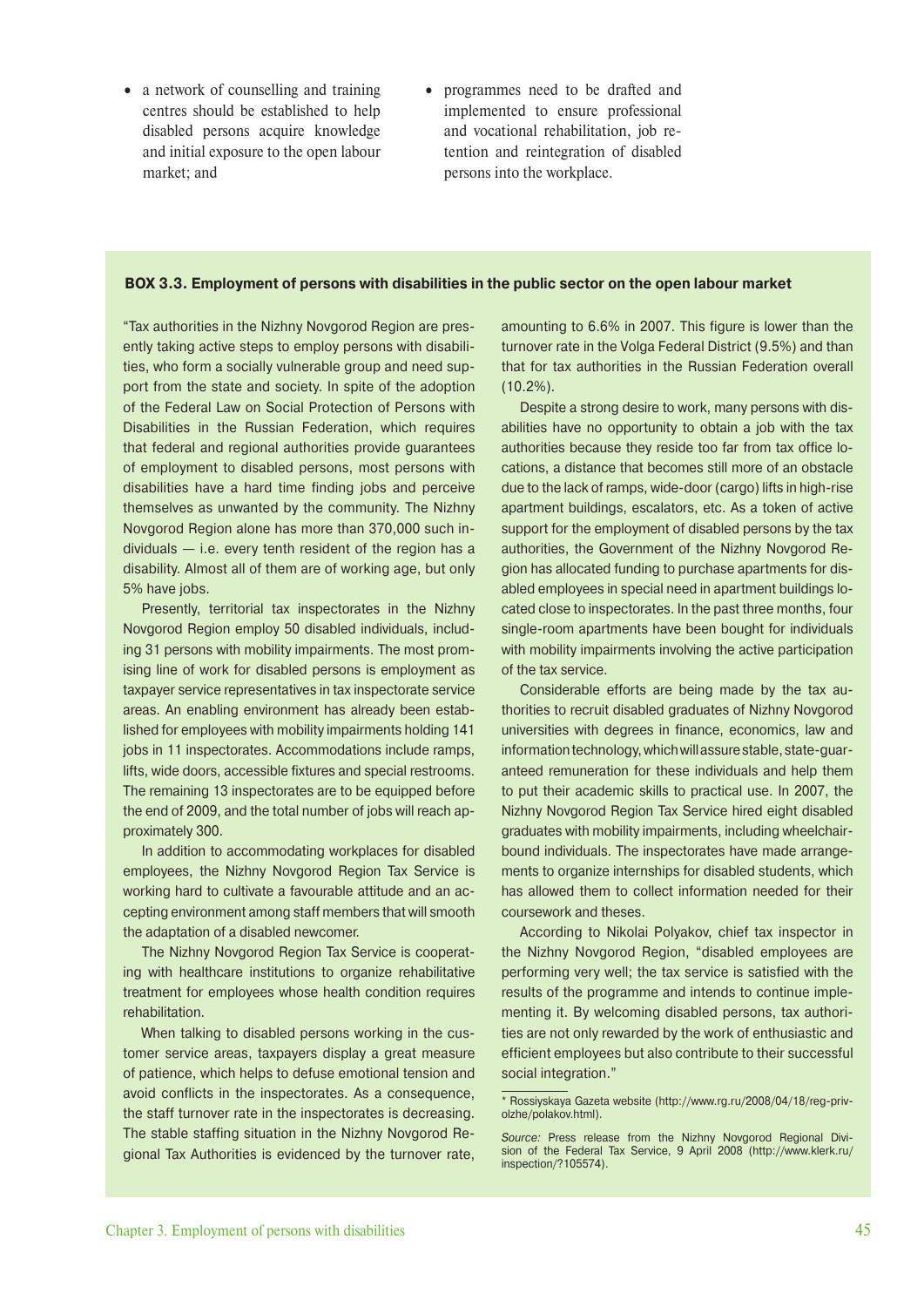The state should support employment in the sheltered market, first and foremost, by investing in job creation for the disabled. Second, organizations and enterprises employing disabled persons should continue to be entitled to benefits and priorities, in particular by the inclusion of their products in government procurement programmes. Third, counselling, methodological and other assistance should be provided in order to train professionals specializing in the employment of disabled persons, and methodologies should be developed and implemented to facilitate the employment of persons with various pathologies and disabilities of varying degrees of severity.

In order to resolve problems experienced by disabled persons in employment and education, disability associations need to get become widely involved, in terms of both participation in public consultations to assist government agencies and the actual employment of persons with disabilities.

Barrier-free access to social centres and other buildings based on the "universal design" philosophy enshrined in the Convention on the Rights of Persons with Disabilities is a priority that reflects the constitutional right to education and work that persons with disabilities in Russia possess.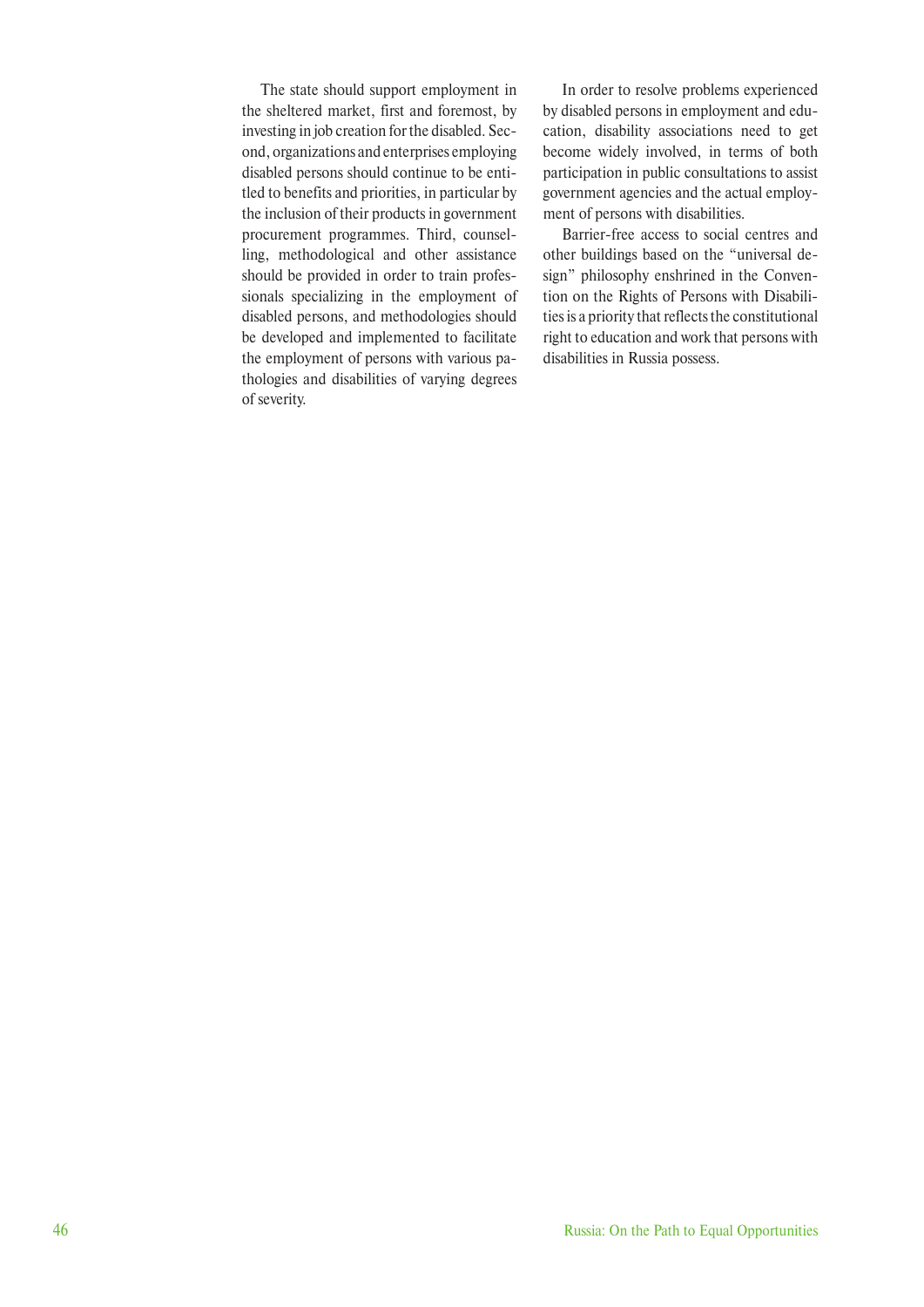## **Major conclusions**

- 1. The situation of disabled persons changed dramatically following the adoption of Federal Law 122 in 2004<sup>84</sup>. In exchange for the introduced monthly cash payments and the retained possibility of benefiting from free-of-charge medications, medical leave and commuter train service, the size of disability pensions is now calculated based on the degree of work capacity loss, which is an obvious throwback that contradicts the fundamental principles of the United Nations Convention on the Rights of Persons with Disabilities. Furthermore, additional obstacles have been created in the employment of disabled persons, and efforts to establish a barrier-free environment have effectively been dismantled.
- 2. An overview of international experience demonstrates that all countries are currently at varying stages in the implementation of inclusive education. Moreover, in post-Soviet countries (Belarus and Estonia) inclusion is effectively non-existent. This is reflective both of the developmental level of particular countries as well as of the complex and multi-faceted nature of the inclusion process, which cannot be rapidly implemented.
- 3. The education system that currently serves disabled persons in the Russian Federation is out of line, in particular, with the inclusion requirements and the principles of the UN Convention on the Rights of Persons with Disabilities.
- 4. Inclusion is a new form of effective and, by extension, high-quality education enabling an individual to realize his potential. Viewing inclusive education as a right, it should not be forgotten that education is a key prerequisite for a broader process of social inclusion of disabled persons, including employment.
- 5. The existence of anti-discrimination legislation is a necessary, but in itself not a sufficient prerequisite to ensure employment for the disabled. It appears that in

every country this challenge should be addressed on a systemic basis, with legislative provisions backed up by incentives for employers and measures enhancing a disabled person's motivation to work, as well as efforts to encourage the public acceptance of this process, especially in periods of recession and crisis.

- 6. In light of a reduction in state support for enterprises employing disabled persons in Russia, recent years have witnessed a drop in the number of disabled workers, in both the open and the sheltered market. Specialized enterprises employing disabled workers, including enterprises managed by disability associations, were especially hard hit because such enterprises are more dependent on state support than employers in the open market.
- 7. The proper conditions should be put in place in both the open and the sheltered labour markets to ensure the employment of disabled persons. Priority should be focused on expanding employment in the open labour market. The following measures should be adopted to this end:
	- legislation should ban discrimination on the grounds of disability in regard to all forms of employment, including recruitment, employment, retention, promotion and health and safety;
	- rights of persons with disabilities must be enforced in employment, including equal pay for equal work;
	- persons with disabilities should be guaranteed access to mainstream technical and professional guidance programmes, employment services and professional and continuous learning;
	- opportunities should be expanded for self-employment, entrepreneurship, development of cooperatives and organization of private business;
	- priority should be given to disabled persons in public sector employment on the open market;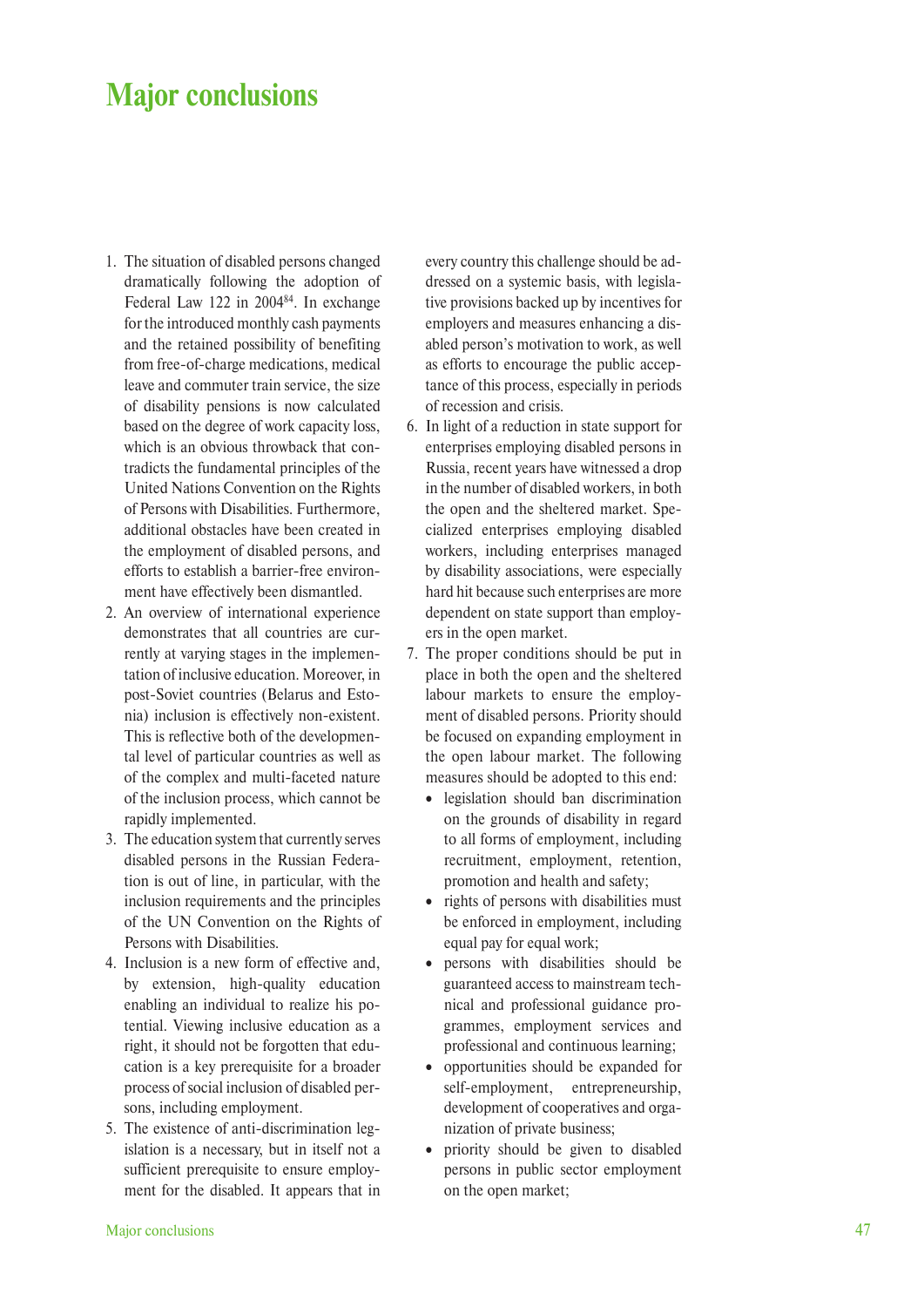- comprehensive measures should to be adopted to encourage the recruitment of disabled persons by employers in the private sector, including tax concessions, direct subsidies for the creation of jobs for the disabled, compensation of additional costs involved in the recruitment and employment of disabled persons and other measures;
- methods need to be developed to accommodate workplaces and create jobs for the disabled in various sectors of the Russian economy;
- a network of counselling and training centres should be established to assist disabled persons in acquiring knowledge and initial exposure to the open labour market; and
- programmes need to be designed and implemented to ensure professional and vocational rehabilitation, job retention and reintegration of disabled persons into the workplace.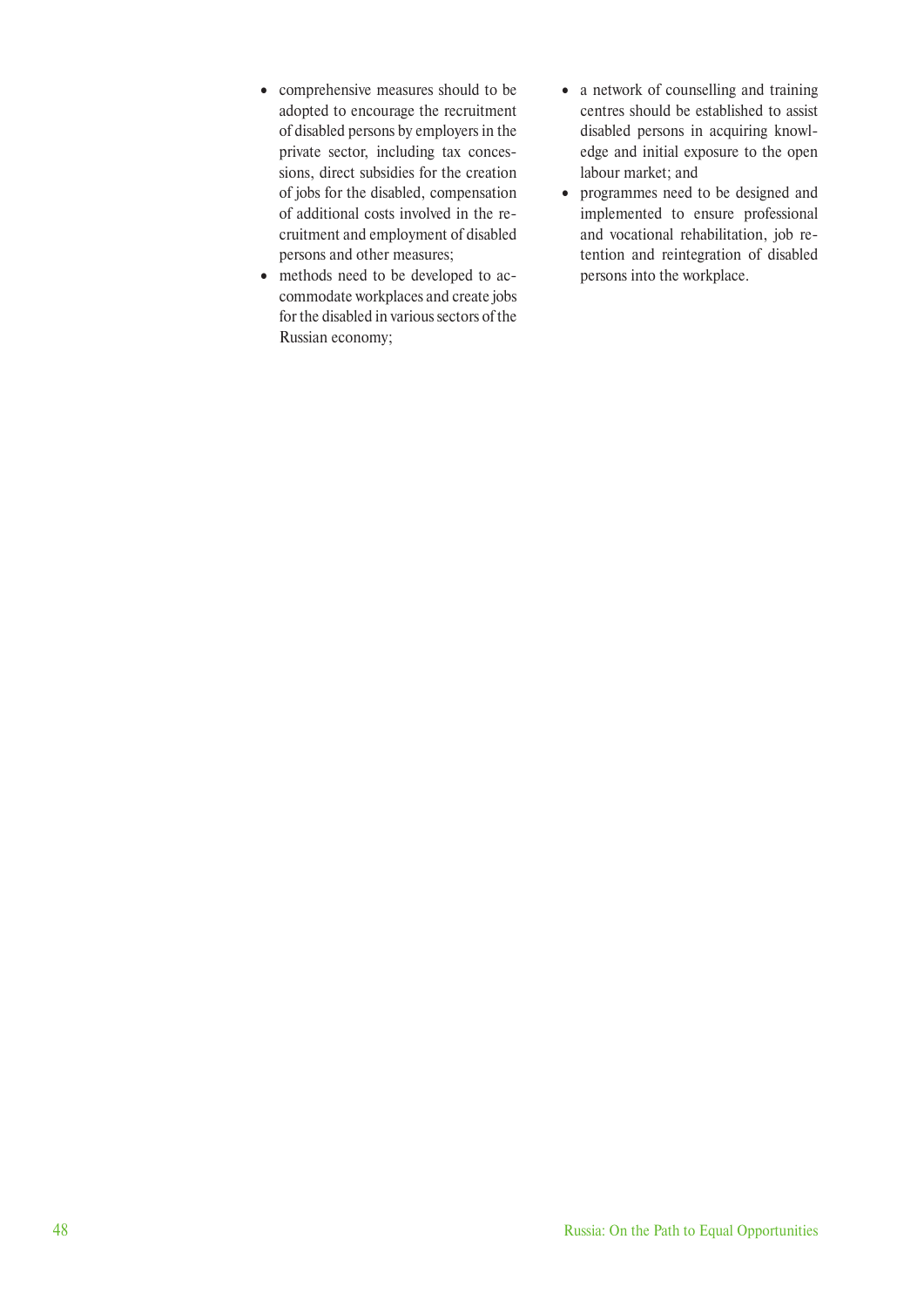## **Conclusion**

If the Convention on the Rights of Persons with Disabilities is ratified in Russia, significant changes will be required in legislation and disability policies. In effect, however, this comes down to *changes in public attitude*. The focus must shift from charity to equal partnership with disabled persons, their families and their associations.

Without abolishing existing payments, benefits and other preferences targeting disabled persons, the implementation of the fundamental principles of the Convention will *necessitate a new quality of existing civic institutions.*

Thus, the education system, which is increasingly focused on an individualized approach to the student, is organically prepared to work with disabled persons. In Russia, such a system still remains to be created.

A pro-active government policy in the labour market reimbursing employers for additional costs of hiring disabled workers will not only permit more efficient use of the nation's workforce but also will give millions of persons with disabilities the opportunity to realize their potential as equal citizens of Russia. Such employment policy still remains to be designed.

Implementation of universal design principles will make environments more comfortable for disabled persons as well as for anyone living in a town or district.

Comprehensive development and support for disability associations and their involvement in fundamental decision-making in regard to establishing the proper conditions for the disabled will help avoid mistakes in decision-making and decrease social tension.

Judging by international and Russian experience, however, this will take more than one year. Still, the first steps need to be taken, and priority measures might include the following:

- 1. Amendments should be made to Federal Law 122, under which the financial situation of the disabled person depends directly on the degree of work capacity loss. It will be necessary to introduce into Russian legislation a provision defining disability as resulting from "the interaction between persons with impairments and attitude and environmental barriers that impedes their full and effective participation in society on an equal basis with others"<sup>85</sup>:
- 2. A federal law on special education should be finalized and adopted that determines the need for a transition to inclusive education and, in the event that this is impossible for certain individuals, the establishment of as favourable as possible conditions for the exercise of their educational rights;
- 3. Amendments should be made to employment legislation abolishing any discriminatory measures concerning the inclusion of persons with disabilities into the open labour market (repealing quotas and the requirement to submit individual rehabilitation programmes to employment services, thus creating a mechanism whereby the state could partially subsidize, if necessary, the disabled employee's remuneration and the costs of accommodating the workplace). At the same time, the state should determine the role and significance of enterprises belonging to disability associations, which should make their own contribution to the employment of disabled persons;
- 4. It is recommended that the RF Ministry of Education and Science set up a best practice database on inclusive and special education in order to disseminate this experience in all Russian regions;
- 5. It is recommended that the RF Ministry of Health and Social Development set up a best practice database on successful integration of disabled persons in the open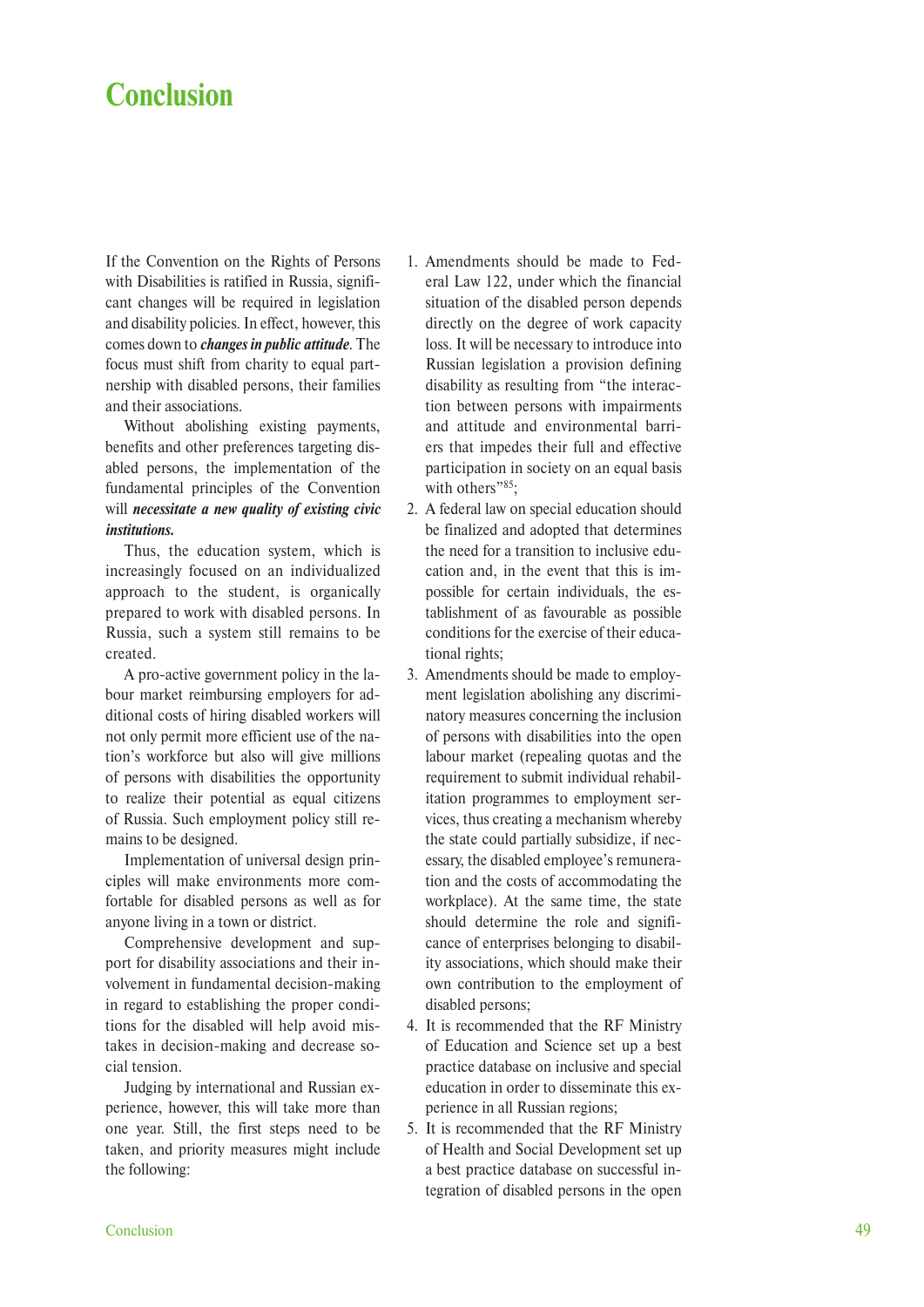labour market using the mechanisms of state co-financing to disseminate such experience in the local business communities and local governments;

6. In order to monitor progress achieved during the implementation of the fundamental provisions of the Convention, a Public Council under the President of the Russian Federation should be established that includes representatives of government and disability associations. The mandate of this Council would encompass the annual drafting of a report on the situation

of disabled persons in Russia which could be sent, in addition to other information, to the UN bodies authorized to collect and analyze information on the enforcement of the Convention by its signatories; and

7. The Russian government and public will need to prepare and use the mass media to inform the public about the fundamental provisions of the Convention—an instrument that can only be successfully implemented if the entire community becomes involved.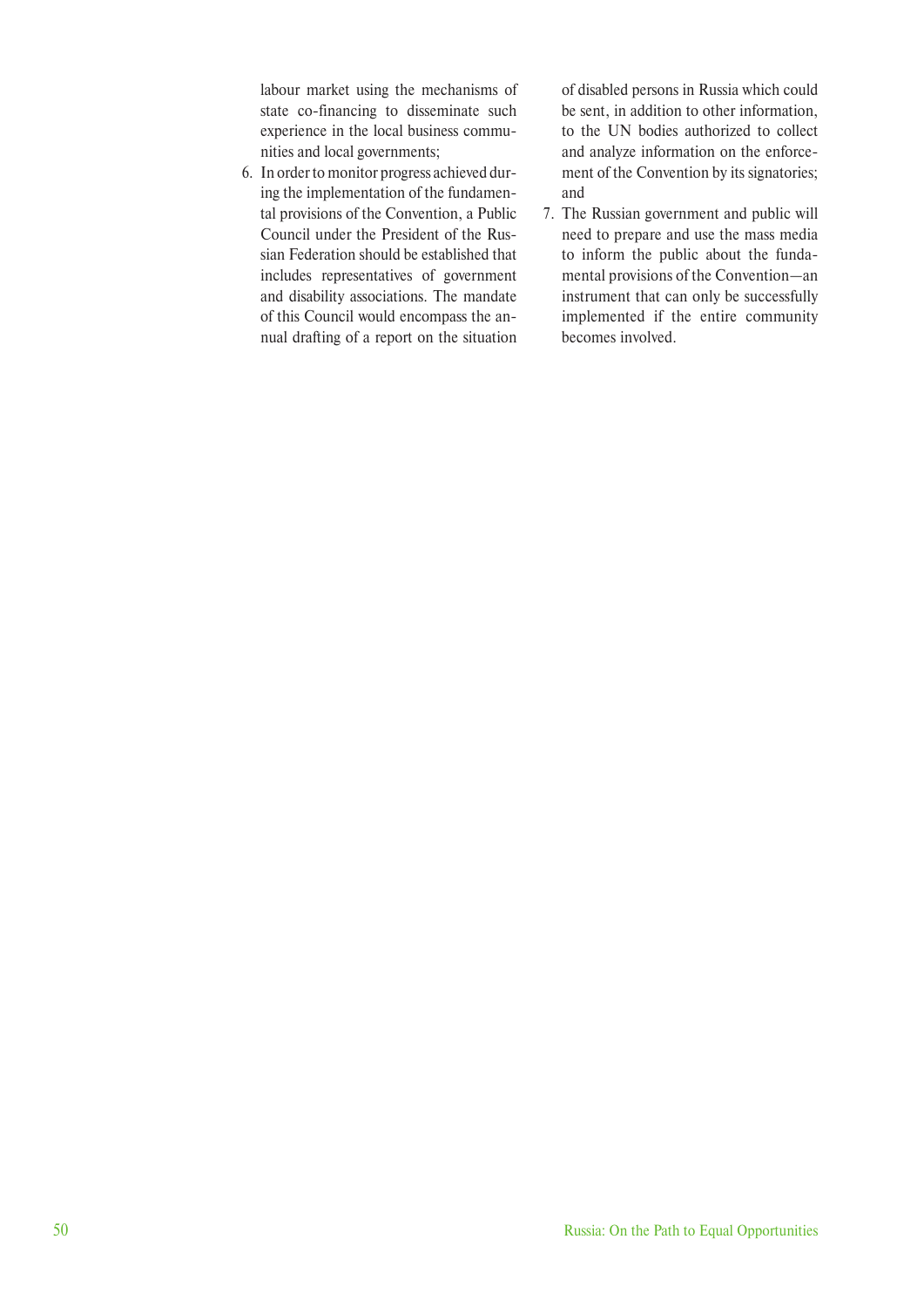## **Notes**

1 Zhavoronkov R.N. *Comparative Law Analysis of RF Federal Legislation in the Field of Rehabilitation and Social Protection of Persons with Disabilities and the UN Convention on the Rights of Persons with Disabilities*, p. 38. (http://www.rehabsys.ru/ userfiles/analit-zap-roman.pdf ).

<sup>2</sup> *United Nations Convention on the Rights of Persons with Disabilities* (http://www.un.org/russian/documen/convents/disability.html).

3 Ibid.

4 http://www.invalid.ru/laws/law1.htm

5 http://www.vostokexpress.ru/articles/52/show/ 1393

6 http://www.pfrf.ru/content/view/3824/120/

7 For additional information on changes in social policy with regard to persons with disabilities in the labour market, see Chapter 3, "Employment of Persons with Disabilities", pp. 50–53.

8 The Federal Law No. 122-FZ. On Amendments to Certain Legislative Acts of the Russian Federation and on Repealing Certain Legislative Acts of the Russian Federation in Connection with the Adoption of Federal Laws on Amendments and Additions to the Federal Law on General Principles of the Organization of Legislative (Representative) and Executive Authorities of Subjects of the Russian Federation and on General Principles of Organization of Local Self-Government in the Russian Federation.

9 Zhavoronkov R.N. *Comparative Law Analysis of RF Federal Legislation in the Field of Rehabilitation and Social Protection of Persons with Disabilities and the UN Convention on the Rights of Persons with Disabilities*, p. 35.

<sup>10</sup> *Education as a Factor of Social Mobility of Persons with Disabilities: A Collection*. Ed. by Prof. D.V.Zaitsev, PhD, Sociology. Saratov: *Nauchnaya Kniga*, 2007. p. 5.

11 Sinyavskaya O, Vasin S. *Social Integration of Young Persons with Disabilities.* Independent Institute for Social Policy website (http://www.socpol. ru/ publications/pdf/Disability.pdf ).

<sup>12</sup> *Guidelines for Inclusion: Ensuring Access to Education for All*. Paris: UNESCO. 2005. p. 9.

13 Sinyavskaya O, Vasin S. *Social Integration of Young Persons with Disabilities.* Independent Institute for Social Policy website (http://www.socpol. ru/ publications/pdf/Disability.pdf ).

<sup>14</sup> *Universal Declaration of Human Rights*  (http://www.unhchr.ch/udhr/lang/eng.htm).

15 Ibid.

<sup>16</sup> *Convention on Technical and Professional Education* (http://www.unevoc.unesco.org/fileadmin/user\_upload/pubs//conv-e.pdf).

<sup>17</sup> *Declaration of the Rights of the Child* (http:// www.unhchr.ch/html/menu3/b/25.htm).

18 Ibid.

<sup>19</sup> *Convention on the Rights of the Child* (http:// www2.ohchr.org/english/law/crc.htm).

<sup>20</sup> *Convention on the Rights of Mentally Retarded Persons* (http://www2.ohchr.org/english/ law/res3447.htm).

<sup>21</sup> *Declaration on the Rights of Disabled Persons* (http://www2.ohchr.org/english/law/res3447. htm).

<sup>22</sup> *World Programme of Action Concerning Disabled Persons* (http://www.un-documents. net/wpacdp.htm).

<sup>23</sup> *Standard Rules on the Equalization of Opportunities for Persons with Disabilities*: (http:// www.un.org/disabilities/documents/gadocs/standardrules.doc).

24 Ibid.

<sup>25</sup> *Inclusive Approach to Education for All: The Role of UNESCO*. *Published in EENET "Enabling Education", Educational Support and Inclusion School of Education, The University of Manchester. Issue 8, June 2004.* (www.eenet.org.uk).

26 National Observatory of Professional Education. *Education for All in Kazakhstan.* (http:// www.efa.kz/index.php?a=12).

27 Regional Society of Disabled People PER-SPEKTIVA website. *The Rights of People with Disabilities and Their Protection* (http://pravo. perspektiva-inva.ru/?95).

28 Groznaya, Natalya. *Downside-up. Inclusive Education: Background, State of Play, International Experience.* Overview commissioned by the Assistance for Orphans in Russia (ARO) Programme for future publication, 2005.

29 Minutes of the Round Table on Education Civil G8 – 2006 International Forum. 9 March 2006. (http://civilg8.ru/forum/5112.php).

30 Groznaya, Natalya. *Downside-up. Inclusive Education: Background, State of Play, International Experience.* Overview commissioned by the Assis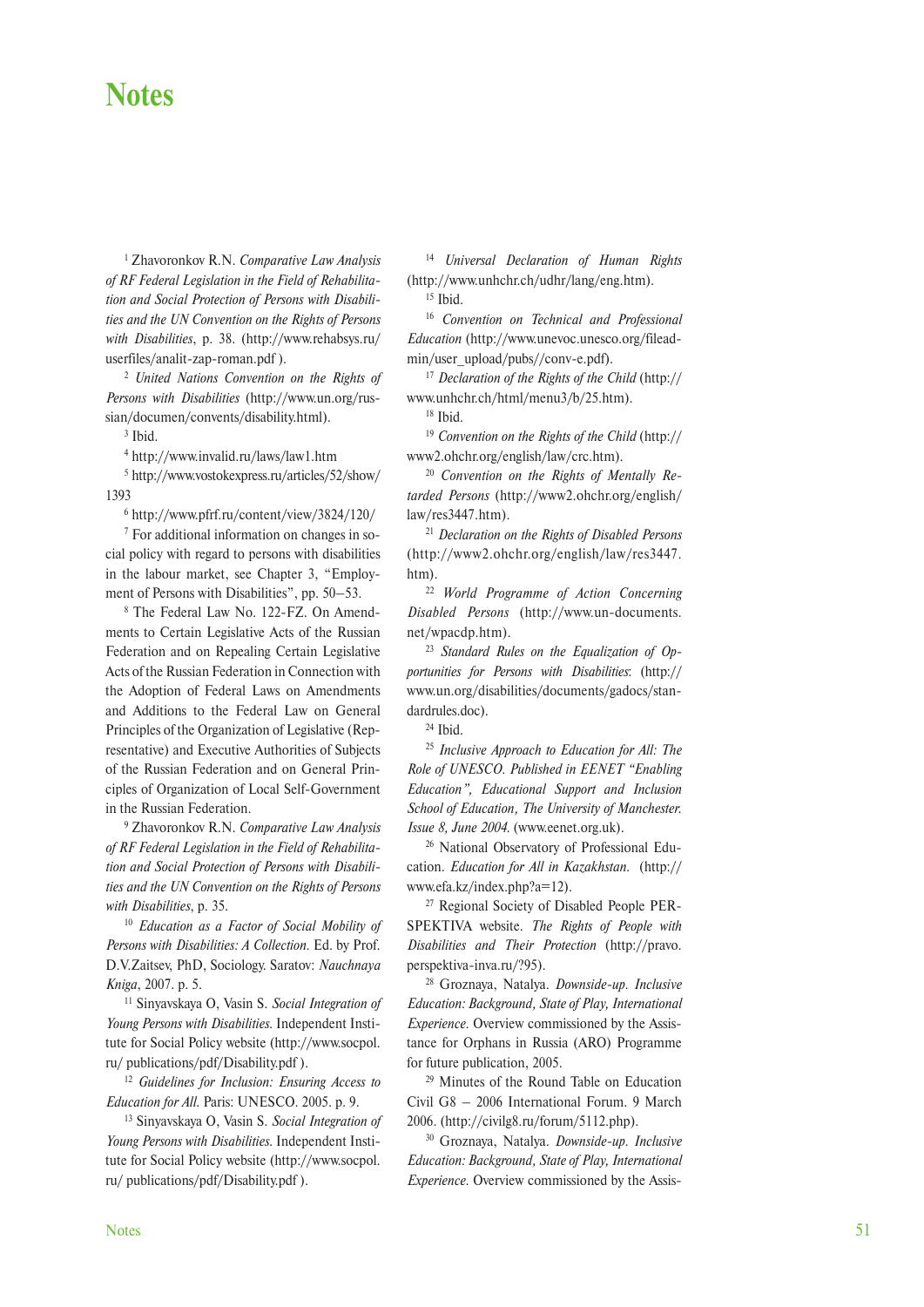tance for Orphans in Russia (ARO) Programme for future publication, 2005.

31 Ibid.

<sup>32</sup> Minutes of the Round Table on Education Civil G8 – 2006 International Forum. 9 March 2006. (http://civilg8.ru/forum/5112.php).

33 Perfilyeva, M. *Inclusive Education: International Best Practice*. (http://www.koleso.mostinfo. ru/archive\_367\_737?Skin=Main).

34 Ibid.

<sup>35</sup> Constitution of the Republic of Estonia (Paragraph 37) (http://www.humanities.edu.ru/ db/msg/6482).

<sup>36</sup> *IDRM: Regional Report of Europe 2007*. International Disability Network, Chicago. pp. 107–108.

37 Belarus Republic National Report. *The Rights of Mentally Retarded Persons*. (http://comparative.edu.ru:9080/PortalWeb/document/show. action;jsessionid=D9F583FDF2DDE8287C12D C67C824FB31?document.id=16125).

38 Ibid.

39 Ibid.

<sup>40</sup> *Recommendations on establishing conditions for the education of children with disabilities in a subject of the Russian Federation*. Letter of RF Ministry of Education AF-150/06 dated 18 April 2008.

41 RF Law on Education. 3266-1 (10 July 1992) Gazette of the Congress of People's Deputies and the Supreme Soviet of the Russian Federation. 1992. No. 30. p. 1797.

42 Smolin O.N. *Why the possibilities are inequal?* (www.smolin.ru/read/articles\_edu/pdf/ kor ped2.pdf).

43 Smolin O.N. *Education for All: Philosophy, Economics, Politics and Legislation*.

44 Ibid.

<sup>45</sup> The Concept of Modernization of Russian Education Until 2010 (http://2004.kremlin.ru/ text/docs/2002/04/57884.shtml).

46 Malofeyev, Nikolai. "Integrated Education in Russia: Mission, Challenges and Prospects. The Special Child: Research and Assistance Experience." *Problems of Integration and Socialization*. 2000. Issue 3, p. 71.

47 Ibid, p.73.

48 RF Ministry of Education and Science Letter AF 150/06 (18 April 2008): *Creating Conditions for the Education of Children with Disabilities*.

<sup>49</sup> *World Programme of Action Concerning Disabled Persons* (http://www.un-documents.net/ wpacdp.htm).

<sup>50</sup> *Vocational Rehabilitation of Persons with Disabilities (A Manual)*. Andreyeva O.S., Puzin S.N. and Lavrova D.I. FCERI. Moscow, 2003. p. 7.

<sup>51</sup> *Declaration on the Rights of Mentally Retarded Persons* (http://www2.ohchr.org/english/ law/res3447.htm).

<sup>52</sup> *Declaration on the Rights of Disabled Persons* (http://www2.ohchr.org/english/law/res3447. htm).

<sup>53</sup> *Convention 159 on Vocational Rehabilitation and Employment (Disabled Persons)* 1983 (http:// www.ilo.org/ilolex/cgi-lex/convde.pl?C159).

54 Ibid.

55 Ibid.

<sup>56</sup> *World Programme of Action Concerning Disabled Persons* (http://www.un-documents.net/ wpacdp.htm).

57 Ibid.

58 Waddington L. Changing Attitudes to the Rights of People with Disabilities in Europe. *Law, Rights and Disability* (Edited by Jeremy Cooper). Jessica Kingsley Publishers. London. 2005. p. 34

59 Sinyavskaya O and Vasin S. *Social Integration of Young Persons with Disabilities.* Independent Institute for Social Policy website (http://www. socpol.ru/ publications/pdf/Disability.pdf).

 $60$  Ibid.

<sup>61</sup> *Employment Prospects for Disabled People in Transition Countries* (ILO report). Moscow, 1996, p. 34.

62 Waddington L. Changing Attitudes to the Rights of People with Disabilities in Europe. *Law, Rights and Disability.* (Edited by Jeremy Cooper). Jessica Kingsley Publishers. London. 2005. p. 36.

63 Ibid., p. 38.

64 Michael Oliver and Colin Barnes. *Disabled People and Social Policy: From Exclusion to Inclusion*. Addison Wesley Longman Limited. London. 1998. p. 132.

65 Waddington L. Changing Attitudes to the Rights of People with Disabilities in Europe. *Law, Rights and Disability.* (Edited by Jeremy Cooper). Jessica Kingsley Publishers. London. 2005. p. 38.

66 Tsyganov M.E. Employment Integration of Persons with Disabilities *Trud za rubezhom (Labour Abroad)*, 2003, Issue 4.

67 Waddington L. Changing Attitudes to the Rights of People with Disabilities in Europe. *Law, Rights and Disability.* (Edited by Jeremy Cooper). Jessica Kingsley Publishers. London. 2005. p. 40. 68 Ibid., p. 41.

69 ILO R99, Vocational Rehabilitation (Disabled) Recommendation, 22 June 1955: (http:// www.ilo.org/ilolex/cgi-lex/convde.pl?R099).

<sup>70</sup> *Employment Prospects for Disabled People in Transition Countries* (ILO report). Moscow, 1996, p. 47.

71 Ibid., p.33.

72 Ibid., p. 50.

73 Waddington L. Changing Attitudes to the Rights of People with Disabilities in Europe. *Law, Rights and Disability.* (Edited by Jeremy Cooper). Jessica Kingsley Publishers. London. 2005. p. 43.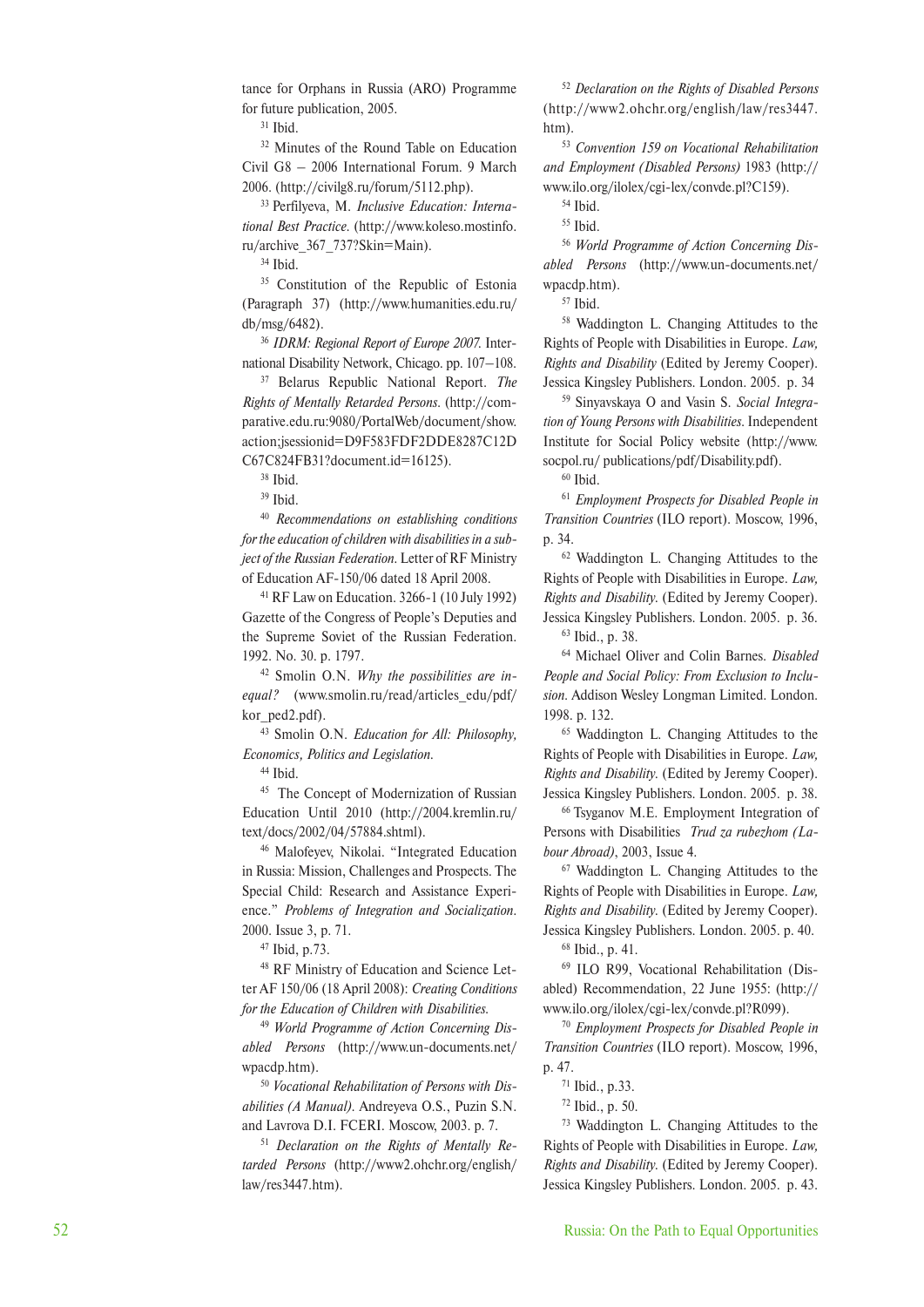74 Basic Law for the Federal Republic of Germany (http://www.ipolitics.ru/lnk/185.htm).

75 Cooper J. Improving the Civil Rights of People with Disabilities Through Domestic Law. A Global Overview. *Law, Rights and Disability* (Ed. by Jeremy Cooper). Jessica Kingsley Publishers. London. 2005.

76 Kimber С. Discrimination law in Canada.// In G. Quinn, M. McDonagh and С. Kimber (eds) *Disability Discrimination Law in the United States, Australia and Canada..* Dublin: Oak Tree Press. 1993. p. 192.

77 Light R. We Have Become People: A Report on the Results of Federal Disability Legislation in the United States. London: Disability Awareness in Action. 1995.

78 Cooper J. Improving the Civil Rights of People with Disabilities Through Domestic Law. A Global Overview. *Law, Rights and Disability* (Ed. by Jeremy Cooper). Jessica Kingsley Publishers. London. 2005. p. 102.

79 Michael Hirst and Patricia Thornton (2005). Disabled people in public sector employment, 1998 to 2004. Special feature. Office for National Statistics, Labour Market Trends, May 2005. Social Policy Research Unit, University of York. P. 189.

80 Maleva T.M., Vasin S.A., Golodets O.Yu. and Besfamilnaya S.V. *Persons with Disabilities in Russia: Causes and Dynamic of Disability, Controversies and Prospects of Social Policy.* Economic Analysis Bureau. Moscow, ROSSPAN, 1999. p. 214.

81 Ibid., p. 219.

82 Federal Law 181-FZ (24 November 1995) on Social Protection of Persons with Disabilities in the Russian Federation *Journal of Russian Federal Legislation*, 1995, No. 48, p. 4583.

83 O'Reilly, Arthur. *The Right to Decent Work of Persons with Disabilities*. Geneva, International Labour Organization, 2007. p. 39.

84 Federal Law 122-FZ On Amendments to Certain Legislative Acts of the Russian Federation and On Repealing Certain Legislative Acts of the Russian Federation in Connection with the Adoption of Federal Laws On Amendments and Additions to the Federal Law On General Principles of Organization of Legislative (Representative) and Executive Authorities of Subjects of the Russian Federation and On General Principles of Organization of Local Self-Government in the Russian Federation.

<sup>85</sup> *United Nations Convention on the Rights of Persons with Disabilities* (http://www.un.org/russian/documen/convents/disability.html).